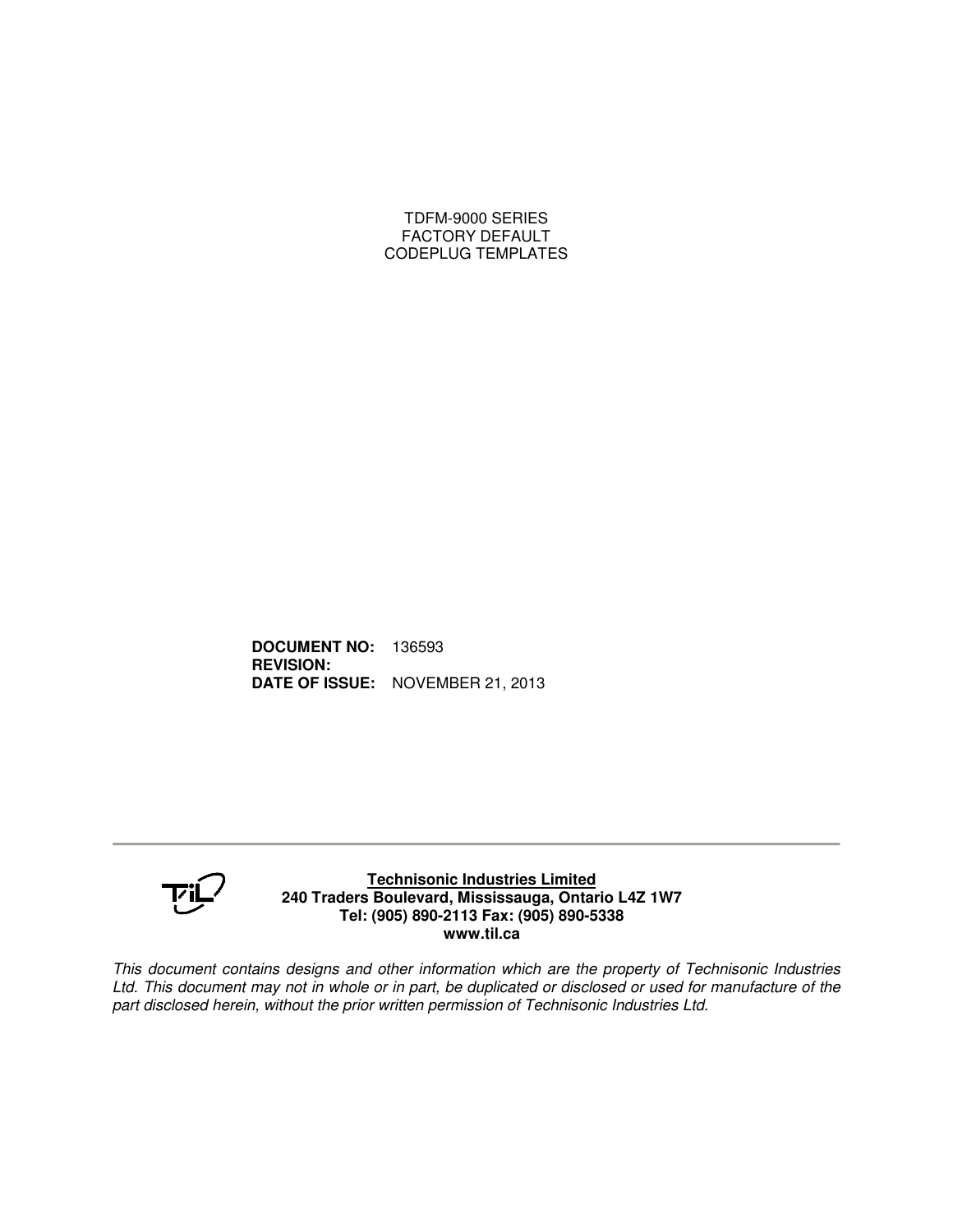## **INTRODUCTION**

The purpose of this document is to outline what factory default parameters and frequencies are programmed in the various RF modules that are used in the TDFM-9000 series multiband radios.

The TDFM-9000 series radios have multiband capability and may contain up to 6 P25/ digital & analog RF modules depending on the model and configuration. In addition, some of these modules may be single band or Dual Band.

TDFM-9000 AND TDFM-9100 only have P25 RF modules installed. TDFM-9300 and TDFM-9200 variants have a combination of P25 Modules and Analog only Modules installed. The Analog modules do not support P25 digital modes nor any trunking. They are simply conventional FM or AM transceiver modules.

A standard set of frequencies is pre programmed into each RF module at the factory for the purpose of alignment and testing.

There are 10 P25 RF modules and 3 Analog RF modules that can be installed in the TDFM-9000 series radios. Each module has its own default codeplug configuration regardless of the software options installed. Table 1 outlines the RF bands available for the P25 modules. Table 2 shows the 3 Analog only modules.

| <b>MODULE</b>     | BAND(S)                   | SINGLE/DUAL   |
|-------------------|---------------------------|---------------|
| VHF.              | $136 - 174$ MHz           | <b>SINGLE</b> |
| UHF LO            | $380 - 470$ MHz           | <b>SINGLE</b> |
| UHF HI            | $450 - 520$ MHz           | <b>SINGLE</b> |
| 700/800           | $764 - 870$ MHz           | <b>SINGLE</b> |
| VHF/UHF LO        | 136 - 174/380 - 470 MHz   | <b>DUAL</b>   |
| <b>VHF/UHF HI</b> | 136 - 174/470 - 520 MHz   | <b>DUAL</b>   |
| VHF/700/800       | 136 - 174/764 - 870 MHz   | <b>DUAL</b>   |
| UHF LO/UHF HI     | $380 - 470/450 - 520$ MHz | <b>DUAL</b>   |
| UHF LO/700/800    | $380 - 470/764 - 870$ MHz | <b>DUAL</b>   |
| UHF HI/700/800    | $450 - 520/764 - 870$ MHz | <b>DUAL</b>   |

| TABLE 1: TYPE A P25 Module Band Combinations |  |
|----------------------------------------------|--|
|----------------------------------------------|--|

| MODULE              | <b>BANDS</b>    | FM/AM |
|---------------------|-----------------|-------|
| <b>VHF LOW BAND</b> | $30 - 50$ MHz   | FM    |
| <b>VHF AM</b>       | $118 - 137$ MHz | AM    |
| UHF AM              | $225 - 400$ MHz | AM    |

TABLE 2: TYPE T Analog Module Band Combinations

The P25 RF modules are supported by computer program software made by Motorola called "CPS" or "Customer Programming Software".

Motorola solutions Inc. supplies the CPS software exclusively to the end user.

Technisonic is not licensed to distribute the CPS software for the P25 Modules installed in the TDFM 9000 series radios.

Programming of channels for the analog RF modules can be directly entered from the front panel of the radios or can be programmed via Technisonic's MultiTDP software. MultiTDP is available from the Technisonic website: www.til.ca.

Section 1 describes the module wide 'global settings" of the P25 RF modules. Section 2 displays the frequency programming in each P25 module type. Section 3 displays the default channel programming for the 3 analog RF modules.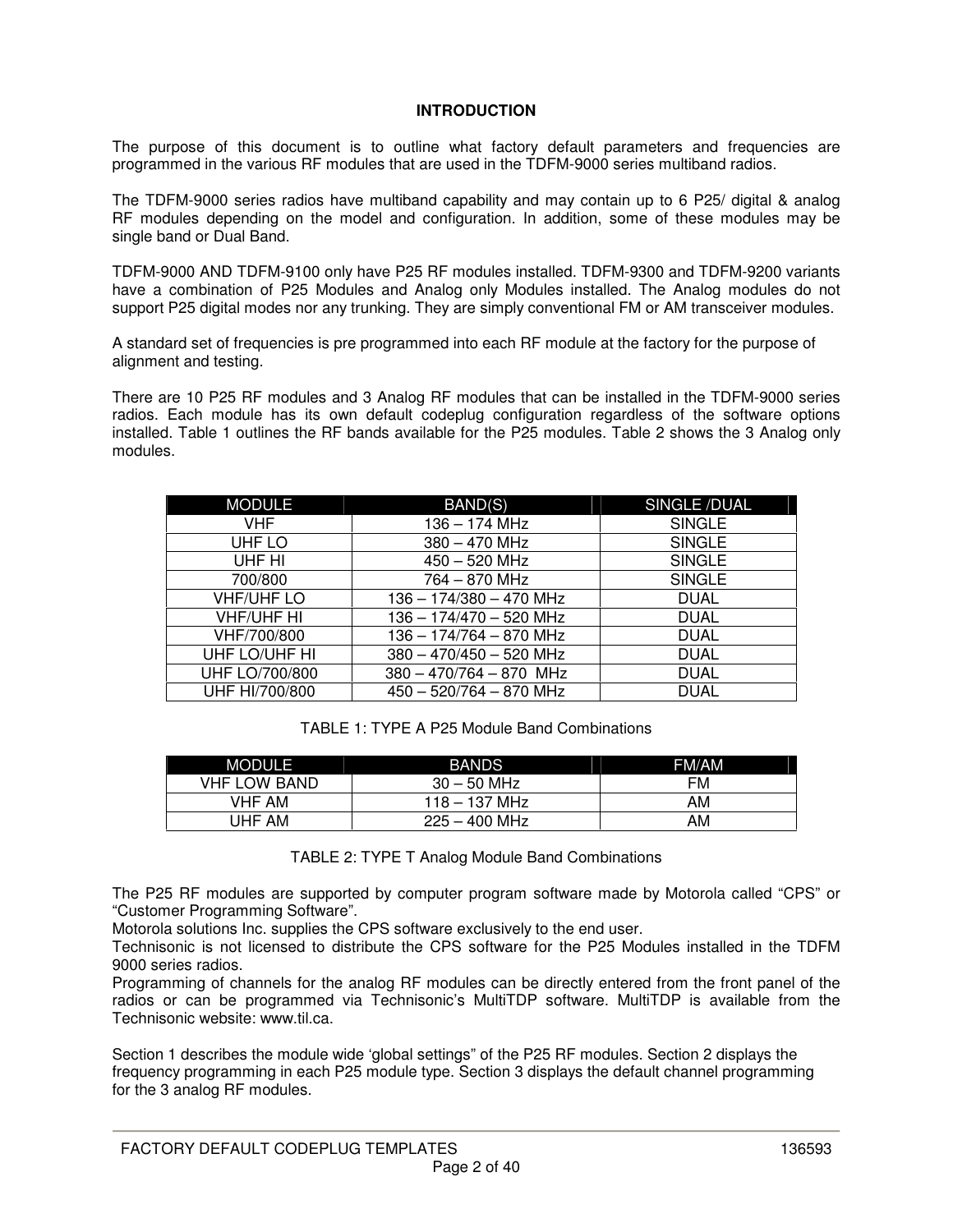## **SECTION 1: MODULE GLOBAL SETTINGS**

This section describes the global settings for all P25 RF modules. All default codeplugs have the same settings for:

- 1) Radio Wide (Module Wide)
- 
- 2) Control Buttons (F1 to F4 Buttons)<br>3) Control Switches (Rotary Knob, ES 3) Control Switches (Rotary Knob, ESW and TSW Switches)<br>4) Display Settings
- 4) Display Settings<br>5) Display Menu Ite
- Display Menu Items
- 6) Secure (Encryption)<br>7) Default Audio Setting
- 7) Default Audio Settings<br>8) Conventional Digital Sy
- 8) Conventional Digital System Settings

## MODULE WIDE SETTINGS:

| Radio Wide                        |                                       |                         |       |
|-----------------------------------|---------------------------------------|-------------------------|-------|
|                                   | General                               |                         |       |
| General                           | Log Dispatch Calls Enable             |                         |       |
|                                   | Time Format                           | 24 hr                   |       |
| <b>Alert Tones</b>                | Date Format                           | mm/dd/yy Domestic       |       |
|                                   | Ultra Narrow Intermediate Freq Filter | 5.76 kHz                |       |
| User Information and<br>Passwords | Alert Tones                           |                         |       |
|                                   | Alert Tones                           | $\overline{\mathsf{v}}$ |       |
| Features                          | Volume Adjust Tone Offset             |                         |       |
|                                   | Power-Up Self Test Alert Tone         |                         |       |
| <b>Audio Options</b>              | Scan Alert Tone Enable                |                         |       |
|                                   | Call Alert Tone Auto Reset            |                         |       |
| <b>Transmit Power Levels</b>      | Mute Tones Operation                  | Keypad Tones            | ٧     |
|                                   | c Low Battery                         |                         |       |
|                                   | <b>LED</b>                            | $\overline{\mathsf{v}}$ |       |
| <b>Tactical Public Safety</b>     | Tx Chirp                              | $\overline{\mathbf{v}}$ |       |
|                                   | Standby Chirp (sec)                   | 120                     | $\Xi$ |
|                                   | Smart-Low Battery Alert               | Standard                | v     |
|                                   | <b>Features</b>                       |                         |       |
|                                   | Block Pending CA/PC                   |                         |       |
|                                   | Rotary Switch (Scan Prgm)             | Channel                 | v     |
|                                   | <b>Evacuation Tone</b>                |                         |       |
|                                   | Cyclic Keying                         |                         |       |

FIGURE 1: Module Wide (Radio wide) Settings.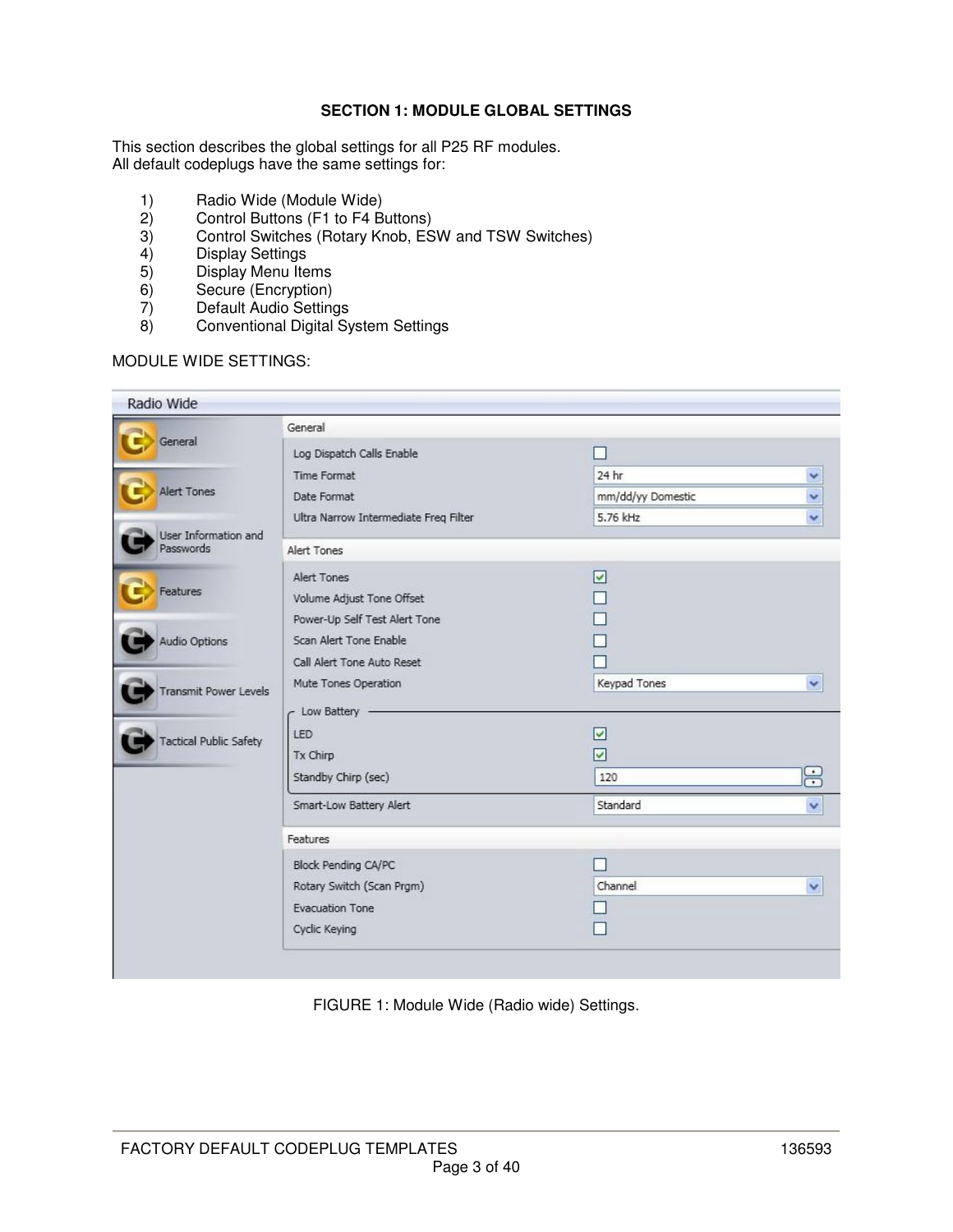## BUTTON SETTINGS (F1 TO F4 FUNCTIONS):

| General | General         |                    |                                   |         |
|---------|-----------------|--------------------|-----------------------------------|---------|
|         | $1$ of $4$      |                    | $\mathbf{1}$                      | Default |
| Data    | Portable Button |                    |                                   |         |
|         | Fly In          | Name               | Conventional Feature              |         |
|         |                 |                    | Volume Set Tone<br>$\checkmark$   |         |
|         |                 | Side Top Button    | Monitor<br>v                      |         |
|         |                 | Side Middle Button | Nuisance Delete<br>$\checkmark$   |         |
|         |                 | Side Bottom Button | TalkAround/Direct<br>$\checkmark$ |         |

FIGURE 2: CPS settings for the F1 to F4 Buttons

| TDFM-9000<br><b>BUTTON</b> | <b>CPS BUTTON</b>  | <b>FUNCTION</b>        |
|----------------------------|--------------------|------------------------|
| # 11-4                     | TOP BUTTON         | <b>VOLUME SET TONE</b> |
| י יFר ל                    | SIDE TOP BUTTON    | <b>MONITOR</b>         |
| 2 [F2]                     | SIDE MID BUTTON    | NUISANCE DELETE        |
| [F3]<br>3 I                | SIDE BOTTOM BUTTON | TALKAROUND/DIRECT      |

TABLE 3: F1 – F4 BUTTON CONFIGURATION

SWITCH SETTINGS (ROTARY KNOB, ESW & TSW FUNCTIONS):

| Switches              |                       |                                    |
|-----------------------|-----------------------|------------------------------------|
| General               | General               |                                    |
|                       | $1$ of $1$<br>運 1     | Default<br>B1.<br>w                |
| Conventional Switches | Name                  | Rotary Control                     |
|                       | Feature               | Channel/Sub Select<br>$\checkmark$ |
|                       | Conventional Switches |                                    |
|                       | Concentric Switch     |                                    |
|                       | Position A            | Secure Tx Select<br>$\checkmark$   |
|                       | Position B            | Clear Tx Select<br>v               |
|                       | Toggle Switch         |                                    |
|                       | Position A            | Blank<br>$\checkmark$              |
|                       | Position B            | $\checkmark$<br>PL Disable         |
|                       | Position C            | $\ddot{\phantom{0}}$<br>Blank      |

FIGURE 3: CPS settings for the Channel KNOB, ESW and TSW Switches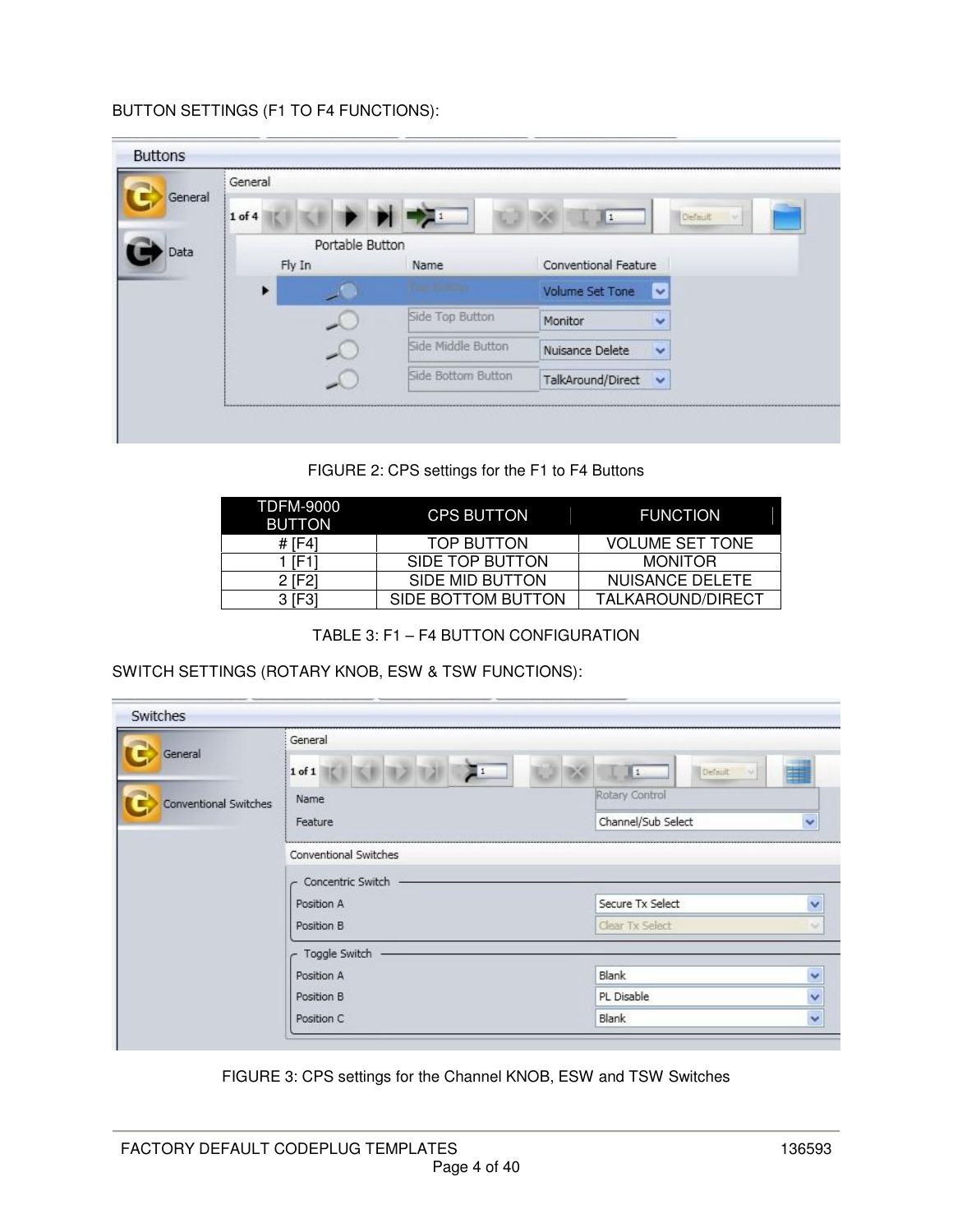| <b>TDFM-9000</b>   | <b>CPS SWITCH</b>        | <b>FUNCTION</b>           |
|--------------------|--------------------------|---------------------------|
| <b>ROTARY KNOB</b> | <b>ROTARY CONTROL</b>    | <b>CHANNEL/SUB SELECT</b> |
| 4 [MUP]            |                          | <b>CHANNEL UP</b>         |
| [MDN]              |                          | <b>CHANNEL DOWN</b>       |
| 0 <b>IESW</b>      | <b>CONCENTRIC SWITCH</b> |                           |
| Ø                  |                          | <b>SECURE TX SELECT</b>   |
|                    |                          | <b>CLEAR TX SELECT</b>    |
| TSWI               | <b>TOGGLE SWITCH</b>     |                           |
|                    |                          | <b>BLANK</b>              |
| в                  | B                        | PL DISABLE                |
|                    |                          | <b>BLANK</b>              |

TABLE 4: Settings for Channel KNOB, ESW and TSW Switches

## DISPLAY SETTINGS:'

|                  | General                             |                 |                                    |
|------------------|-------------------------------------|-----------------|------------------------------------|
| General          | Text Configuration                  |                 |                                    |
|                  | Zone Text Size                      | 14              |                                    |
| Advanced         | Channel Text Size                   | 14              | <b>BEBEEBEEB</b>                   |
|                  | Top Zone Text Size                  | $\mathbf 0$     |                                    |
| ID Display       | Top Channel Text Size               | 8               |                                    |
|                  | Top Display Orientation             | Normal          | $\ddot{\phantom{0}}$               |
| <b>Test Mode</b> | DRSM Display Orientation            | Normal          | $\ddot{\phantom{1}}$               |
|                  | Scroll Configuration                |                 |                                    |
|                  | Slow Scroll Rate (ms)               | 1000            |                                    |
|                  | Fast Scroll Rate (ms)               | 250             |                                    |
|                  | Slow Scroll Count                   | 3               |                                    |
|                  | Out of Range Indicator              | No Indication   | v                                  |
|                  | System Registration Indicator       | No Indication   | $\checkmark$                       |
|                  | Advanced                            |                 |                                    |
|                  | Radio Display Language              | English         |                                    |
|                  | Auto Light                          | $\checkmark$    |                                    |
|                  | Display Light Time (sec)            | 15              | <b>JUULE</b>                       |
|                  | Alternating Display Time (ms)       | 1000            |                                    |
|                  | Temporary Message Display Time (ms) | 1000            |                                    |
|                  | Independent Top Light               |                 |                                    |
|                  | Feature Inactivity Timeout (sec)    | Infinite        | $\sim$<br>$\overline{\phantom{a}}$ |
|                  | Feature Inactivity Alert Tone       | Inactivity Only |                                    |

FIGURE 4: Channel Display Settings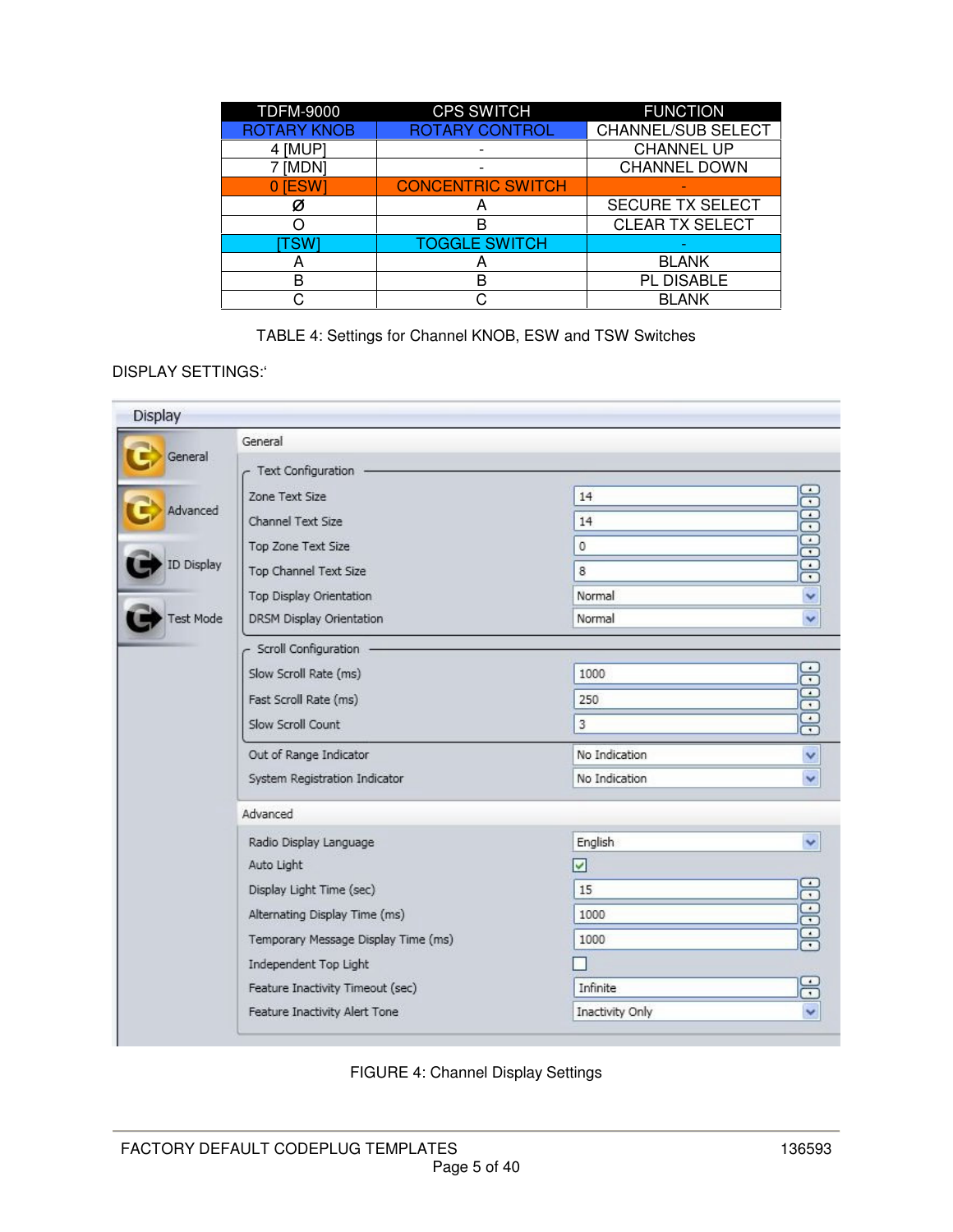### DISPLAY MENU ITEMS:

| General | General                          |                                                                                                                                                              |                                                                 |
|---------|----------------------------------|--------------------------------------------------------------------------------------------------------------------------------------------------------------|-----------------------------------------------------------------|
|         |                                  | Available:                                                                                                                                                   | Selected:                                                       |
|         | Conventional Selected Menu Items | <b>BATT</b><br>CALL<br>CHAN<br>CHDN<br>Arbitra<br>CHSR.<br>CHUP<br><b>CLCK</b><br><b>CNTS</b><br><b>DIR</b><br><b>DYID</b><br>$\blacksquare$<br><b>DVAID</b> | ZONE<br><b>PWR</b><br><b>SCAN</b><br><b>MUTE</b><br><b>CLCK</b> |

# FIGURE 5: Display Menu Items

## SECURE WIDE:

|                     | General                                  |                       |              |
|---------------------|------------------------------------------|-----------------------|--------------|
| General             | Secure Operation                         | Hardware              | $\checkmark$ |
|                     | KVL - FIPS Level 3 Approved Mode         |                       |              |
| Features            | Enhanced ADP Key Erase on Radio Inhibit  |                       |              |
| Encryption Key List | Features                                 |                       |              |
|                     | Infinite Key Retention                   | M                     |              |
|                     | Periodic Keyfail Alert Tone              | lv                    |              |
|                     | Clear Alert Tones                        | None                  |              |
|                     | Ignore Secure/Clear Switch When Strapped | $\blacktriangleright$ |              |
|                     | Non-XL Scan Unsquelch Duration (ms)      | 275                   | ÷            |
|                     | XL Scan Unsquelch Duration (ms)          | 875                   | $\cdot$      |

FIGURE 6: Module Wide Encryption Settings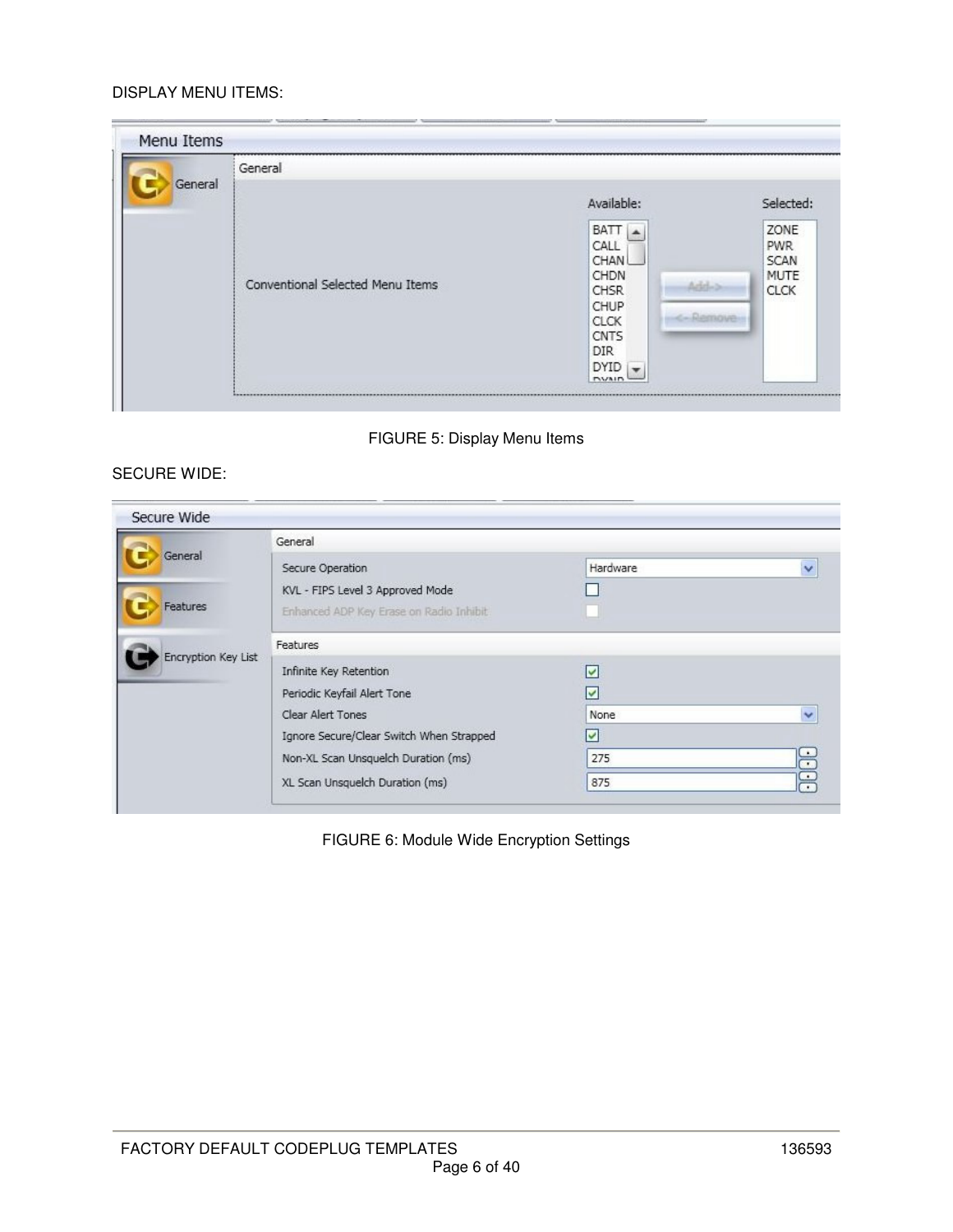# DEFAULT AUDIO SETTINGS:

| Radio Profiles                           |                                                                                                                                          |                                                                  |  |
|------------------------------------------|------------------------------------------------------------------------------------------------------------------------------------------|------------------------------------------------------------------|--|
| $1$ of $3$                               | <b>PIEN</b><br>Ŀ1                                                                                                                        | Default<br>$\vee$                                                |  |
|                                          | General                                                                                                                                  |                                                                  |  |
| General<br>Audio Settings<br>Alert Tones | Radio Profile Name<br>Permanent Front Display Backlight<br>Surveillance Mode<br>Speaker Audio Routing<br>Disable Lights<br>Disable Tones | Default<br>$\checkmark$<br>All Internal Speakers<br>$\checkmark$ |  |
|                                          | Intelligent Lighting                                                                                                                     |                                                                  |  |
|                                          | Disable Emergency Notification<br>Disable Critical Notification<br>Disable Call Notification                                             |                                                                  |  |
|                                          | Audio Settings                                                                                                                           |                                                                  |  |
|                                          | Volume Control -                                                                                                                         |                                                                  |  |
|                                          | Maximum Audio Volume                                                                                                                     | 뜭<br>255                                                         |  |
|                                          | Minimum Audio Volume                                                                                                                     | <b>Ex</b><br>$\mathbf{0}$                                        |  |
|                                          | - Noise Reduction                                                                                                                        |                                                                  |  |
|                                          | Internal Mic Background Noise Reduction Level                                                                                            | Normal<br>Ÿ                                                      |  |
|                                          | Internal Mic Wind Noise Reduction Level                                                                                                  | Normal                                                           |  |
|                                          | External Mic Background Noise Reduction Level<br>External Mic Wind Noise Reduction Level                                                 | Normal                                                           |  |
|                                          |                                                                                                                                          | Normal                                                           |  |
|                                          | Tx Digital / Analog Balance                                                                                                              |                                                                  |  |
|                                          | Internal Mic Gain                                                                                                                        |                                                                  |  |
|                                          | Internal Mic Analog AGC<br>Internal Mic Digital AGC                                                                                      | V                                                                |  |
|                                          | Internal Mic Securenet AGC                                                                                                               | V                                                                |  |
|                                          | Internal Mic Analog Fixed Gain                                                                                                           | $\mathcal{L}$<br>O<br>$\frac{1}{\pi}$                            |  |
|                                          | Internal Mic Digital Fixed Gain                                                                                                          | $\frac{1}{2}$<br>Ð<br>T                                          |  |
|                                          | Internal Mic Securenet Fixed Gain                                                                                                        | $\mathcal{L}_{\mathcal{L}}$<br>ö<br>$\overline{\mathcal{L}}$     |  |

FIGURE 7: Default Audio Settings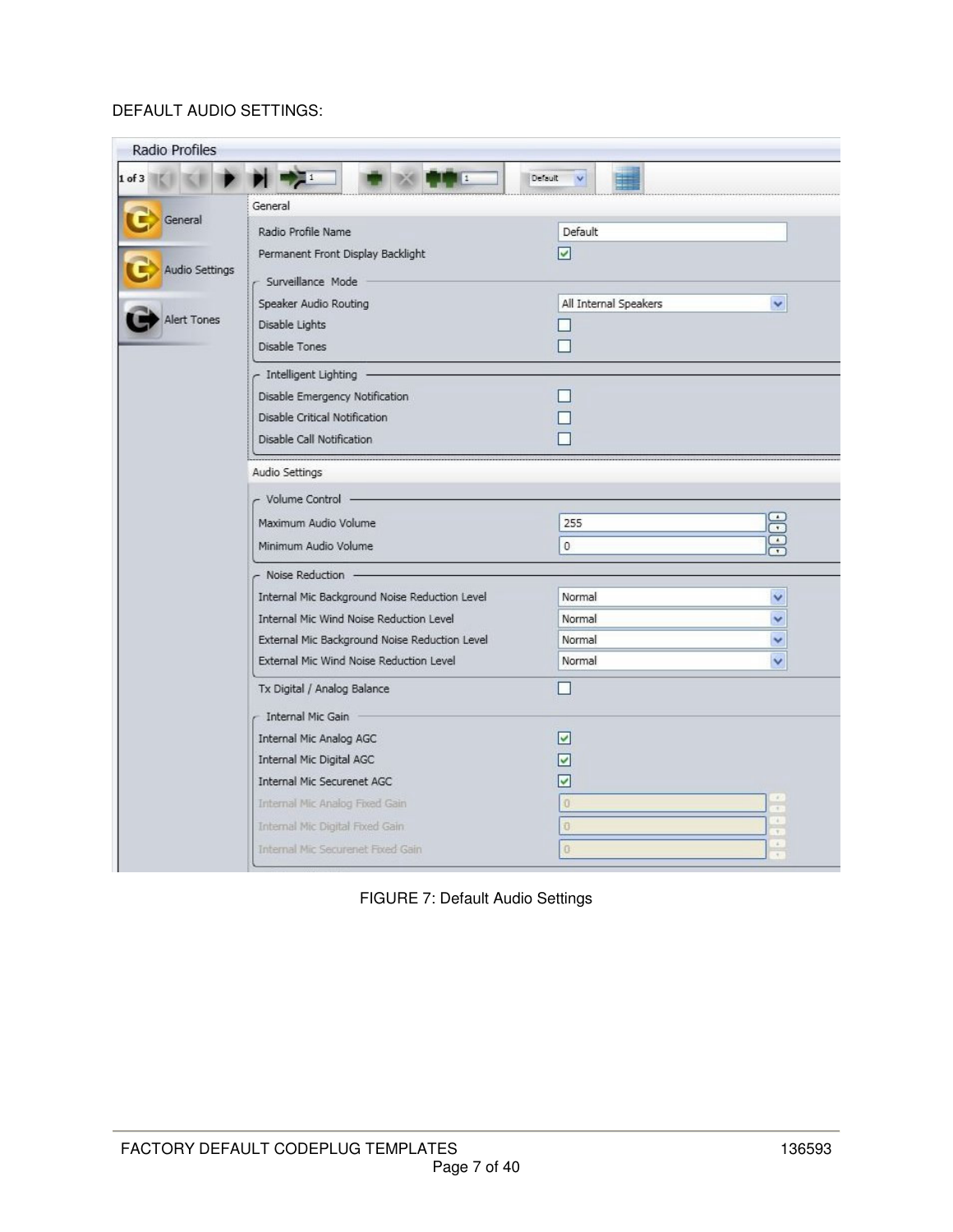# DEFAULT AUDIO SETTINGS CONTINUED:

| Radio Profiles     |                                               |                                                                                                                                                                       |                                                    |  |  |  |
|--------------------|-----------------------------------------------|-----------------------------------------------------------------------------------------------------------------------------------------------------------------------|----------------------------------------------------|--|--|--|
| $1$ of $3$         | $\frac{1}{2}$<br><b>THE</b>                   | Default V                                                                                                                                                             |                                                    |  |  |  |
|                    | External Mic Background Noise Reduction Level | Normal                                                                                                                                                                |                                                    |  |  |  |
| General            | External Mic Wind Noise Reduction Level       | Normal                                                                                                                                                                |                                                    |  |  |  |
|                    | Tx Digital / Analog Balance                   |                                                                                                                                                                       |                                                    |  |  |  |
| Audio Settings     | - Internal Mic Gain                           |                                                                                                                                                                       |                                                    |  |  |  |
|                    | Internal Mic Analog AGC                       | $\overline{\mathsf{v}}$                                                                                                                                               |                                                    |  |  |  |
| <b>Alert Tones</b> | Internal Mic Digital AGC                      | v                                                                                                                                                                     |                                                    |  |  |  |
|                    | Internal Mic Securenet AGC                    | ✓                                                                                                                                                                     |                                                    |  |  |  |
|                    | Internal Mic Analog Fored Gain                | $\Omega$                                                                                                                                                              | $\mathcal{R}$<br>Ŧ                                 |  |  |  |
|                    | Internal Mic Digital Fored Gain               | $\bf{0}$                                                                                                                                                              | $\mathcal{L}$                                      |  |  |  |
|                    | <b>Internal Mic Securenet Fixed Gain</b>      | $\overline{0}$                                                                                                                                                        | W.                                                 |  |  |  |
|                    | - External Mic Gain                           |                                                                                                                                                                       |                                                    |  |  |  |
|                    | External Mic Analog AGC                       | $\overline{\mathsf{v}}$                                                                                                                                               |                                                    |  |  |  |
|                    | External Mic Digital AGC                      | ✓                                                                                                                                                                     |                                                    |  |  |  |
|                    | External Mic Securenet AGC                    | ✓                                                                                                                                                                     |                                                    |  |  |  |
|                    | External Mic Analog Fixed Gain                | -3                                                                                                                                                                    |                                                    |  |  |  |
|                    | External Mic Digital Fixed Gain               | $-3$                                                                                                                                                                  | $\sim$<br>Ŧ                                        |  |  |  |
|                    | External Mic Securenet Fixed Gain             | $\begin{array}{c} \begin{array}{c} \begin{array}{c} \begin{array}{c} \end{array} \end{array} \end{array} \end{array} \end{array}$<br>$-3$<br>$\overline{\mathcal{F}}$ |                                                    |  |  |  |
|                    | $-$ AGC $-$                                   |                                                                                                                                                                       |                                                    |  |  |  |
|                    | TX Gain Control Output                        | $\overline{0}$                                                                                                                                                        | 등                                                  |  |  |  |
|                    | TX Gain Control Total                         | 6                                                                                                                                                                     | E                                                  |  |  |  |
|                    | Treble Control                                |                                                                                                                                                                       |                                                    |  |  |  |
|                    | Analog Treble Control                         | $\mathbf 0$                                                                                                                                                           |                                                    |  |  |  |
|                    | Digital Treble Control                        | $\theta$                                                                                                                                                              |                                                    |  |  |  |
|                    | Securenet Treble Control                      | 0                                                                                                                                                                     | 88886                                              |  |  |  |
|                    | Alert Tones                                   |                                                                                                                                                                       |                                                    |  |  |  |
|                    | Alert Tone Volume Offset (dB)                 | 0                                                                                                                                                                     | Ÿ                                                  |  |  |  |
|                    | Minimum Alert Tone Volume                     | 23                                                                                                                                                                    | $\frac{1}{\sqrt{2}}$                               |  |  |  |
|                    | Maximum Alert Tone Volume                     | 255                                                                                                                                                                   | $\bf \hat{\mathbb{C}}$<br>$\overline{\phantom{a}}$ |  |  |  |
|                    |                                               |                                                                                                                                                                       |                                                    |  |  |  |

FIGURE 8: Audio Settings and Alert Tones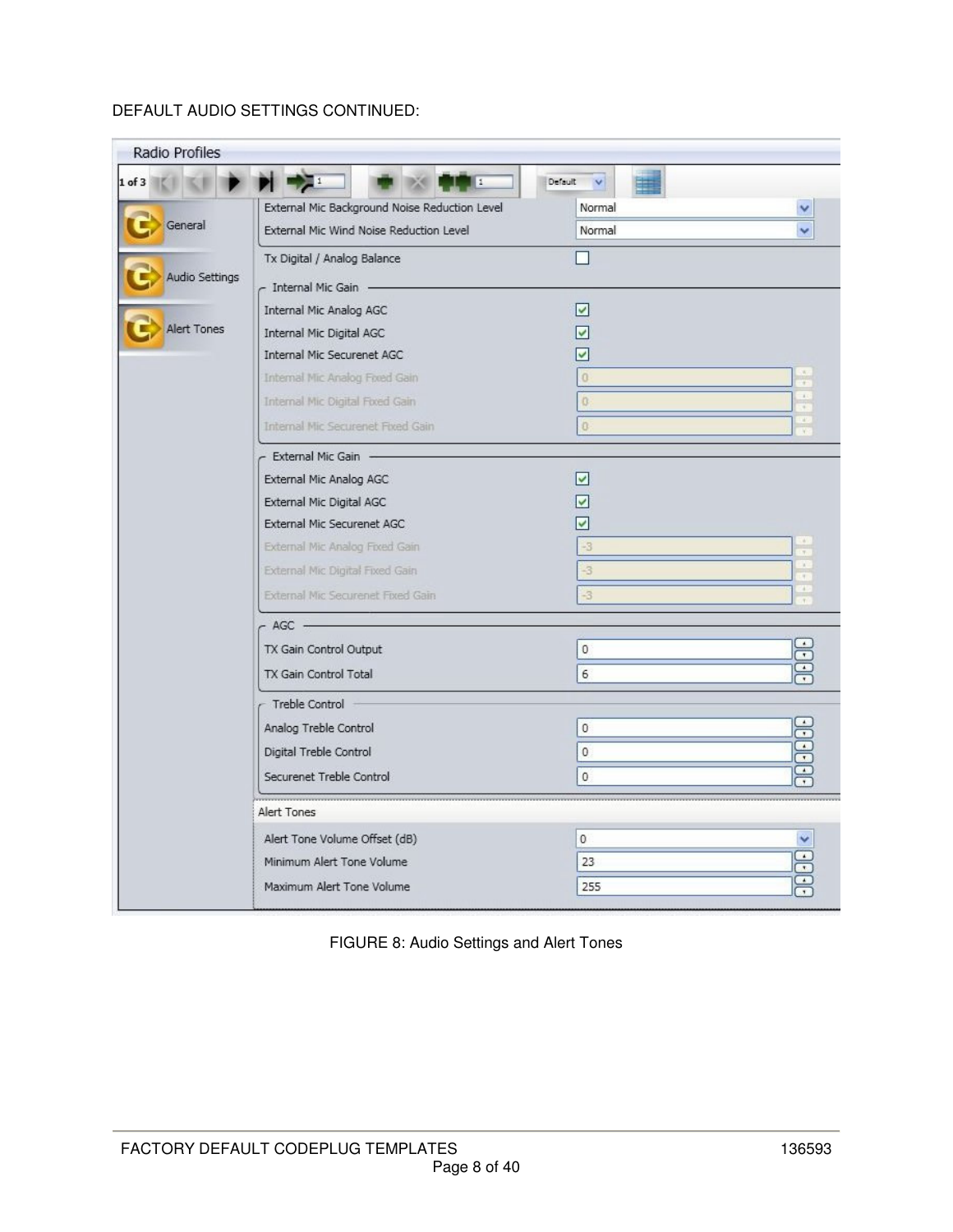# CONVENTIONAL SYSTEM SETTINGS:

| Conventional System |                                       |                                           |  |  |  |  |
|---------------------|---------------------------------------|-------------------------------------------|--|--|--|--|
| $1$ of $1$          | $\blacksquare$ 1<br>1                 | Default<br>$\checkmark$                   |  |  |  |  |
|                     | General                               |                                           |  |  |  |  |
| General             | Conventional System Name              | Cnv Sys 1                                 |  |  |  |  |
|                     | System Type                           | <b>ASTRO</b>                              |  |  |  |  |
| Features            | System Group Number                   | $\vert$ 1<br>$\mathbf{1}$                 |  |  |  |  |
|                     | System Wide Talkgroup Hang Time (sec) | 0.000                                     |  |  |  |  |
|                     | Individual ID                         | $\mathbf{1}$<br>$\mathbf{1}$              |  |  |  |  |
|                     | Preamble Length                       | 80                                        |  |  |  |  |
|                     | Limited Patience (sec)                | <b>EGGGGGGGGGSS</b><br>53                 |  |  |  |  |
|                     | Emergency Profile Selection           | <emergency disabled="" tx=""></emergency> |  |  |  |  |
|                     | Features                              |                                           |  |  |  |  |
|                     | Radio Inhibit                         | $\mathcal{L}$                             |  |  |  |  |
|                     | Radio Check                           |                                           |  |  |  |  |
|                     | <b>Status</b>                         |                                           |  |  |  |  |
|                     | <b>Status Request</b>                 |                                           |  |  |  |  |
|                     | Message                               |                                           |  |  |  |  |
|                     | Dynamic ID Enable                     |                                           |  |  |  |  |
|                     | Emergency Alarm Rx Indicator          |                                           |  |  |  |  |
|                     | CAI Data Registration                 |                                           |  |  |  |  |
|                     | Select Call / In-Call Reset           | Auto w/ Carr                              |  |  |  |  |
|                     | Auto Reset Time (sec)                 | 5                                         |  |  |  |  |
|                     | Remote Monitor/Radio Trace            |                                           |  |  |  |  |
|                     | Remote Radio Mode                     | Disabled                                  |  |  |  |  |
|                     | Tx Base Time (sec)                    | 10                                        |  |  |  |  |
|                     |                                       |                                           |  |  |  |  |

FIGURE 9: Conventional P25 System Settings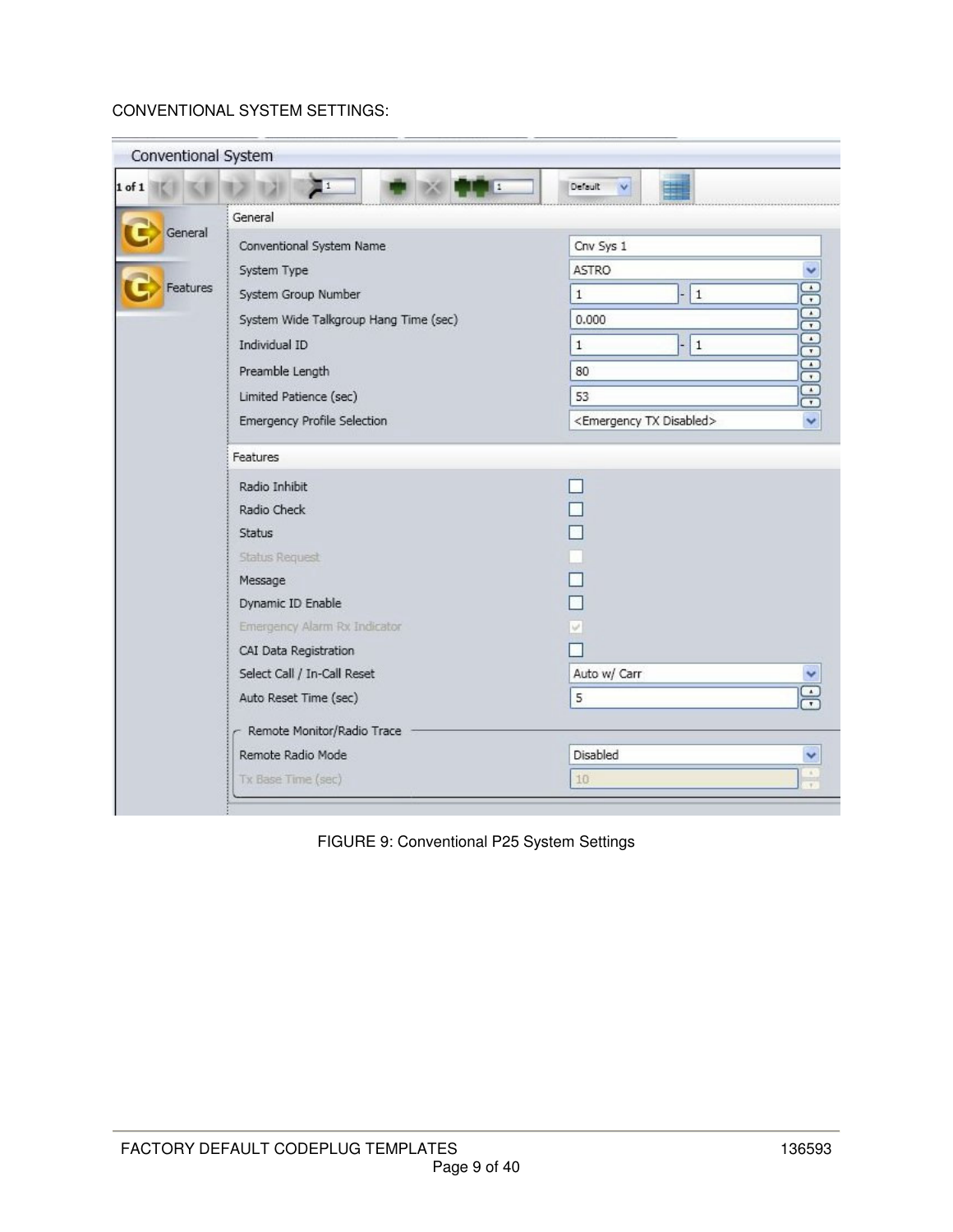### **SECTION 2: P25 DEFAULT CHANNEL PROGRAMMING**

The following section shows the frequencies and tones/codes programmed for the channels in each default P25 codeplug.

There are 10 different default codeplugs, 4 for Single Band modules and 6 for Dual Band modules. All codeplugs have 2 groups or "ZONES" of channels per band. In the case of Single Band modules there are 2 Zones. For Dual Band modules there are 4 zones – 2 for the lower frequency band and 2 for the higher frequency band.

The lower Zones of channels for each band have the Technisonic standard test frequencies. The higher Zones contain channels required for post installation testing. All analog channels are programmed for FM narrow (12.5 KHz) deviation.

| <b>MODULE</b>     | <b>SINGLE/DUAL</b> | <b>FREQUENCY TABLE</b> |
|-------------------|--------------------|------------------------|
| VHF.              | <b>SINGLE</b>      | 6                      |
| UHF LO            | <b>SINGLE</b>      |                        |
| UHF HI            | <b>SINGLE</b>      | 8                      |
| 700/800           | <b>SINGLE</b>      | 9                      |
| <b>VHF/UHF LO</b> | <b>DUAL</b>        | 10                     |
| <b>VHF/UHF HI</b> | <b>DUAL</b>        |                        |
| VHF/700/800       | <b>DUAL</b>        | 12                     |
| UHF LO/UHF HI     | <b>DUAL</b>        | 13                     |
| UHF LO/700/800    | <b>DUAL</b>        | 14                     |
| UHF HI/700/800    | DUAL               | 5                      |

TABLE 5: MODULE LEGEND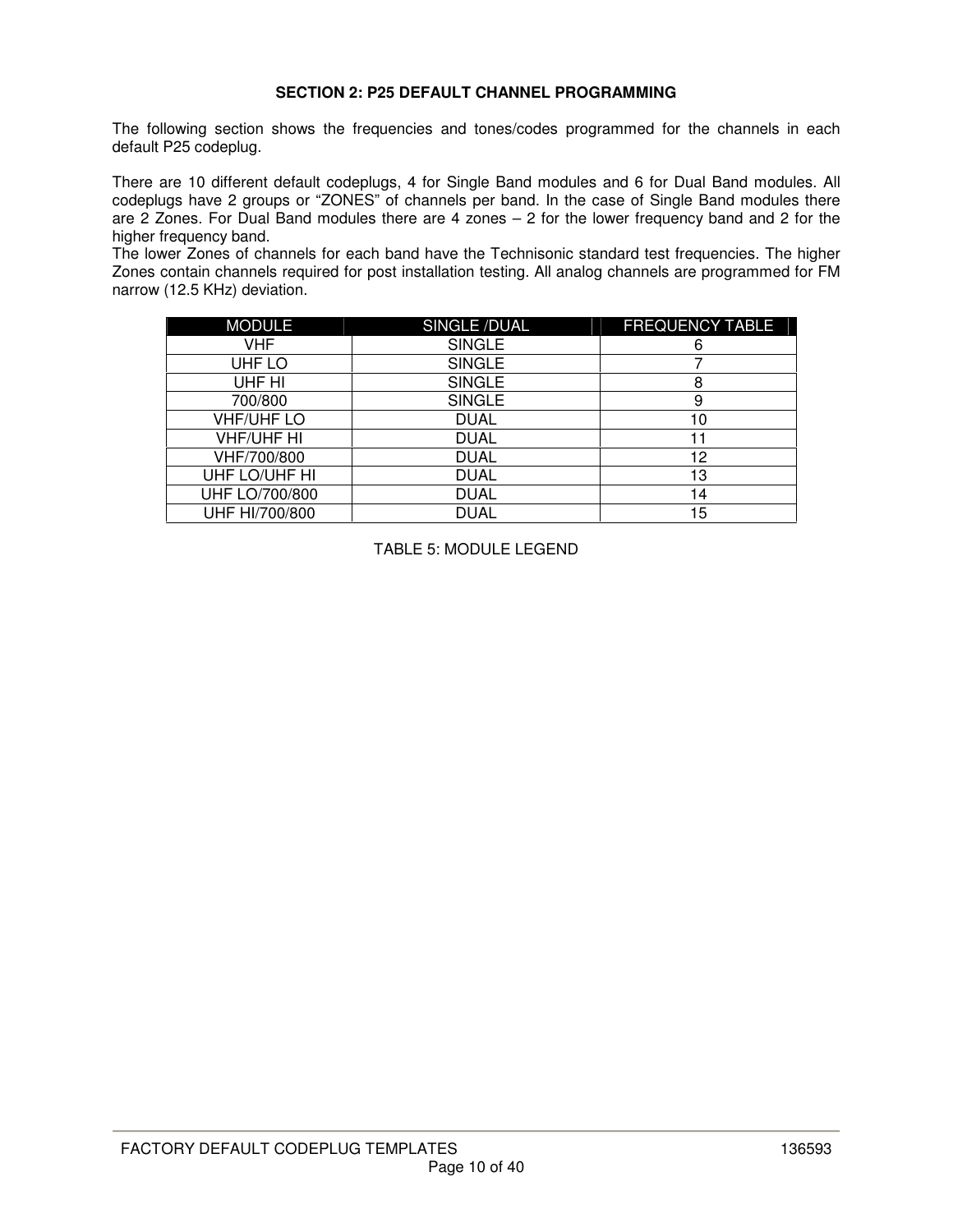|                |                |          | <b>VHF SINGLE BAND MODULE</b> |                |                         |                           |                      |              |  |  |
|----------------|----------------|----------|-------------------------------|----------------|-------------------------|---------------------------|----------------------|--------------|--|--|
| ZONE: "ZONE 1" |                |          |                               |                |                         |                           |                      |              |  |  |
| <b>CHANNEL</b> | <b>DISPLAY</b> | RX FREQ. | TX FREQ.                      | PERS.<br>NO.   | FREQ.<br><b>OPTION</b>  | <b>MOD</b><br><b>TYPE</b> | TONE/<br><b>CODE</b> | <b>NOTES</b> |  |  |
|                | 136.00CSN      | 136.0000 | 136.0000                      |                |                         | <b>FM</b>                 | CSQ                  | SCAN-1       |  |  |
| $\overline{2}$ | 157.00CSN      | 157.0000 | 157.0000                      |                | 2                       | <b>FM</b>                 | <b>CSQ</b>           | SCAN-1       |  |  |
| 3              | 174.00CSN      | 174.0000 | 174.0000                      |                | 3                       | <b>FM</b>                 | CSQ                  | SCAN-1       |  |  |
| 4              | 157.00PLN      | 157.0000 | 157.0000                      | 1              | $\overline{\mathbf{4}}$ | FM                        | PL 103.5             |              |  |  |
| 5              | 157.0DPLN      | 157.0000 | 157.0000                      |                | 5                       | <b>FM</b>                 | <b>DPL 152</b>       |              |  |  |
| 6              | 136.00DIG      | 136.0000 | 136.0000                      | 2              |                         | <b>DIGITAL</b>            | <b>NAC 293</b>       |              |  |  |
| 7              | 157.00DIG      | 157.0000 | 157.0000                      | $\overline{c}$ | 2                       | <b>DIGITAL</b>            | <b>NAC 293</b>       |              |  |  |
| 8              | 174.00DIG      | 174.0000 | 174.0000                      | $\overline{c}$ | 3                       | <b>DIGITAL</b>            | <b>NAC 293</b>       |              |  |  |
| 9              | 154.00T/A      | 154.0000 | 144.0000                      |                | 6                       | FM                        | PL 107.2             |              |  |  |

|                | ZONE: "ZONE 2" |          |          |              |                        |                           |            |              |  |  |
|----------------|----------------|----------|----------|--------------|------------------------|---------------------------|------------|--------------|--|--|
| <b>CHANNEL</b> | <b>DISPLAY</b> | RX FREQ. | TX FREQ. | PERS.<br>NO. | FREQ.<br><b>OPTION</b> | <b>MOD</b><br><b>TYPE</b> | PL/DPL     | <b>NOTES</b> |  |  |
|                | 136.0000       | 136.0000 | 136.0000 |              | 7                      | <b>FM</b>                 | <b>CSQ</b> |              |  |  |
| 2              | 143.2125       | 143.2125 | 143.2125 |              | 8                      | <b>FM</b>                 | <b>CSQ</b> |              |  |  |
| 3              | 143.2250       | 143.2250 | 143.2250 |              | 9                      | <b>FM</b>                 | <b>CSQ</b> |              |  |  |
| 4              | 157.5000       | 157.5000 | 157.5000 |              | 10                     | <b>FM</b>                 | <b>CSQ</b> |              |  |  |
| 5              | 157.5375       | 157.5375 | 157.5375 |              | 11                     | FM                        | <b>CSQ</b> |              |  |  |
| 6              | 157.5500       | 157.5500 | 157.5500 |              | 12                     | FM                        | <b>CSQ</b> |              |  |  |
| 7              | 162.0000       | 162.0000 | 162.0000 |              | 13                     | FM                        | <b>CSQ</b> |              |  |  |
| 8              | 162.1500       | 162.1500 | 162.1500 |              | 14                     | FM                        | <b>CSQ</b> |              |  |  |
| 9              | 167.3500       | 167.3500 | 167.3500 |              | 15                     | FM                        | <b>CSQ</b> |              |  |  |

TABLE 6: VHF Single Band Channels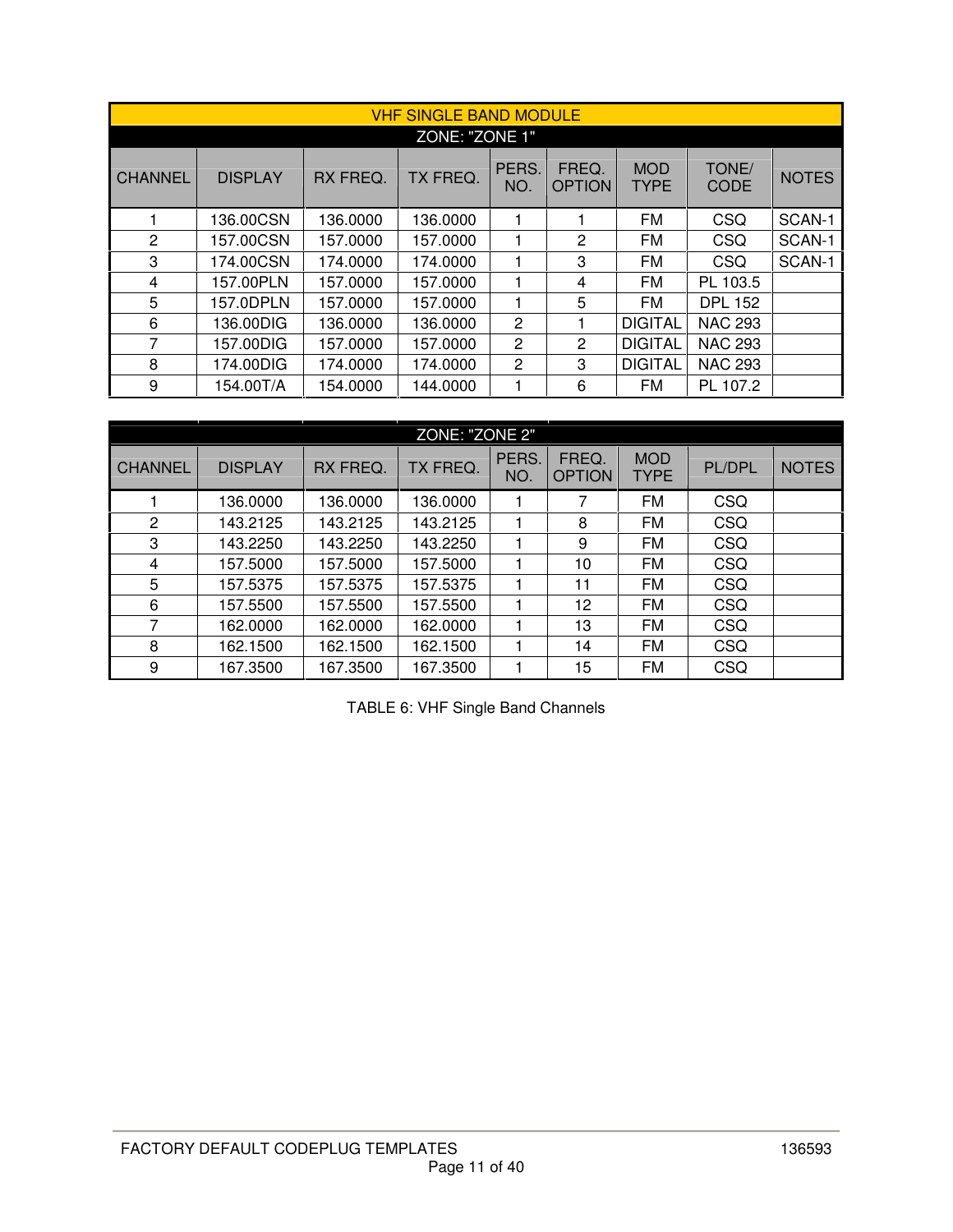|                |                |          | UHF LOW SINGLE BAND MODULE |                |                        |                    |                      |              |  |  |  |  |
|----------------|----------------|----------|----------------------------|----------------|------------------------|--------------------|----------------------|--------------|--|--|--|--|
|                | ZONE: "ZONE 1" |          |                            |                |                        |                    |                      |              |  |  |  |  |
| <b>CHANNEL</b> | <b>DISPLAY</b> | RX FREQ. | TX FREQ.                   | PERS.<br>NO.   | FREQ.<br><b>OPTION</b> | <b>MOD</b><br>TYPE | TONE/<br><b>CODE</b> | <b>NOTES</b> |  |  |  |  |
|                | 380.00CSN      | 380,0000 | 380,0000                   |                |                        | <b>FM</b>          | CSQ                  | SCAN-1       |  |  |  |  |
| 2              | 425.00CSN      | 425,0000 | 425.0000                   |                | 2                      | FM                 | CSQ                  | SCAN-1       |  |  |  |  |
| 3              | 470.00CSN      | 470.0000 | 470.0000                   |                | 3                      | FM                 | CSQ                  | SCAN-1       |  |  |  |  |
| 4              | 425.00PLN      | 425.0000 | 425.0000                   |                | 4                      | FM                 | PL 103.5             |              |  |  |  |  |
| 5              | 425.0DPLN      | 425,0000 | 425.0000                   |                | 5                      | FM                 | <b>DPL 152</b>       |              |  |  |  |  |
| 6              | 380.00DIG      | 380.0000 | 380.0000                   | 2              | 1                      | <b>DIGITAL</b>     | <b>NAC 293</b>       |              |  |  |  |  |
| 7              | 425.00DIG      | 425,0000 | 425.0000                   | 2              | 2                      | <b>DIGITAL</b>     | <b>NAC 293</b>       |              |  |  |  |  |
| 8              | 470.00DIG      | 470,0000 | 470.0000                   | $\overline{2}$ | 3                      | <b>DIGITAL</b>     | <b>NAC 293</b>       |              |  |  |  |  |
| 9              | 452.00T/A      | 452,0000 | 457.0000                   |                | 6                      | FM                 | PL 107.2             |              |  |  |  |  |

|                | ZONE: "ZONE 2" |          |          |                    |                        |                           |                      |              |  |  |  |
|----------------|----------------|----------|----------|--------------------|------------------------|---------------------------|----------------------|--------------|--|--|--|
| <b>CHANNEL</b> | <b>DISPLAY</b> | RX FREQ. | TX FREQ. | <b>PERS</b><br>NO. | FREQ.<br><b>OPTION</b> | <b>MOD</b><br><b>TYPE</b> | TONE/<br><b>CODE</b> | <b>NOTES</b> |  |  |  |
|                | 403.0000       | 403.0000 | 403.0000 |                    | 7                      | <b>FM</b>                 | <b>CSQ</b>           |              |  |  |  |
| 2              | 418.0000       | 418.0000 | 418.0000 |                    | 8                      | FM                        | <b>CSQ</b>           |              |  |  |  |
| 3              | 441.5000       | 441.5000 | 441.5000 |                    | 9                      | <b>FM</b>                 | <b>CSQ</b>           |              |  |  |  |
| $\overline{4}$ | 454.0000       | 454.0000 | 454.0000 |                    | 10                     | <b>FM</b>                 | CSQ                  |              |  |  |  |
| 5              | 461.5000       | 461.5000 | 461.5000 |                    | 11                     | FM                        | <b>CSQ</b>           |              |  |  |  |
| 6              | 469,0000       | 469,0000 | 469,0000 |                    | 12                     | <b>FM</b>                 | CSQ                  |              |  |  |  |

TABLE 7: UHF LOW Single Band Channels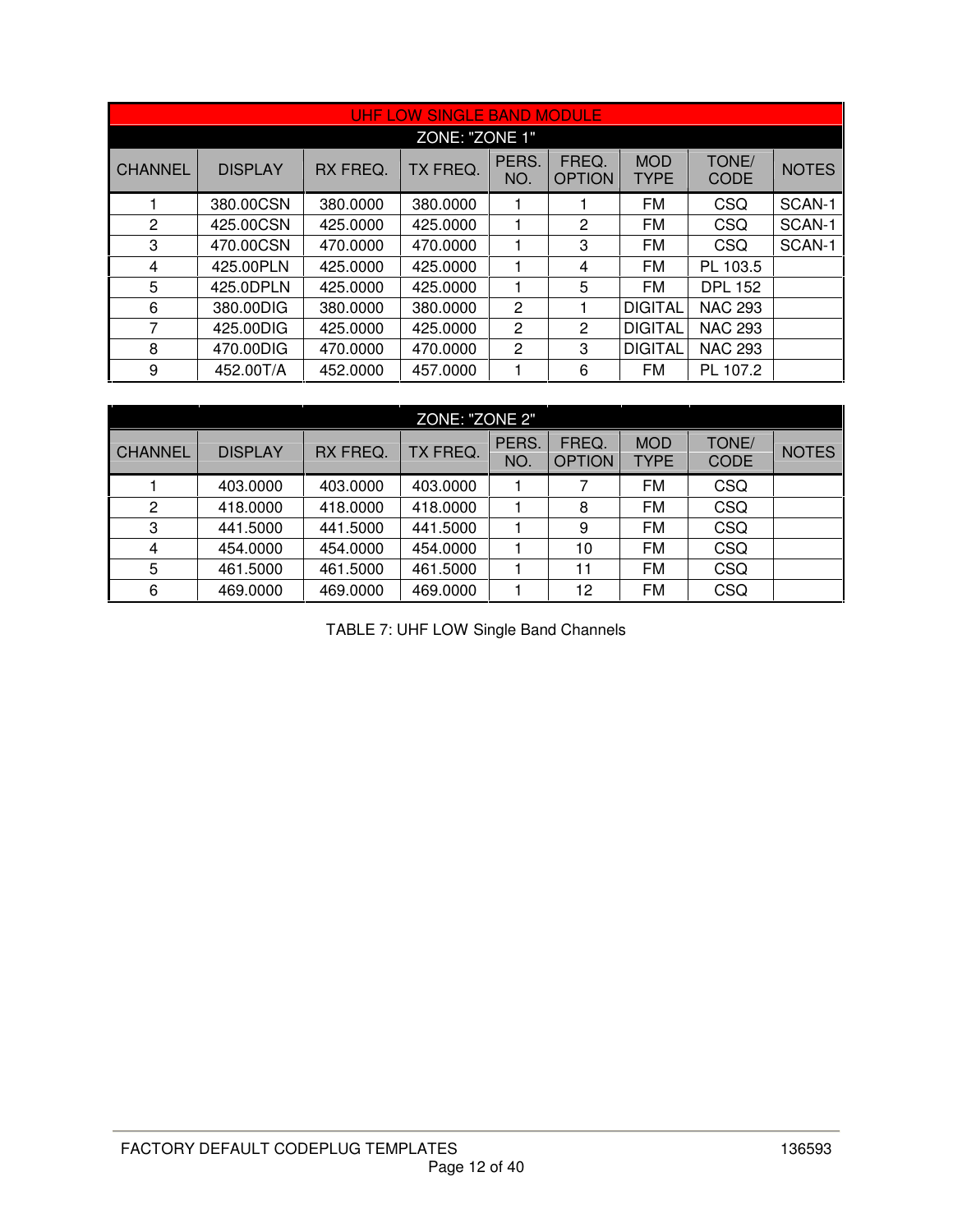|                |                |          | UHF HI SINGLE BAND MODULE |              |                        |                    |                      |              |
|----------------|----------------|----------|---------------------------|--------------|------------------------|--------------------|----------------------|--------------|
|                |                |          | ZONE: "ZONE 1"            |              |                        |                    |                      |              |
| <b>CHANNEL</b> | <b>DISPLAY</b> | RX FREQ. | TX FREQ.                  | PERS.<br>NO. | FREQ.<br><b>OPTION</b> | <b>MOD</b><br>TYPE | TONE/<br><b>CODE</b> | <b>NOTES</b> |
|                | 450.00CSN      | 450.0000 | 450.0000                  |              |                        | FM                 | CSQ                  | SCAN-1       |
| 2              | 481.00CSN      | 481.0000 | 481.0000                  | 1            | $\overline{2}$         | <b>FM</b>          | CSQ                  | SCAN-1       |
| 3              | 512.00CSN      | 512.0000 | 512.0000                  | 1            | 3                      | <b>FM</b>          | CSQ                  | SCAN-1       |
| 4              | 481.00PLN      | 481.0000 | 481.0000                  | 1            | 4                      | FM                 | PL 103.5             |              |
| 5              | 481.0DPLN      | 481.0000 | 481.0000                  | 1            | 5                      | <b>FM</b>          | <b>DPL 152</b>       |              |
| 6              | 450.00DIG      | 450.0000 | 450.0000                  | 2            | 1                      | <b>DIGITAL</b>     | <b>NAC 293</b>       |              |
| 7              | 481.00DIG      | 481.0000 | 481.0000                  | 2            | 2                      | <b>DIGITAL</b>     | <b>NAC 293</b>       |              |
| 8              | 512,00DIG      | 512,0000 | 512.0000                  | 2            | 3                      | <b>DIGITAL</b>     | <b>NAC 293</b>       |              |
| 9              | 462.00T/A      | 462,0000 | 467.0000                  |              | 6                      | <b>FM</b>          | PL 107.2             |              |

| ZONE: "ZONE 2" |                |          |          |              |                        |                           |                      |              |  |
|----------------|----------------|----------|----------|--------------|------------------------|---------------------------|----------------------|--------------|--|
| <b>CHANNEL</b> | <b>DISPLAY</b> | RX FREQ. | TX FREQ. | PERS.<br>NO. | FREQ.<br><b>OPTION</b> | <b>MOD</b><br><b>TYPE</b> | TONE/<br><b>CODE</b> | <b>NOTES</b> |  |
|                | 454.0000       | 454.0000 | 454.0000 |              |                        | FM                        | <b>CSQ</b>           |              |  |
| $\overline{2}$ | 461.5000       | 461.5000 | 461.5000 |              | 8                      | FM                        | <b>CSQ</b>           |              |  |
| 3              | 469.5000       | 469.5000 | 469.5000 |              | 9                      | <b>FM</b>                 | <b>CSQ</b>           |              |  |
| 4              | 489.0000       | 489.0000 | 489.0000 |              | 10                     | FM                        | <b>CSQ</b>           |              |  |
| 5              | 510.0000       | 510.0000 | 510.0000 |              | 11                     | FM                        | <b>CSQ</b>           |              |  |
| 6              | 512.0000       | 512.0000 | 512.0000 |              | 12                     | FM                        | CSQ                  |              |  |

TABLE 8: UHF HI Single Band Channels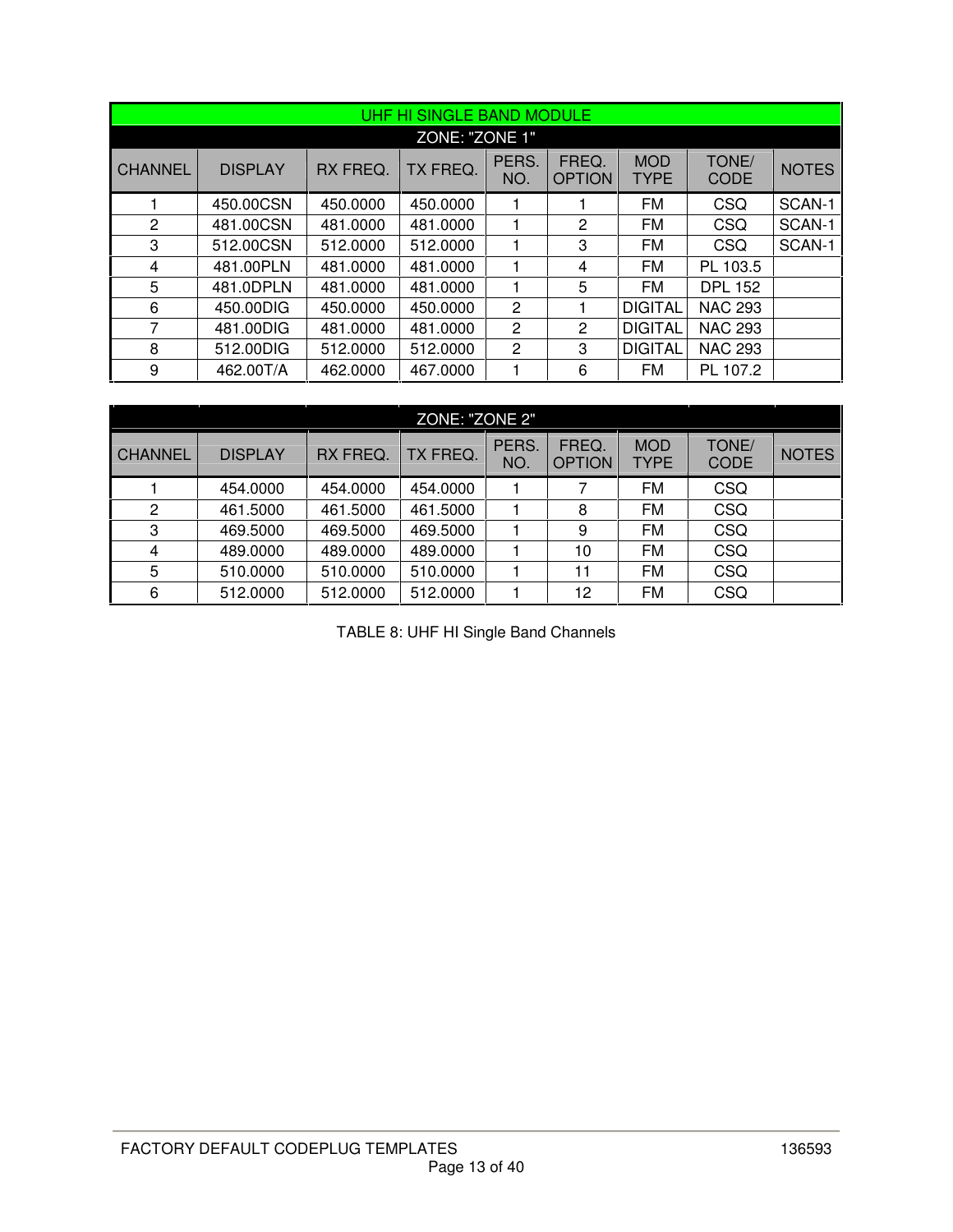|                |                |          | 700/800 MHz SINGLE BAND MODULE |              |                        |                           |                      |              |  |  |  |
|----------------|----------------|----------|--------------------------------|--------------|------------------------|---------------------------|----------------------|--------------|--|--|--|
| ZONE: "ZONE 1" |                |          |                                |              |                        |                           |                      |              |  |  |  |
| <b>CHANNEL</b> | <b>DISPLAY</b> | RX FREQ. | TX FREQ.                       | PERS.<br>NO. | FREQ.<br><b>OPTION</b> | <b>MOD</b><br><b>TYPE</b> | TONE/<br><b>CODE</b> | <b>NOTES</b> |  |  |  |
|                | 851.0125CSN    | 851.0125 | 851.0125                       |              |                        | <b>FM</b>                 | CSQ                  | SCAN-1       |  |  |  |
| 2              | 866,0000CSN    | 866,0000 | 866.0000                       |              | $\mathbf{2}$           | <b>FM</b>                 | CSQ                  | SCAN-1       |  |  |  |
| 3              | 868.9875CSN    | 868.9875 | 868.9875                       |              | 3                      | <b>FM</b>                 | CSQ                  | SCAN-1       |  |  |  |
| 4              | 866.0000PLN    | 866,0000 | 866.0000                       |              | 4                      | FM                        | PL 103.5             |              |  |  |  |
| 5              | 866.000DPLN    | 866,0000 | 866.0000                       |              | 5                      | FM                        | <b>DPL 152</b>       |              |  |  |  |
| 6              | 851.0125DIG    | 851.0125 | 851.0125                       | 2            |                        | <b>DIGITAL</b>            | <b>NAC 293</b>       |              |  |  |  |
| 7              | 866.0000DIG    | 866,0000 | 866.0000                       | $\mathbf{2}$ | 2                      | <b>DIGITAL</b>            | <b>NAC 293</b>       |              |  |  |  |
| 8              | 868.9875DIG    | 868,9875 | 868.9875                       | $\mathbf{2}$ | 3                      | <b>DIGITAL</b>            | <b>NAC 293</b>       |              |  |  |  |
| 9              | 860.00T/A      | 860.0000 | 815.0000                       |              | 6                      | <b>FM</b>                 | PL 107.2             |              |  |  |  |

|                | ZONE: "ZONE 2" |          |          |              |                        |                           |                      |              |  |  |  |
|----------------|----------------|----------|----------|--------------|------------------------|---------------------------|----------------------|--------------|--|--|--|
| <b>CHANNEL</b> | <b>DISPLAY</b> | RX FREQ. | TX FREQ. | PERS.<br>NO. | FREQ.<br><b>OPTION</b> | <b>MOD</b><br><b>TYPE</b> | TONE/<br><b>CODE</b> | <b>NOTES</b> |  |  |  |
|                | 765.0000       | 765.0000 | 765.0000 |              | 12                     | FM                        | CSQ                  |              |  |  |  |
| 2              | 774.0000       | 774.0000 | 774.0000 |              | 13                     | FM                        | CSQ                  |              |  |  |  |
| 3              | 795.00TX       | 775.0000 | 795.0000 | 1            | 14                     | FM                        | <b>CSQ</b>           |              |  |  |  |
| 4              | 815.50TX       | 775.0000 | 815.5000 |              | 15                     | FM                        | <b>CSQ</b>           |              |  |  |  |
| 5              | 851.0250       | 851.0250 | 851.0250 |              | 16                     | FM                        | CSQ                  |              |  |  |  |
| 6              | 851.0375       | 851.0375 | 851.0375 |              | 17                     | FM                        | CSQ                  |              |  |  |  |
| 7              | 862.5375       | 862.5375 | 862.5375 |              | 18                     | FM                        | <b>CSQ</b>           |              |  |  |  |
| 8              | 856.3375       | 856.3375 | 856.3375 |              | 19                     | <b>FM</b>                 | CSQ                  |              |  |  |  |
| 9              | 860,0000       | 860,0000 | 860.0000 |              | 20                     | FM                        | <b>CSQ</b>           |              |  |  |  |
| 10             | 868.0125       | 868.0125 | 868.0125 |              | 21                     | FM                        | CSQ                  |              |  |  |  |
| 11             | 868.9875       | 868.9875 | 868.9875 |              | 22                     | FM                        | CSQ                  |              |  |  |  |

TABLE 9: 700/800 MHz Single Band Channels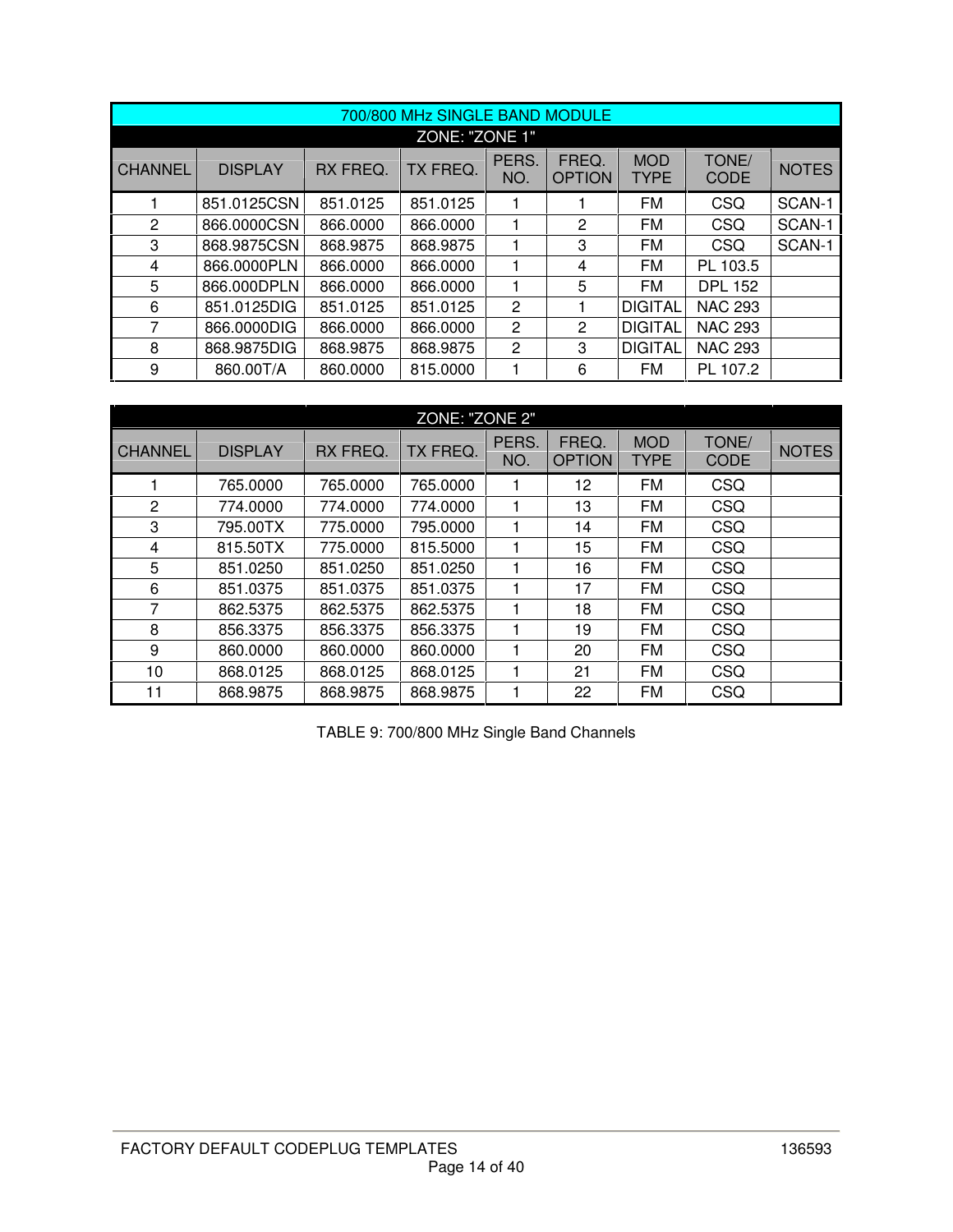|                |                |          | <b>VHF-UHF LO DUAL BAND MODULE</b> |              |                        |                           |                      |              |
|----------------|----------------|----------|------------------------------------|--------------|------------------------|---------------------------|----------------------|--------------|
|                | ZONE: "ZONE 1" |          |                                    |              |                        | <b>VHF FREQUENCIES</b>    |                      |              |
| <b>CHANNEL</b> | <b>DISPLAY</b> | RX FREQ. | TX FREQ.                           | PERS.<br>NO. | FREQ.<br><b>OPTION</b> | <b>MOD</b><br><b>TYPE</b> | TONE/<br><b>CODE</b> | <b>NOTES</b> |
|                | 136.00CSN      | 136.0000 | 136,0000                           |              |                        | <b>FM</b>                 | CSQ                  | SCAN-1       |
| $\overline{2}$ | 157.00CSN      | 157.0000 | 157.0000                           |              | $\overline{2}$         | FM                        | CSQ                  | SCAN-1       |
| 3              | 174.00CSN      | 174.0000 | 174.0000                           | 1            | 3                      | <b>FM</b>                 | CSQ                  | SCAN-1       |
| 4              | 157.00PLN      | 157.0000 | 157.0000                           |              | 4                      | FM                        | PL 103.5             |              |
| 5              | 157.0DPLN      | 157.0000 | 157.0000                           |              | 5                      | FM                        | <b>DPL 152</b>       |              |
| 6              | 136.00DIG      | 136.0000 | 136,0000                           | 2            |                        | <b>DIGITAL</b>            | <b>NAC 293</b>       |              |
| 7              | 157.00DIG      | 157.0000 | 157.0000                           | 2            | 2                      | <b>DIGITAL</b>            | <b>NAC 293</b>       |              |
| 8              | 174.00DIG      | 174.0000 | 174.0000                           | 2            | 3                      | <b>DIGITAL</b>            | <b>NAC 293</b>       |              |
| 9              | 154.00T/A      | 154.0000 | 144.0000                           |              | 6                      | FM                        | PL 107.2             |              |

|                | ZONE: "ZONE 2" |          |          |              |                        | <b>VHF FREQUENCIES</b> |                      |              |
|----------------|----------------|----------|----------|--------------|------------------------|------------------------|----------------------|--------------|
| <b>CHANNEL</b> | <b>DISPLAY</b> | RX FREQ. | TX FREQ. | PERS.<br>NO. | FREQ.<br><b>OPTION</b> | <b>MOD</b><br>TYPE     | TONE/<br><b>CODE</b> | <b>NOTES</b> |
|                | 136,0000       | 136.0000 | 136.0000 |              | 7                      | FM                     | <b>CSQ</b>           |              |
| 2              | 143.2125       | 143.2125 | 143.2125 |              | 8                      | <b>FM</b>              | <b>CSQ</b>           |              |
| 3              | 143.2250       | 143.2250 | 143.2250 |              | 9                      | <b>FM</b>              | <b>CSQ</b>           |              |
| 4              | 157.5000       | 157.5000 | 157.5000 |              | 10                     | <b>FM</b>              | <b>CSQ</b>           |              |
| 5              | 157.5375       | 157.5375 | 157.5375 |              | 11                     | <b>FM</b>              | <b>CSQ</b>           |              |
| 6              | 157.5500       | 157.5500 | 157.5500 |              | 12                     | <b>FM</b>              | <b>CSQ</b>           |              |
| 7              | 162.0000       | 162.0000 | 162.0000 |              | 13                     | <b>FM</b>              | <b>CSQ</b>           |              |
| 8              | 162.1500       | 162.1500 | 162.1500 |              | 14                     | <b>FM</b>              | <b>CSQ</b>           |              |
| 9              | 167.3500       | 167.3500 | 167.3500 |              | 15                     | FM                     | <b>CSQ</b>           |              |

TABLE 10: VHF/UHF LO Dual Band Channels (continued on next page)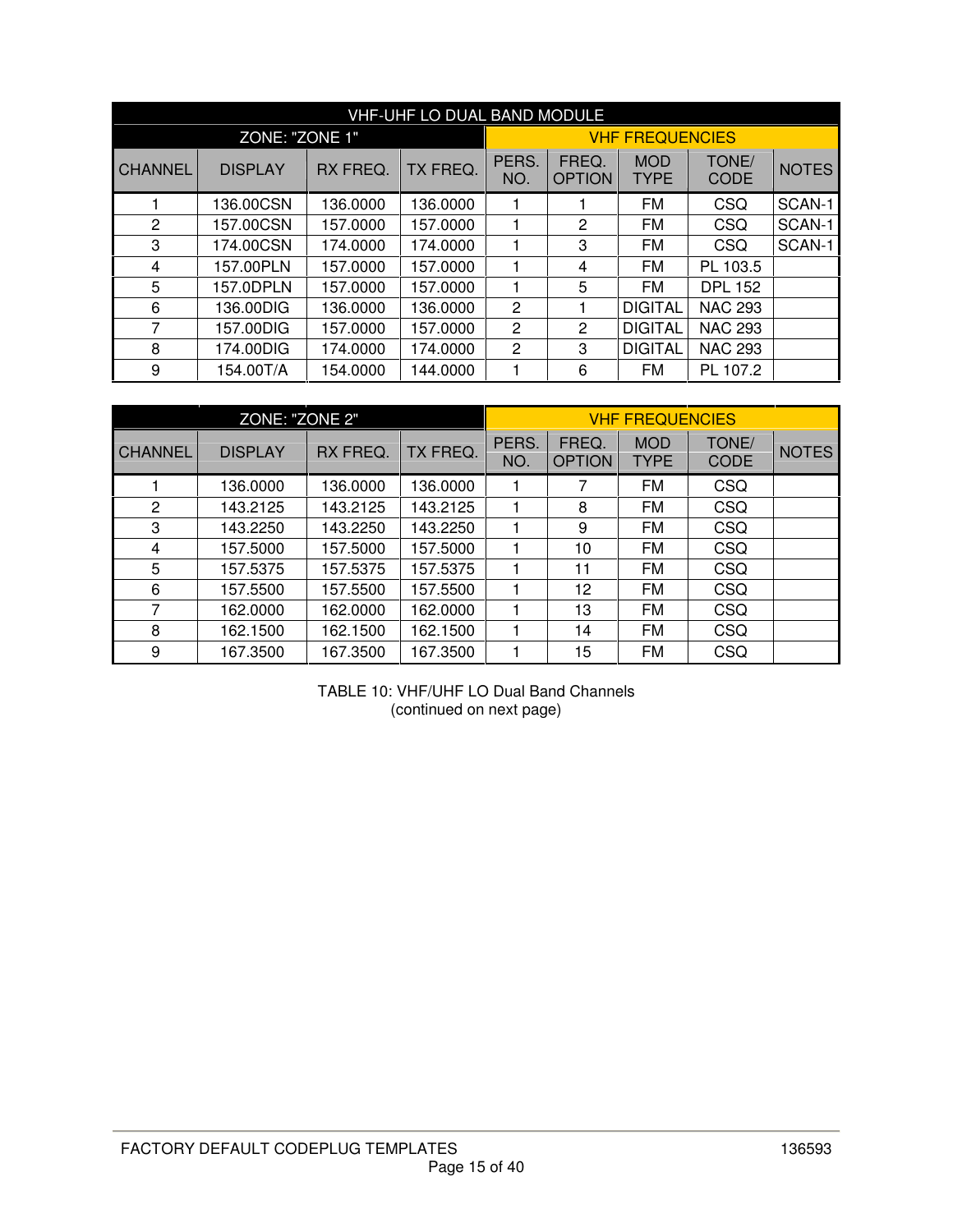|                | VHF-UHF LO DUAL BAND MODULE |          |          |              |                        |                           |                      |              |  |  |  |
|----------------|-----------------------------|----------|----------|--------------|------------------------|---------------------------|----------------------|--------------|--|--|--|
|                | ZONE: "ZONE 3"              |          |          |              |                        | UHF LO FREQUENCIES        |                      |              |  |  |  |
| <b>CHANNEL</b> | <b>DISPLAY</b>              | RX FREQ. | TX FREQ. | PERS.<br>NO. | FREQ.<br><b>OPTION</b> | <b>MOD</b><br><b>TYPE</b> | TONE/<br><b>CODE</b> | <b>NOTES</b> |  |  |  |
|                | 380.00CSN                   | 380.0000 | 380.0000 | 3            |                        | FM                        | CSQ                  | SCAN-1       |  |  |  |
| 2              | 425.00CSN                   | 425.0000 | 425.0000 | 3            | $\mathbf{2}$           | <b>FM</b>                 | CSQ                  | SCAN-1       |  |  |  |
| 3              | 470.00CSN                   | 470.0000 | 470.0000 | 3            | 3                      | <b>FM</b>                 | CSQ                  | SCAN-1       |  |  |  |
| 4              | 425.00PLN                   | 425.0000 | 425.0000 | 3            | 4                      | FM                        | PL 103.5             |              |  |  |  |
| 5              | 425.0DPLN                   | 425.0000 | 425.0000 | 3            | 5                      | FM                        | <b>DPL 152</b>       |              |  |  |  |
| 6              | 380.00DIG                   | 380.0000 | 380.0000 | 4            |                        | <b>DIGITAL</b>            | <b>NAC 293</b>       |              |  |  |  |
| 7              | 425.00DIG                   | 425,0000 | 425.0000 | 4            | 2                      | <b>DIGITAL</b>            | <b>NAC 293</b>       |              |  |  |  |
| 8              | 470.00DIG                   | 470,0000 | 470.0000 | 4            | 3                      | <b>DIGITAL</b>            | <b>NAC 293</b>       |              |  |  |  |
| 9              | 452.00T/A                   | 452.0000 | 457.0000 | 3            | 6                      | FM                        | PL 107.2             |              |  |  |  |

|                | ZONE: "ZONE 4" |          |          |              |                        | UHF LO FREQUENCIES        |                      |              |
|----------------|----------------|----------|----------|--------------|------------------------|---------------------------|----------------------|--------------|
| <b>CHANNEL</b> | <b>DISPLAY</b> | RX FREQ. | TX FREQ. | PERS.<br>NO. | FREQ.<br><b>OPTION</b> | <b>MOD</b><br><b>TYPE</b> | TONE/<br><b>CODE</b> | <b>NOTES</b> |
|                | 403.0000       | 403.0000 | 403.0000 | 3            | 7                      | FM                        | CSQ                  |              |
| 2              | 418.0000       | 418.0000 | 418.0000 | 3            | 8                      | FM                        | <b>CSQ</b>           |              |
| 3              | 441.5000       | 441.5000 | 441.5000 | 3            | 9                      | FM                        | <b>CSQ</b>           |              |
| $\overline{4}$ | 454.0000       | 454.0000 | 454.0000 | 3            | 10                     | FM                        | CSQ                  |              |
| 5              | 461.5000       | 461.5000 | 461.5000 | 3            | 11                     | FM                        | <b>CSQ</b>           |              |
| 6              | 469,0000       | 469.0000 | 469.0000 | 3            | 12                     | FM                        | CSQ                  |              |

TABLE 10: VHF/UHF LO Dual Band Channels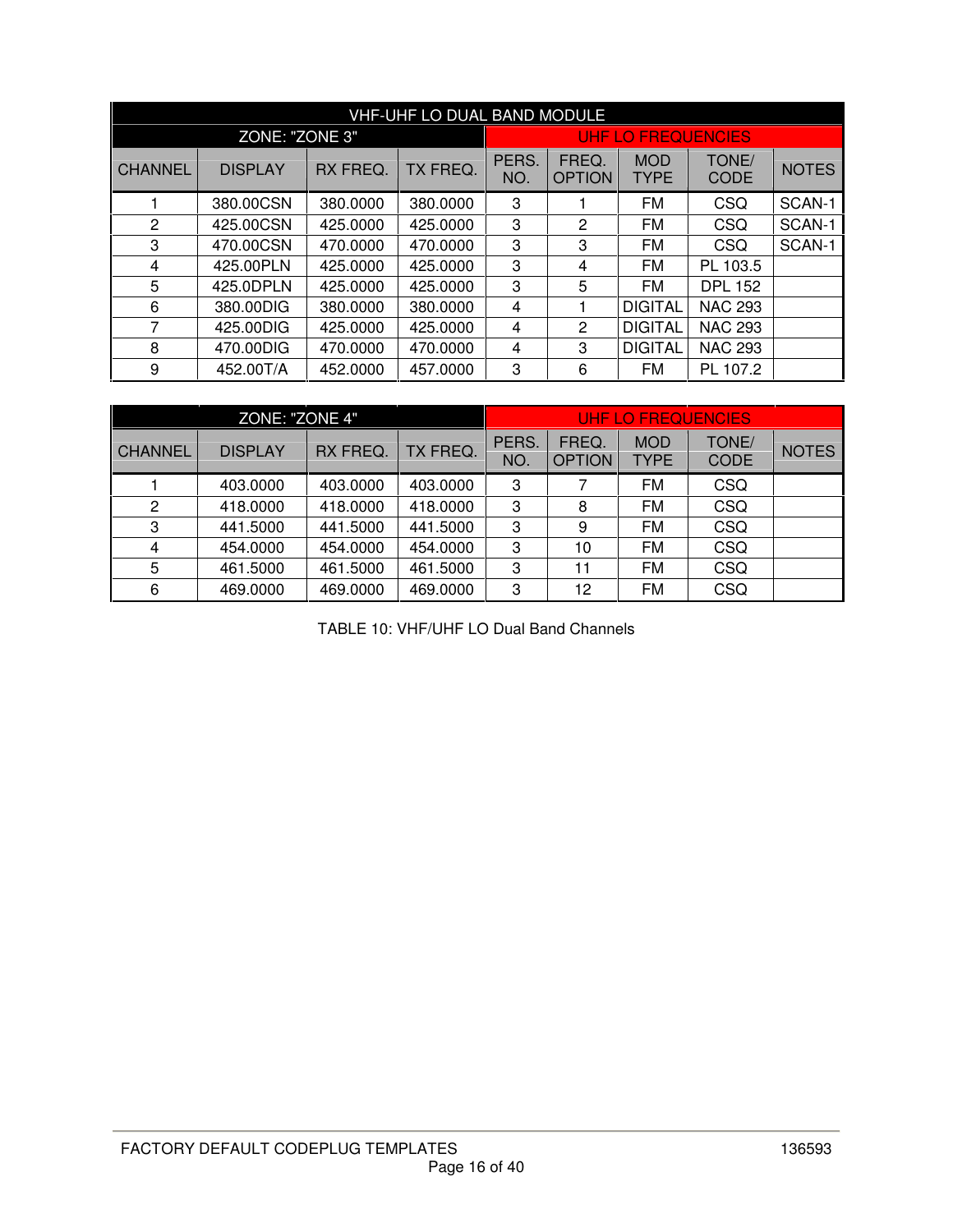|                |                |          | VHF-UHF HI DUAL BAND MODULE |              |                        |                           |                      |              |
|----------------|----------------|----------|-----------------------------|--------------|------------------------|---------------------------|----------------------|--------------|
|                | ZONE: "ZONE 1" |          |                             |              |                        | <b>VHF FREQUENCIES</b>    |                      |              |
| <b>CHANNEL</b> | <b>DISPLAY</b> | RX FREQ. | TX FREQ.                    | PERS.<br>NO. | FREQ.<br><b>OPTION</b> | <b>MOD</b><br><b>TYPE</b> | TONE/<br><b>CODE</b> | <b>NOTES</b> |
|                | 136.00CSN      | 136.0000 | 136.0000                    |              |                        | FM                        | <b>CSQ</b>           | SCAN-1       |
| 2              | 157.00CSN      | 157.0000 | 157.0000                    | 1            | 2                      | FM                        | <b>CSQ</b>           | SCAN-1       |
| 3              | 174.00CSN      | 174.0000 | 174.0000                    | 1            | 3                      | FM                        | CSQ                  | SCAN-1       |
| 4              | 157.00PLN      | 157.0000 | 157.0000                    |              | 4                      | <b>FM</b>                 | PL 103.5             |              |
| 5              | 157.0DPLN      | 157.0000 | 157.0000                    |              | 5                      | FM                        | <b>DPL 152</b>       |              |
| 6              | 136,00DIG      | 136.0000 | 136.0000                    | 2            |                        | <b>DIGITAL</b>            | <b>NAC 293</b>       |              |
| 7              | 157.00DIG      | 157.0000 | 157.0000                    | 2            | 2                      | <b>DIGITAL</b>            | <b>NAC 293</b>       |              |
| 8              | 174.00DIG      | 174.0000 | 174.0000                    | 2            | 3                      | <b>DIGITAL</b>            | <b>NAC 293</b>       |              |
| 9              | 154.00T/A      | 154.0000 | 144.0000                    |              | 6                      | FM                        | PL 107.2             |              |

|                | ZONE: "ZONE 2" |          |          |              |                        | <b>VHF FREQUENCIES</b>    |                      |              |
|----------------|----------------|----------|----------|--------------|------------------------|---------------------------|----------------------|--------------|
| <b>CHANNEL</b> | <b>DISPLAY</b> | RX FREQ. | TX FREQ. | PERS.<br>NO. | FREQ.<br><b>OPTION</b> | <b>MOD</b><br><b>TYPE</b> | TONE/<br><b>CODE</b> | <b>NOTES</b> |
|                | 136,0000       | 136.0000 | 136.0000 |              | 7                      | <b>FM</b>                 | CSQ                  |              |
| 2              | 143.2125       | 143.2125 | 143.2125 |              | 8                      | <b>FM</b>                 | <b>CSQ</b>           |              |
| 3              | 143.2250       | 143.2250 | 143.2250 |              | 9                      | FM                        | <b>CSQ</b>           |              |
| 4              | 157.5000       | 157.5000 | 157.5000 |              | 10                     | FM                        | CSQ                  |              |
| 5              | 157.5375       | 157.5375 | 157.5375 |              | 11                     | FM                        | <b>CSQ</b>           |              |
| 6              | 157.5500       | 157.5500 | 157.5500 |              | 12                     | <b>FM</b>                 | CSQ                  |              |
| 7              | 162.0000       | 162.0000 | 162.0000 |              | 13                     | <b>FM</b>                 | CSQ                  |              |
| 8              | 162.1500       | 162.1500 | 162.1500 |              | 14                     | FM                        | CSQ                  |              |
| 9              | 167.3500       | 167.3500 | 167.3500 |              | 15                     | FM                        | <b>CSQ</b>           |              |

TABLE 11: VHF/UHF HI Dual Band Channels (continued on next page)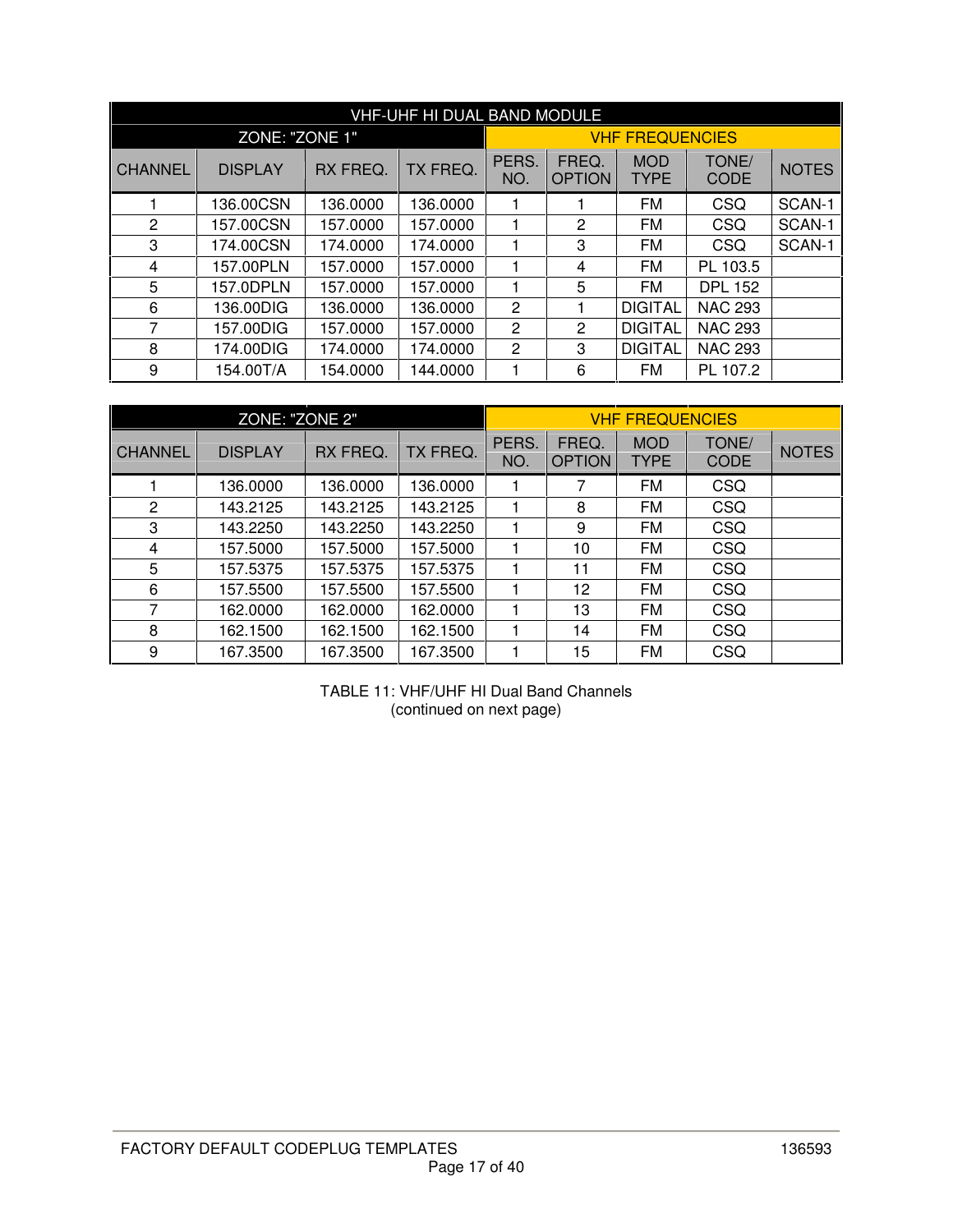|                | <b>VHF-UHF HI DUAL BAND MODULE</b> |          |          |              |                        |                           |                      |              |  |  |  |
|----------------|------------------------------------|----------|----------|--------------|------------------------|---------------------------|----------------------|--------------|--|--|--|
|                | ZONE: "ZONE 3"                     |          |          |              |                        | UHF HI FREQUENCIES        |                      |              |  |  |  |
| <b>CHANNEL</b> | <b>DISPLAY</b>                     | RX FREQ. | TX FREQ. | PERS.<br>NO. | FREQ.<br><b>OPTION</b> | <b>MOD</b><br><b>TYPE</b> | TONE/<br><b>CODE</b> | <b>NOTES</b> |  |  |  |
|                | 450.00CSN                          | 450.0000 | 450.0000 | 3            |                        | FM                        | CSQ                  | SCAN-1       |  |  |  |
| 2              | 481.00CSN                          | 481.0000 | 481.0000 | 3            | 2                      | <b>FM</b>                 | CSQ                  | SCAN-1       |  |  |  |
| 3              | 512.00CSN                          | 512.0000 | 512.0000 | 3            | 3                      | FM                        | CSQ                  | SCAN-1       |  |  |  |
| 4              | 481.00PLN                          | 481.0000 | 481.0000 | 3            | 4                      | FM                        | PL 103.5             |              |  |  |  |
| 5              | 481.0DPLN                          | 481.0000 | 481.0000 | 3            | 5                      | <b>FM</b>                 | <b>DPL 152</b>       |              |  |  |  |
| 6              | 450.00DIG                          | 450.0000 | 450.0000 | 4            |                        | <b>DIGITAL</b>            | <b>NAC 293</b>       |              |  |  |  |
| 7              | 481.00DIG                          | 481.0000 | 481.0000 | 4            | 2                      | <b>DIGITAL</b>            | <b>NAC 293</b>       |              |  |  |  |
| 8              | 512.00DIG                          | 512.0000 | 512.0000 | 4            | 3                      | <b>DIGITAL</b>            | <b>NAC 293</b>       |              |  |  |  |
| 9              | 462.00T/A                          | 462,0000 | 467.0000 | 3            | 6                      | <b>FM</b>                 | PL 107.2             |              |  |  |  |

|                | ZONE: "ZONE 4" |          |          |              |                        | <b>UHF HI FREQUENCIES</b> |                      |              |
|----------------|----------------|----------|----------|--------------|------------------------|---------------------------|----------------------|--------------|
| <b>CHANNEL</b> | <b>DISPLAY</b> | RX FREQ. | TX FREQ. | PERS.<br>NO. | FREQ.<br><b>OPTION</b> | <b>MOD</b><br><b>TYPE</b> | TONE/<br><b>CODE</b> | <b>NOTES</b> |
|                | 454.0000       | 454.0000 | 454.0000 | 3            |                        | FM                        | CSQ                  |              |
| 2              | 461.5000       | 461.5000 | 461.5000 | 3            | 8                      | FM                        | <b>CSQ</b>           |              |
| 3              | 469.5000       | 469.5000 | 469.5000 | 3            | 9                      | FM                        | <b>CSQ</b>           |              |
| 4              | 489.0000       | 489.0000 | 489.0000 | 3            | 10                     | FM                        | <b>CSQ</b>           |              |
| 5              | 510.0000       | 510.0000 | 510.0000 | 3            | 11                     | FM                        | CSQ                  |              |
| 6              | 512.0000       | 512,0000 | 512.0000 | 3            | 12                     | FM                        | CSQ                  |              |

TABLE 11: VHF/UHF HI Dual Band Channels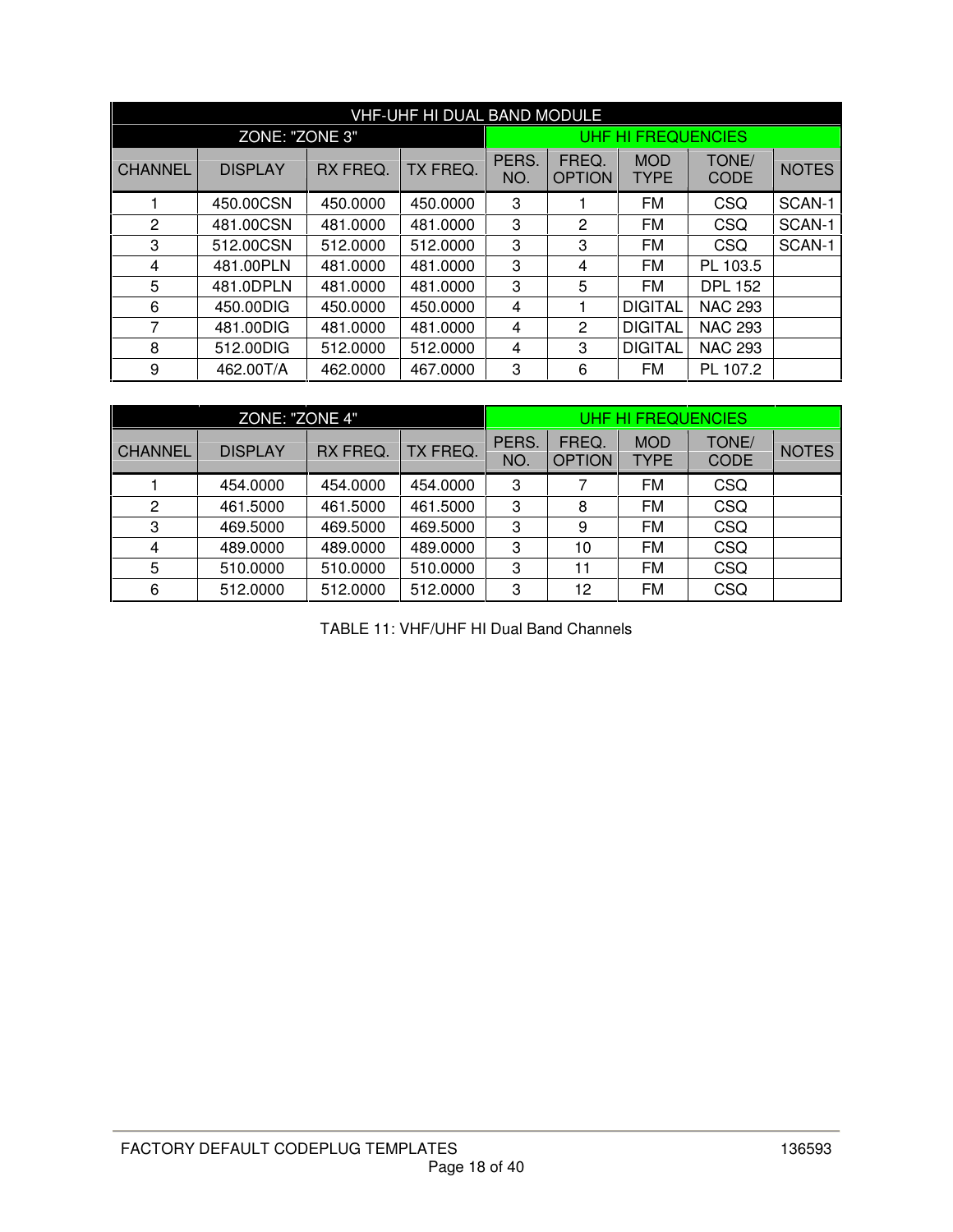|                |                |          | VHF-700/800 DUAL BAND MODULE |                |                        |                           |                      |              |
|----------------|----------------|----------|------------------------------|----------------|------------------------|---------------------------|----------------------|--------------|
|                | ZONE: "ZONE 1" |          |                              |                |                        | <b>VHF FREQUENCIES</b>    |                      |              |
| <b>CHANNEL</b> | <b>DISPLAY</b> | RX FREQ. | TX FREQ.                     | PERS.<br>NO.   | FREQ.<br><b>OPTION</b> | <b>MOD</b><br><b>TYPE</b> | TONE/<br><b>CODE</b> | <b>NOTES</b> |
|                | 136.00CSN      | 136.0000 | 136,0000                     |                |                        | FM                        | CSQ                  | SCAN-1       |
| 2              | 157.00CSN      | 157.0000 | 157.0000                     |                | $\mathbf{2}$           | FM                        | CSQ                  | SCAN-1       |
| 3              | 174.00CSN      | 174.0000 | 174.0000                     |                | 3                      | FM                        | <b>CSQ</b>           | SCAN-1       |
| 4              | 157.00PLN      | 157.0000 | 157.0000                     |                | 4                      | FM                        | PL 103.5             |              |
| 5              | 157.0DPLN      | 157.0000 | 157.0000                     |                | 5                      | FM                        | <b>DPL 152</b>       |              |
| 6              | 136.00DIG      | 136.0000 | 136,0000                     | $\overline{2}$ |                        | <b>DIGITAL</b>            | <b>NAC 293</b>       |              |
| 7              | 157.00DIG      | 157.0000 | 157.0000                     | 2              | 2                      | <b>DIGITAL</b>            | <b>NAC 293</b>       |              |
| 8              | 174.00DIG      | 174.0000 | 174.0000                     | $\overline{2}$ | 3                      | <b>DIGITAL</b>            | <b>NAC 293</b>       |              |
| 9              | 154.00T/A      | 154.0000 | 144.0000                     |                | 6                      | FM                        | PL 107.2             |              |

|                | ZONE: "ZONE 2" |          |          |              |                        | <b>VHF FREQUENCIES</b>    |                      |              |
|----------------|----------------|----------|----------|--------------|------------------------|---------------------------|----------------------|--------------|
| <b>CHANNEL</b> | <b>DISPLAY</b> | RX FREQ. | TX FREQ. | PERS.<br>NO. | FREQ.<br><b>OPTION</b> | <b>MOD</b><br><b>TYPE</b> | TONE/<br><b>CODE</b> | <b>NOTES</b> |
|                | 136.0000       | 136.0000 | 136.0000 |              | 7                      | <b>FM</b>                 | <b>CSQ</b>           |              |
| $\overline{2}$ | 143.2125       | 143.2125 | 143.2125 |              | 8                      | <b>FM</b>                 | CSQ                  |              |
| 3              | 143.2250       | 143.2250 | 143.2250 |              | 9                      | <b>FM</b>                 | <b>CSQ</b>           |              |
| 4              | 157.5000       | 157.5000 | 157.5000 |              | 10                     | <b>FM</b>                 | <b>CSQ</b>           |              |
| 5              | 157.5375       | 157.5375 | 157.5375 |              | 11                     | <b>FM</b>                 | <b>CSQ</b>           |              |
| 6              | 157.5500       | 157.5500 | 157.5500 |              | 12                     | <b>FM</b>                 | <b>CSQ</b>           |              |
| 7              | 162.0000       | 162.0000 | 162.0000 |              | 13                     | <b>FM</b>                 | CSQ                  |              |
| 8              | 162.1500       | 162.1500 | 162.1500 |              | 14                     | <b>FM</b>                 | CSQ                  |              |
| 9              | 167.3500       | 167.3500 | 167.3500 |              | 15                     | <b>FM</b>                 | CSQ                  |              |

TABLE 12: VHF/700/800 MHz Dual Band Channels (continued on next page)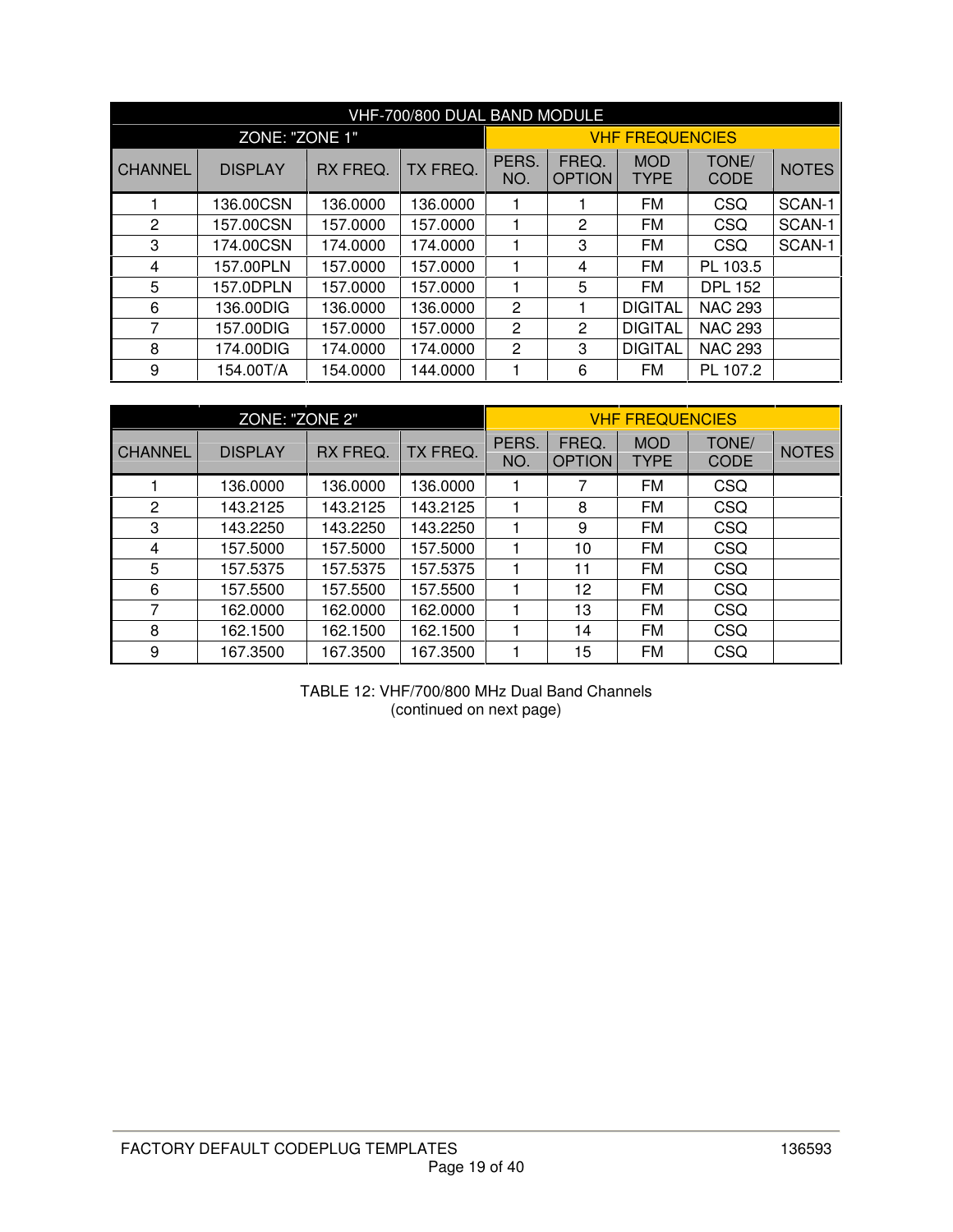|                | VHF-700/800 DUAL BAND MODULE |          |          |              |                        |                           |                      |              |  |  |  |
|----------------|------------------------------|----------|----------|--------------|------------------------|---------------------------|----------------------|--------------|--|--|--|
|                | ZONE: "ZONE 3"               |          |          |              |                        | 700/800 FREQUENCIES       |                      |              |  |  |  |
| <b>CHANNEL</b> | <b>DISPLAY</b>               | RX FREQ. | TX FREQ. | PERS.<br>NO. | FREQ.<br><b>OPTION</b> | <b>MOD</b><br><b>TYPE</b> | TONE/<br><b>CODE</b> | <b>NOTES</b> |  |  |  |
|                | 851.0125CSN                  | 851.0125 | 851.0125 | 3            |                        | FM                        | CSQ                  | SCAN-1       |  |  |  |
| 2              | 866.0000CSN                  | 866.0000 | 866.0000 | 3            | 2                      | <b>FM</b>                 | CSQ                  | SCAN-1       |  |  |  |
| 3              | 868.9875CSN                  | 868.9875 | 868.9875 | 3            | 3                      | FM                        | <b>CSQ</b>           | SCAN-1       |  |  |  |
| 4              | 866.0000PLN                  | 866,0000 | 866.0000 | 3            | 4                      | FM                        | PL 103.5             |              |  |  |  |
| 5              | 866.000DPLN                  | 866,0000 | 866,0000 | 3            | 5                      | FM                        | <b>DPL 152</b>       |              |  |  |  |
| 6              | 851.0125DIG                  | 851.0125 | 851.0125 | 4            |                        | <b>DIGITAL</b>            | <b>NAC 293</b>       |              |  |  |  |
| 7              | 866.0000DIG                  | 866,0000 | 866.0000 | 4            | 2                      | <b>DIGITAL</b>            | <b>NAC 293</b>       |              |  |  |  |
| 8              | 868.9875DIG                  | 868,9875 | 868,9875 | 4            | 3                      | <b>DIGITAL</b>            | <b>NAC 293</b>       |              |  |  |  |
| 9              | 860.00T/A                    | 860,0000 | 815.0000 | 3            | 6                      | FM                        | PL 107.2             |              |  |  |  |

|                | ZONE: "ZONE 4" |          |          |              |                        | 700/800 FREQUENCIES       |                      |              |
|----------------|----------------|----------|----------|--------------|------------------------|---------------------------|----------------------|--------------|
| <b>CHANNEL</b> | <b>DISPLAY</b> | RX FREQ. | TX FREQ. | PERS.<br>NO. | FREQ.<br><b>OPTION</b> | <b>MOD</b><br><b>TYPE</b> | TONE/<br><b>CODE</b> | <b>NOTES</b> |
| 1              | 765.0000       | 765.0000 | 765.0000 | 3            | 7                      | FM                        | CSQ                  |              |
| $\mathbf{2}$   | 774.0000       | 774.0000 | 774.0000 | 3            | 8                      | FM                        | CSQ                  |              |
| 3              | 795.00TX       | 775,0000 | 795.0000 | 3            | 9                      | <b>FM</b>                 | CSQ                  |              |
| 4              | 815,50TX       | 775,0000 | 815.5000 | 3            | 10                     | FM                        | CSQ                  |              |
| 5              | 851.0250       | 851.0250 | 851.0250 | 3            | 11                     | FM                        | CSQ                  |              |
| 6              | 851.0375       | 851.0375 | 851.0375 | 3            | 12                     | FM                        | CSQ                  |              |
| 7              | 862.5375       | 862.5375 | 862.5375 | 3            | 13                     | <b>FM</b>                 | CSQ                  |              |
| 8              | 856.3375       | 856.3375 | 856.3375 | 3            | 14                     | <b>FM</b>                 | CSQ                  |              |
| 9              | 860.0000       | 860,0000 | 860.0000 | 3            | 15                     | FM                        | CSQ                  |              |
| 10             | 868.0125       | 868.0125 | 868.0125 | 3            | 16                     | <b>FM</b>                 | CSQ                  |              |
| 11             | 868.9875       | 868.9875 | 868.9875 | 3            | 17                     | <b>FM</b>                 | CSQ                  |              |

TABLE 12: VHF/700/800 MHz Dual Band Channels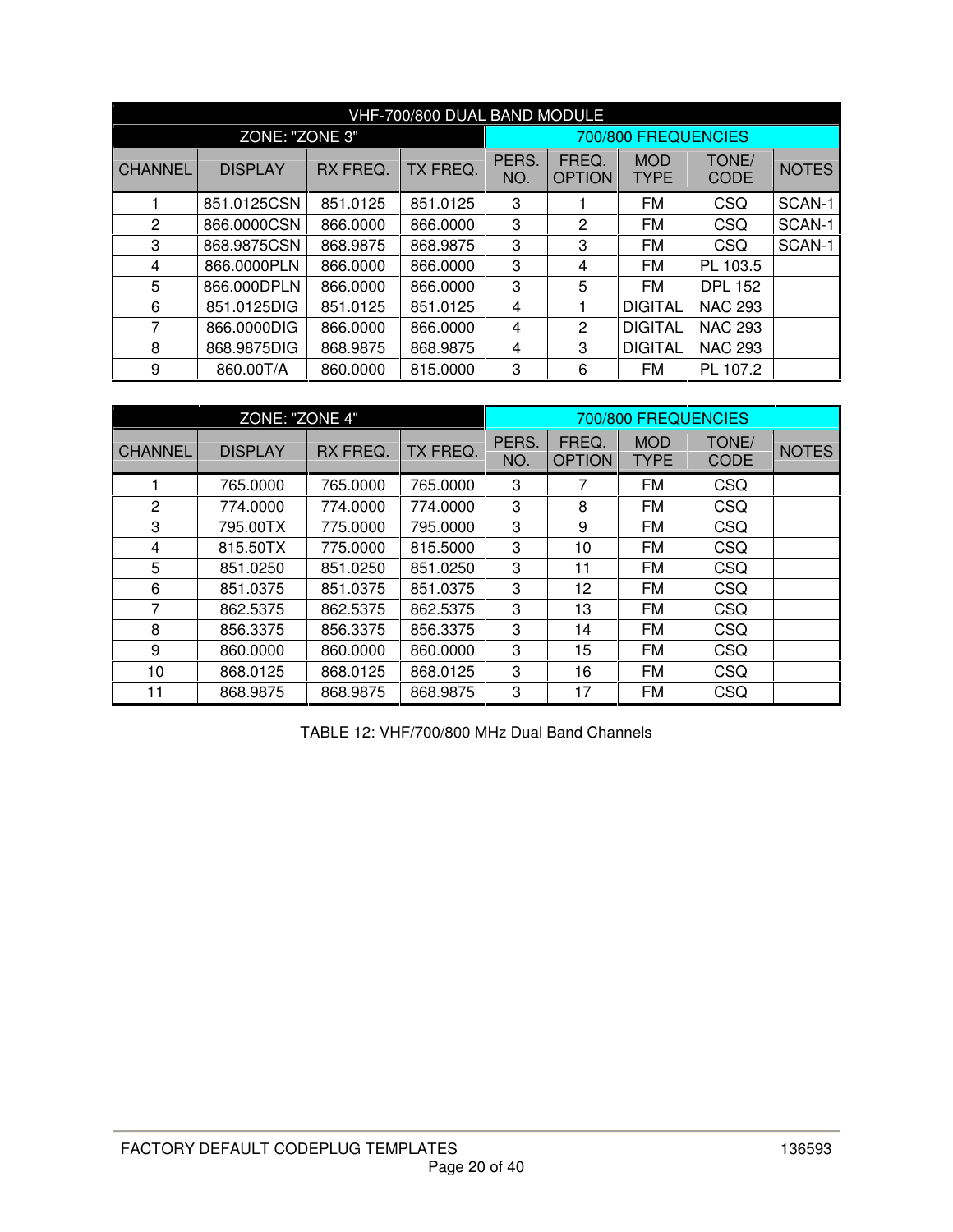|                |                |          | UHF LO-UHF HI DUAL BAND MODULE |                |                        |                           |                      |              |  |  |
|----------------|----------------|----------|--------------------------------|----------------|------------------------|---------------------------|----------------------|--------------|--|--|
| ZONE: "ZONE 1" |                |          |                                |                |                        |                           |                      |              |  |  |
| <b>CHANNEL</b> | <b>DISPLAY</b> | RX FREQ. | TX FREQ.                       | PERS.<br>NO.   | FREQ.<br><b>OPTION</b> | <b>MOD</b><br><b>TYPE</b> | TONE/<br><b>CODE</b> | <b>NOTES</b> |  |  |
|                | 380.00CSN      | 380,0000 | 380.0000                       |                |                        | <b>FM</b>                 | CSQ                  | SCAN-1       |  |  |
| $\overline{2}$ | 451.00CSN      | 451.0000 | 451.0000                       |                | $\overline{c}$         | <b>FM</b>                 | <b>CSQ</b>           | SCAN-1       |  |  |
| 3              | 512.00CSN      | 512.0000 | 512.0000                       |                | 3                      | <b>FM</b>                 | <b>CSQ</b>           | SCAN-1       |  |  |
| 4              | 451.00PLN      | 451.0000 | 451.0000                       |                | 4                      | FM                        | PL 103.5             |              |  |  |
| 5              | 451.0DPLN      | 451.0000 | 451.0000                       |                | 5                      | <b>FM</b>                 | <b>DPL 152</b>       |              |  |  |
| 6              | 380.00DIG      | 380,0000 | 380.0000                       | $\overline{2}$ | 1                      | <b>DIGITAL</b>            | <b>NAC 293</b>       |              |  |  |
| $\overline{7}$ | 451.00DIG      | 451.0000 | 451.0000                       | 2              | $\overline{c}$         | <b>DIGITAL</b>            | <b>NAC 293</b>       |              |  |  |
| 8              | 512.00DIG      | 512,0000 | 512.0000                       | 2              | 3                      | <b>DIGITAL</b>            | <b>NAC 293</b>       |              |  |  |
| 9              | 452.00T/A      | 452,0000 | 457.0000                       |                | 6                      | FM                        | PL 107.2             |              |  |  |

|                | ZONE: "ZONE 2"             |          |          |              |                        |                           |                      |              |  |  |  |  |
|----------------|----------------------------|----------|----------|--------------|------------------------|---------------------------|----------------------|--------------|--|--|--|--|
| <b>CHANNEL</b> | RX FREQ.<br><b>DISPLAY</b> |          | TX FREQ. | PERS.<br>NO. | FREQ.<br><b>OPTION</b> | <b>MOD</b><br><b>TYPE</b> | TONE/<br><b>CODE</b> | <b>NOTES</b> |  |  |  |  |
|                | 403.0000                   | 403.0000 | 403.0000 |              | 7                      | <b>FM</b>                 | <b>CSQ</b>           |              |  |  |  |  |
| $\overline{2}$ | 418.1000                   | 418.1000 | 418.1000 |              | 8                      | <b>FM</b>                 | CSQ                  |              |  |  |  |  |
| 3              | 441.5000                   | 441.5000 | 441.5000 |              | 9                      | <b>FM</b>                 | <b>CSQ</b>           |              |  |  |  |  |
| 4              | 454.0000                   | 454.0000 | 454.0000 |              | 10                     | <b>FM</b>                 | <b>CSQ</b>           |              |  |  |  |  |
| 5              | 461.5000                   | 461.5000 | 461.5000 |              | 11                     | <b>FM</b>                 | <b>CSQ</b>           |              |  |  |  |  |
| 6              | 469.5000                   | 469,5000 | 469.5000 |              | 12                     | FM                        | <b>CSQ</b>           |              |  |  |  |  |
| 7              | 489,0000                   | 489,0000 | 489,0000 |              | 13                     | <b>FM</b>                 | <b>CSQ</b>           |              |  |  |  |  |
| 8              | 510,0000                   | 510,0000 | 510.0000 |              | 14                     | <b>FM</b>                 | <b>CSQ</b>           |              |  |  |  |  |
| 9              | 512,0000                   | 512,0000 | 512.0000 |              | 15                     | <b>FM</b>                 | <b>CSQ</b>           |              |  |  |  |  |

TABLE 13: UHF LO/UHF HI Dual Band Channels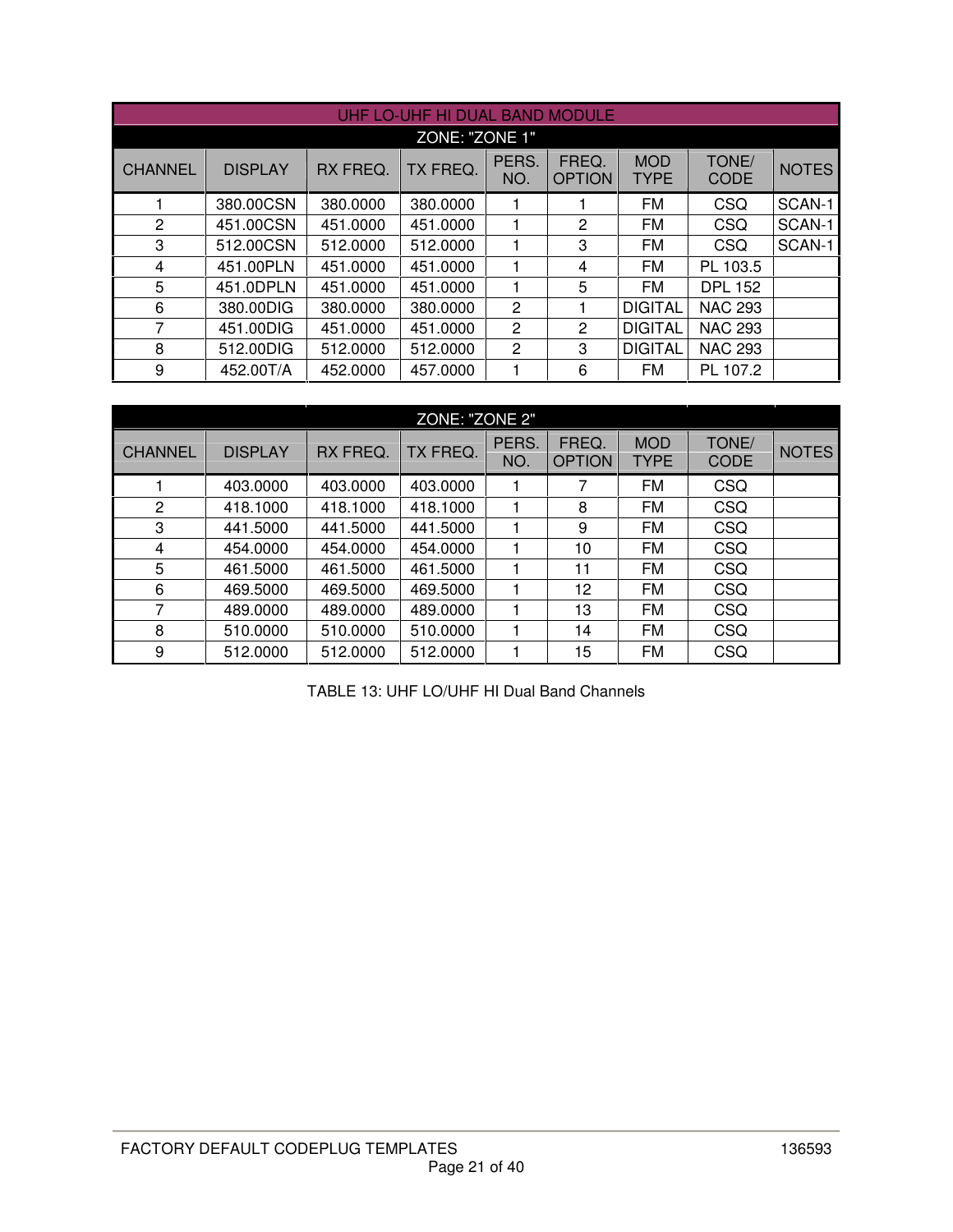|                |                                                                                    |          | UHF LO-700/800 DUAL BAND MODULE |                        |                           |                           |                |        |
|----------------|------------------------------------------------------------------------------------|----------|---------------------------------|------------------------|---------------------------|---------------------------|----------------|--------|
|                | ZONE: "ZONE 1"                                                                     |          |                                 |                        |                           | <b>UHF LO FREQUENCIES</b> |                |        |
| <b>CHANNEL</b> | TX FREQ.<br><b>DISPLAY</b><br>RX FREQ.<br>NO.<br>380.00CSN<br>380.0000<br>380,0000 |          | PERS.                           | FREQ.<br><b>OPTION</b> | <b>MOD</b><br><b>TYPE</b> | TONE/<br><b>CODE</b>      | <b>NOTES</b>   |        |
|                |                                                                                    |          |                                 |                        |                           | FM                        | CSQ            | SCAN-1 |
| 2              | 425.00CSN                                                                          | 425.0000 | 425.0000                        | 1                      | 2                         | FM                        | CSQ            | SCAN-1 |
| 3              | 470.00CSN                                                                          | 470.0000 | 470.0000                        | 3                      |                           | <b>FM</b>                 | CSQ            | SCAN-1 |
| 4              | 425.00PLN                                                                          | 425.0000 | 425.0000                        | 1                      | 4                         | FM                        | PL 103.5       |        |
| 5              | 425.0DPLN                                                                          | 425.0000 | 425.0000                        | 1                      | 5                         | FM                        | <b>DPL 152</b> |        |
| 6              | 380.00DIG                                                                          | 380,0000 | 380.0000                        | 2                      |                           | <b>DIGITAL</b>            | <b>NAC 293</b> |        |
| 7              | 425.00DIG                                                                          | 425.0000 | 425.0000                        | 2                      | 2                         | <b>DIGITAL</b>            | <b>NAC 293</b> |        |
| 8              | 470.00DIG                                                                          | 470,0000 | 470.0000                        | 2                      | 3                         | <b>DIGITAL</b>            | <b>NAC 293</b> |        |
| 9              | 452.00T/A                                                                          | 452.0000 | 457.0000                        |                        | 6                         | FM                        | PL 107.2       |        |

|                | ZONE: "ZONE 2" |          |          | UHF LO FRÉQUENCIES |                        |                    |               |              |  |
|----------------|----------------|----------|----------|--------------------|------------------------|--------------------|---------------|--------------|--|
| CHANNEL        | <b>DISPLAY</b> | RX FREQ. | TX FREQ. | PERS.<br>NO.       | FREQ.<br><b>OPTION</b> | <b>MOD</b><br>TYPE | TONE/<br>CODE | <b>NOTES</b> |  |
|                | 403,0000       | 403.0000 | 403.0000 |                    | 7                      | <b>FM</b>          | CSQ           |              |  |
| $\overline{c}$ | 418.0000       | 418.0000 | 418.0000 |                    | 8                      | <b>FM</b>          | <b>CSQ</b>    |              |  |
| 3              | 441.5000       | 441.5000 | 441.5000 |                    | 9                      | FM                 | <b>CSQ</b>    |              |  |
| $\overline{4}$ | 454.0000       | 454.0000 | 454.0000 |                    | 10                     | FM                 | <b>CSQ</b>    |              |  |
| 5              | 461.5000       | 461.5000 | 461.5000 |                    | 11                     | FM                 | CSQ           |              |  |
| 6              | 469.0000       | 469.0000 | 469.0000 |                    | 12                     | FM                 | <b>CSQ</b>    |              |  |

TABLE 14: UHF LO/700/800 MHz Dual Band Channels (continued on next page)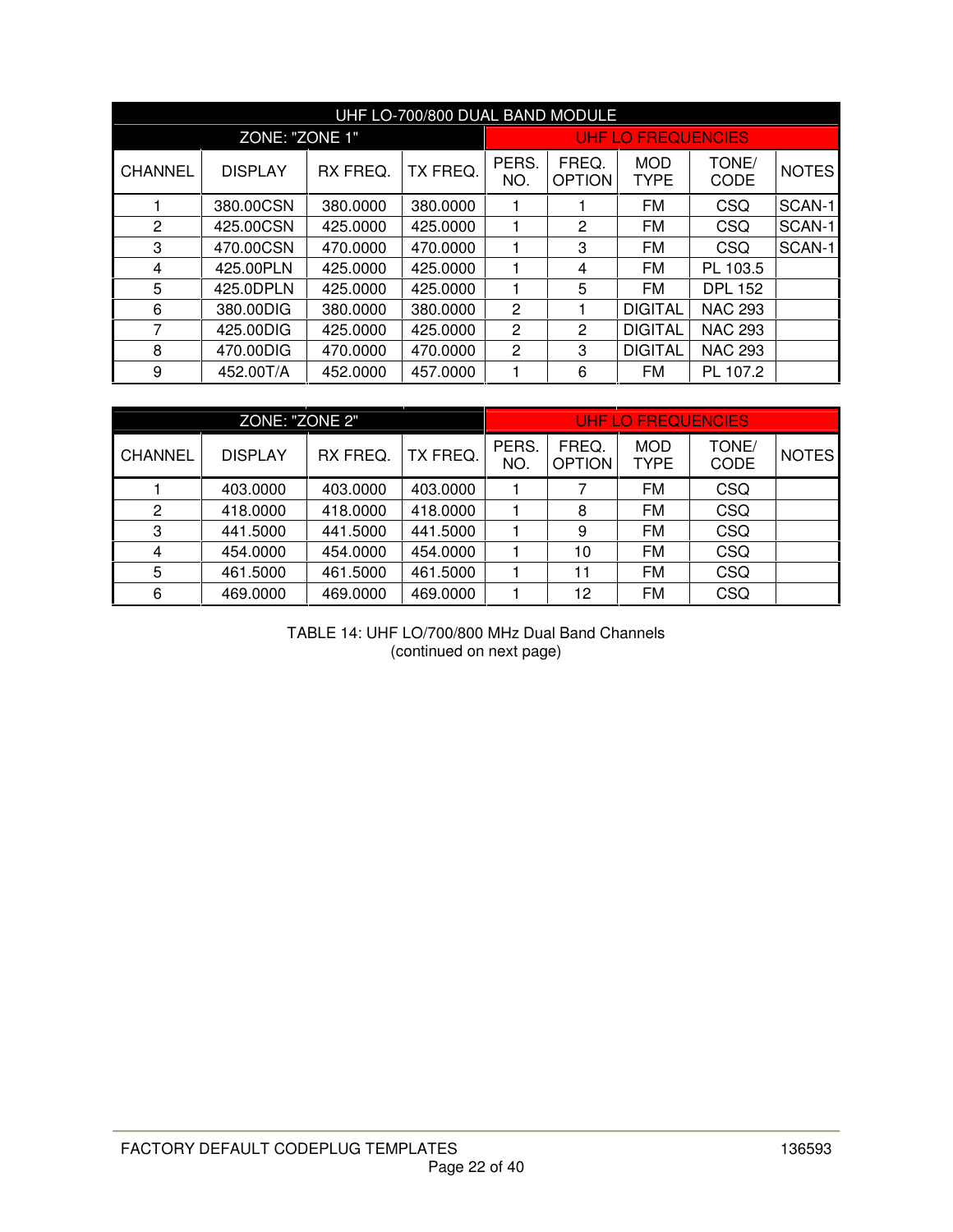|                |                |                                      | UHF LO-700/800 DUAL BAND MODULE |                        |                           |                      |                |        |
|----------------|----------------|--------------------------------------|---------------------------------|------------------------|---------------------------|----------------------|----------------|--------|
|                | ZONE: "ZONE 3" |                                      |                                 | 700/800 FREQUENCIES    |                           |                      |                |        |
| <b>CHANNEL</b> | <b>DISPLAY</b> | PERS.<br>RX FREQ.<br>TX FREQ.<br>NO. |                                 | FREQ.<br><b>OPTION</b> | <b>MOD</b><br><b>TYPE</b> | TONE/<br><b>CODE</b> | <b>NOTES</b>   |        |
|                | 851.0125CSN    | 851.0125                             | 851.0125                        | 3                      |                           | <b>FM</b>            | <b>CSQ</b>     | SCAN-1 |
| $\overline{2}$ | 866.0000CSN    | 866.0000                             | 866.0000                        | 3                      | 2                         | FM                   | CSQ            | SCAN-1 |
| 3              | 868.9875CSN    | 868.9875<br>868.9875                 |                                 | 3<br>3                 | <b>FM</b>                 | <b>CSQ</b>           | SCAN-1         |        |
| 4              | 866.0000PLN    | 866,0000                             | 866,0000                        | 3                      | 4                         | FM                   | PL 103.5       |        |
| 5              | 866.000DPLN    | 866,0000                             | 866.0000                        | 3                      | 5                         | FM                   | <b>DPL 152</b> |        |
| 6              | 851.0125DIG    | 851.0125                             | 851.0125                        | 4                      |                           | <b>DIGITAL</b>       | <b>NAC 293</b> |        |
| 7              | 866.0000DIG    | 866,0000                             | 866.0000                        | 4                      | 2                         | <b>DIGITAL</b>       | <b>NAC 293</b> |        |
| 8              | 868.9875DIG    | 868.9875                             | 868.9875                        | 4                      | 3                         | <b>DIGITAL</b>       | <b>NAC 293</b> |        |
| 9              | 860.00T/A      | 860,0000                             | 815.0000                        | 3                      | 6                         | FM                   | PL 107.2       |        |

|                | ZONE: "ZONE 4" |          |          |              |                        | 700/800 FREQUENCIES       |               |              |
|----------------|----------------|----------|----------|--------------|------------------------|---------------------------|---------------|--------------|
| <b>CHANNEL</b> | <b>DISPLAY</b> | RX FREQ. | TX FREQ. | PERS.<br>NO. | FREQ.<br><b>OPTION</b> | <b>MOD</b><br><b>TYPE</b> | TONE/<br>CODE | <b>NOTES</b> |
|                | 765.0000       | 765.0000 | 765.0000 | 3            | 7                      | <b>FM</b>                 | CSQ           |              |
| 2              | 774.0000       | 774.0000 | 774.0000 | 3            | 8                      | FM                        | CSQ           |              |
| 3              | 795.00TX       | 775,0000 | 795,0000 | 3            | 9                      | FM                        | CSQ           |              |
| 4              | 815.50TX       | 775.0000 | 815.5000 | 3            | 10                     | <b>FM</b>                 | CSQ           |              |
| 5              | 851.0250       | 851.0250 | 851.0250 | 3            | 11                     | FM                        | <b>CSQ</b>    |              |
| 6              | 851.0375       | 851.0375 | 851.0375 | 3            | 12                     | <b>FM</b>                 | CSQ           |              |
| 7              | 862.5375       | 862.5375 | 862.5375 | 3            | 13                     | <b>FM</b>                 | <b>CSQ</b>    |              |
| 8              | 856.3375       | 856.3375 | 856.3375 | 3            | 14                     | <b>FM</b>                 | CSQ           |              |
| 9              | 860.0000       | 860.0000 | 860.0000 | 3            | 15                     | <b>FM</b>                 | CSQ           |              |
| 10             | 868.0125       | 868.0125 | 868.0125 | 3            | 16                     | <b>FM</b>                 | CSQ           |              |
| 11             | 868.9875       | 868.9875 | 868.9875 | 3            | 17                     | FM                        | <b>CSQ</b>    |              |

TABLE 14: UHF LO/700/800 MHz Dual Band Channels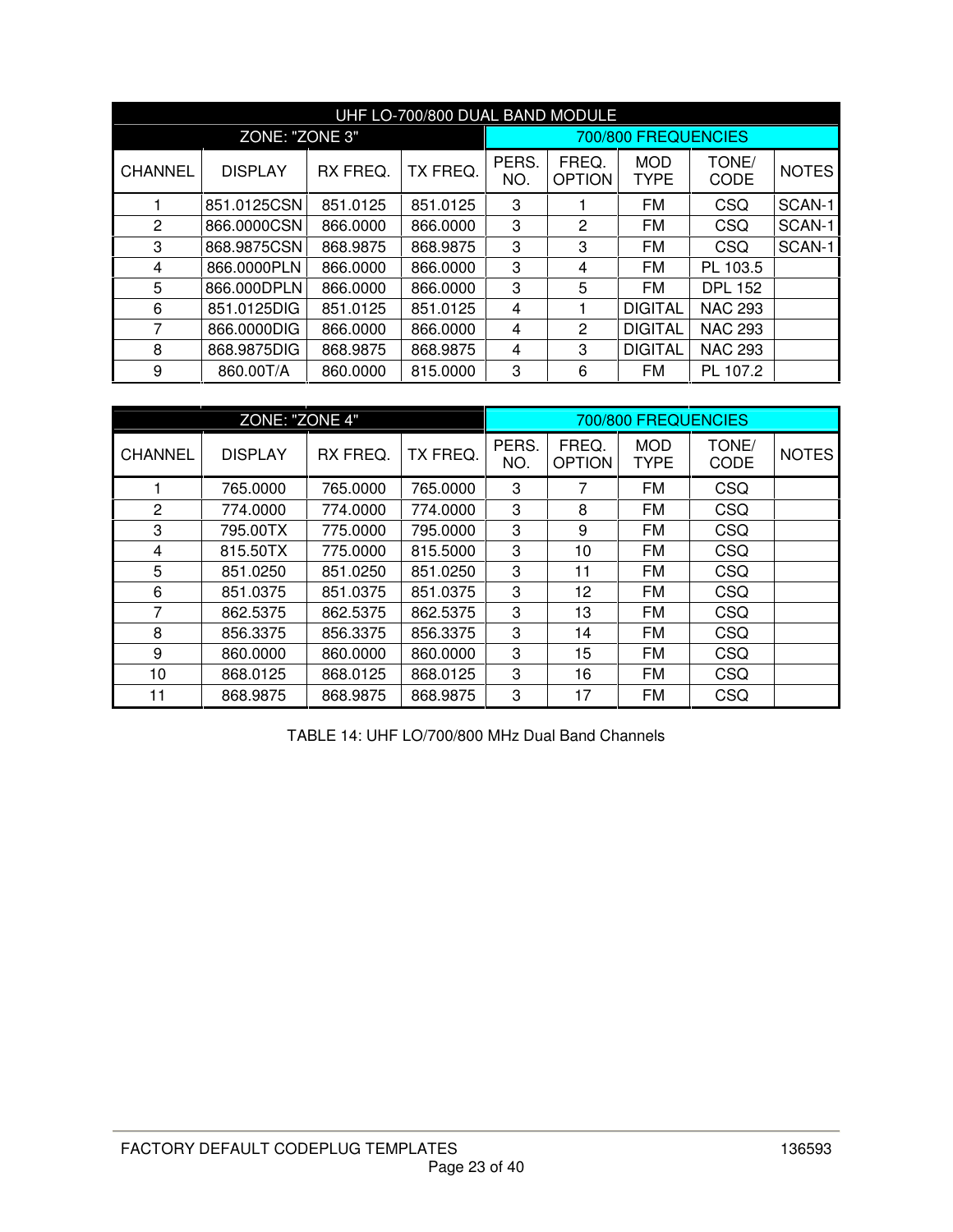|                |                |                                                                                                                                                          | UHF HI-700/800 DUAL BAND MODULE |                    |              |                |                |        |
|----------------|----------------|----------------------------------------------------------------------------------------------------------------------------------------------------------|---------------------------------|--------------------|--------------|----------------|----------------|--------|
|                | ZONE: "ZONE 1" |                                                                                                                                                          |                                 | UHF HI FREQUENCIES |              |                |                |        |
| <b>CHANNEL</b> | <b>DISPLAY</b> | PERS.<br>FREQ.<br><b>MOD</b><br>TONE/<br>TX FREQ.<br>RX FREQ.<br><b>CODE</b><br>NO.<br><b>OPTION</b><br><b>TYPE</b><br>FM<br>CSQ<br>450.0000<br>450.0000 |                                 |                    | <b>NOTES</b> |                |                |        |
|                | 450.00CSN      |                                                                                                                                                          |                                 |                    |              |                |                | SCAN-1 |
| 2              | 481.00CSN      | 481.0000                                                                                                                                                 | 481.0000                        |                    | 2            | <b>FM</b>      | CSQ            | SCAN-1 |
| 3              | 512.00CSN      | 512,0000                                                                                                                                                 | 512,0000                        |                    | 3            | <b>FM</b>      | CSQ            | SCAN-1 |
| 4              | 481.00PLN      | 481.0000                                                                                                                                                 | 481.0000                        |                    | 4            | FM             | PL 103.5       |        |
| 5              | 481.0DPLN      | 481.0000                                                                                                                                                 | 481.0000                        |                    | 5            | <b>FM</b>      | <b>DPL 152</b> |        |
| 6              | 450.00DIG      | 450.0000                                                                                                                                                 | 450,0000                        | $\overline{c}$     | 1            | <b>DIGITAL</b> | <b>NAC 293</b> |        |
| 7              | 481.00DIG      | 481.0000                                                                                                                                                 | 481.0000                        | 2                  | 2            | <b>DIGITAL</b> | <b>NAC 293</b> |        |
| 8              | 512,00DIG      | 512,0000                                                                                                                                                 | 512.0000                        | $\mathbf{2}$       | 3            | <b>DIGITAL</b> | <b>NAC 293</b> |        |
| 9              | 462.00T/A      | 462,0000                                                                                                                                                 | 467.0000                        |                    | 6            | FM             | PL 107.2       |        |

|                | ZONE: "ZONE 2" |          |          | <b>UHF HI FREQUENCIES</b> |                        |                           |               |              |  |
|----------------|----------------|----------|----------|---------------------------|------------------------|---------------------------|---------------|--------------|--|
| <b>CHANNEL</b> | <b>DISPLAY</b> | RX FREQ. | TX FREQ. | PERS.<br>NO.              | FREQ.<br><b>OPTION</b> | <b>MOD</b><br><b>TYPE</b> | TONE/<br>CODE | <b>NOTES</b> |  |
|                | 454.0000       | 454.0000 | 454.0000 |                           |                        | <b>FM</b>                 | <b>CSQ</b>    |              |  |
| 2              | 461.5000       | 461.5000 | 461.5000 |                           | 8                      | <b>FM</b>                 | <b>CSQ</b>    |              |  |
| 3              | 469.5000       | 469.5000 | 469.5000 |                           | 9                      | FM                        | <b>CSQ</b>    |              |  |
| $\overline{4}$ | 489,0000       | 489.0000 | 489.0000 |                           | 10                     | FM                        | <b>CSQ</b>    |              |  |
| 5              | 510.0000       | 510.0000 | 510.0000 |                           | 11                     | FM                        | <b>CSQ</b>    |              |  |
| 6              | 512.0000       | 512.0000 | 512.0000 |                           | 12                     | FM                        | <b>CSQ</b>    |              |  |

TABLE 15: UHF HI/700/800 MHz Dual Band Channels (continued on next page)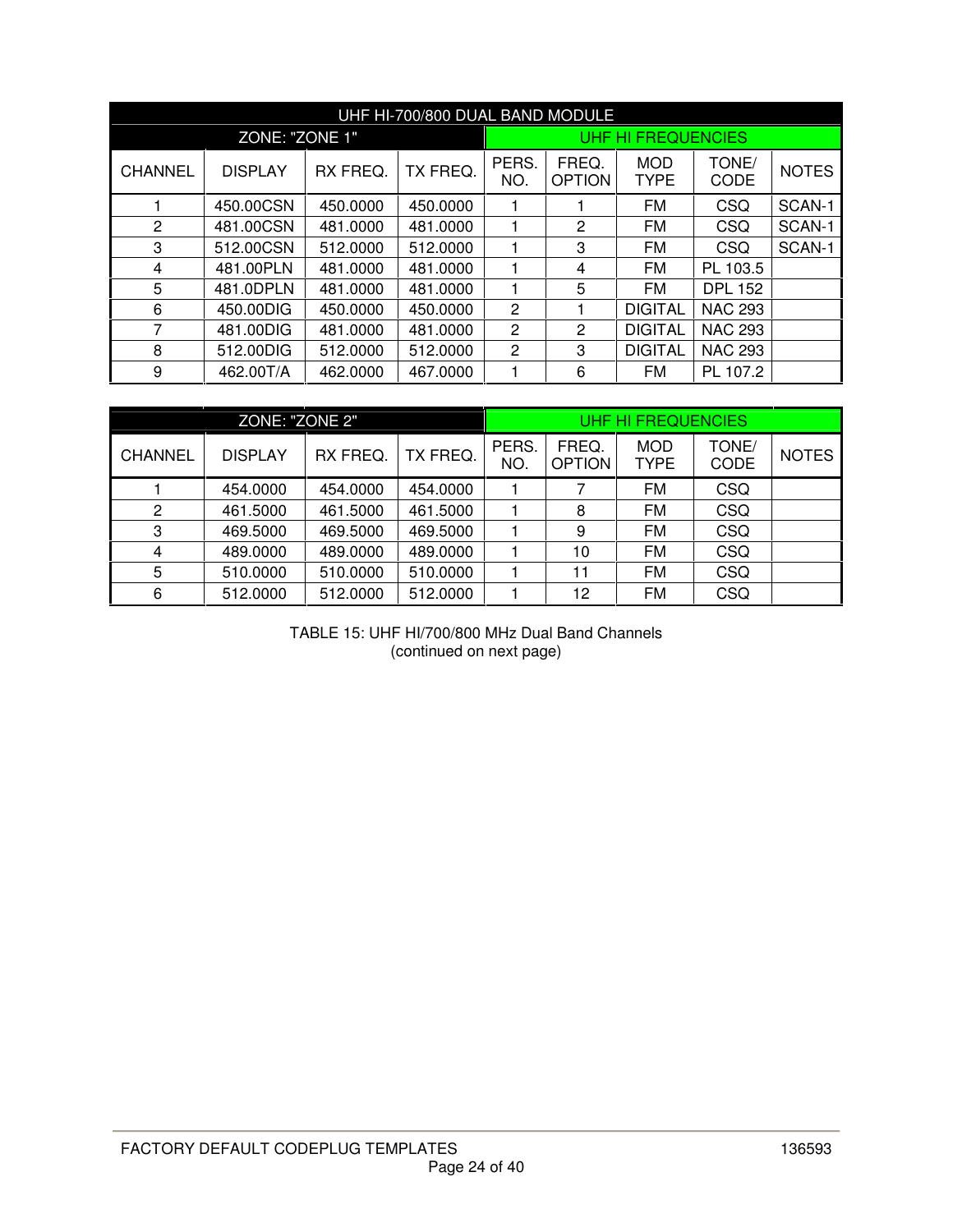|                |                                                                               |          | UHF HI-700/800 DUAL BAND MODULE |                        |                           |                      |                |        |
|----------------|-------------------------------------------------------------------------------|----------|---------------------------------|------------------------|---------------------------|----------------------|----------------|--------|
|                | ZONE: "ZONE 3"                                                                |          |                                 | 700/800 FREQUENCIES    |                           |                      |                |        |
| <b>CHANNEL</b> | TX FREQ.<br>RX FREQ.<br><b>DISPLAY</b><br>851.0125CSN<br>851.0125<br>851.0125 |          | PERS.<br>NO.                    | FREQ.<br><b>OPTION</b> | <b>MOD</b><br><b>TYPE</b> | TONE/<br><b>CODE</b> | <b>NOTES</b>   |        |
|                |                                                                               |          |                                 | 3                      |                           | <b>FM</b>            | CSQ            | SCAN-1 |
| $\overline{2}$ | 866.0000CSN                                                                   | 866,0000 | 866,0000                        | 3                      | 2                         | <b>FM</b>            | CSQ            | SCAN-1 |
| 3              | 868.9875CSN                                                                   | 868.9875 | 868.9875                        | 3                      | 3                         | <b>FM</b>            | CSQ            | SCAN-1 |
| 4              | 866.0000PLN                                                                   | 866.0000 | 866.0000                        | 3                      | 4                         | <b>FM</b>            | PL 103.5       |        |
| 5              | 866.000DPLN                                                                   | 866,0000 | 866,0000                        | 3                      | 5                         | <b>FM</b>            | <b>DPL 152</b> |        |
| 6              | 851.0125DIG                                                                   | 851.0125 | 851.0125                        | 4                      |                           | <b>DIGITAL</b>       | <b>NAC 293</b> |        |
| 7              | 866.0000DIG                                                                   | 866.0000 | 866.0000                        | 4                      | 2                         | <b>DIGITAL</b>       | <b>NAC 293</b> |        |
| 8              | 868.9875DIG                                                                   | 868.9875 | 868.9875                        | 4                      | 3                         | <b>DIGITAL</b>       | <b>NAC 293</b> |        |
| 9              | 860.00T/A                                                                     | 860,0000 | 815.0000                        | 3                      | 6                         | FM                   | PL 107.2       |        |

|                | ZONE: "ZONE 4" |          |          |              |                        | 700/800 FREQUENCIES       |               |              |
|----------------|----------------|----------|----------|--------------|------------------------|---------------------------|---------------|--------------|
| <b>CHANNEL</b> | <b>DISPLAY</b> | RX FREQ. | TX FREQ. | PERS.<br>NO. | FREQ.<br><b>OPTION</b> | <b>MOD</b><br><b>TYPE</b> | TONE/<br>CODE | <b>NOTES</b> |
|                | 765.0000       | 765.0000 | 765.0000 | 3            | 7                      | <b>FM</b>                 | <b>CSQ</b>    |              |
| $\overline{2}$ | 774.0000       | 774.0000 | 774.0000 | 3            | 8                      | <b>FM</b>                 | CSQ           |              |
| 3              | 795.00TX       | 775.0000 | 795.0000 | 3            | 9                      | <b>FM</b>                 | CSQ           |              |
| 4              | 815.50TX       | 775.0000 | 815.5000 | 3            | 10                     | FM                        | CSQ           |              |
| 5              | 851.0250       | 851.0250 | 851.0250 | 3            | 11                     | FM                        | CSQ           |              |
| 6              | 851.0375       | 851.0375 | 851.0375 | 3            | 12                     | <b>FM</b>                 | CSQ           |              |
| 7              | 862.5375       | 862.5375 | 862.5375 | 3            | 13                     | <b>FM</b>                 | <b>CSQ</b>    |              |
| 8              | 856.3375       | 856.3375 | 856.3375 | 3            | 14                     | <b>FM</b>                 | CSQ           |              |
| 9              | 860,0000       | 860,0000 | 860.0000 | 3            | 15                     | <b>FM</b>                 | <b>CSQ</b>    |              |
| 10             | 868.0125       | 868.0125 | 868.0125 | 3            | 16                     | <b>FM</b>                 | <b>CSQ</b>    |              |
| 11             | 868.9875       | 868.9875 | 868.9875 | 3            | 17                     | <b>FM</b>                 | CSQ           |              |

TABLE 15: UHF HI/700/800 MHz Dual Band Channels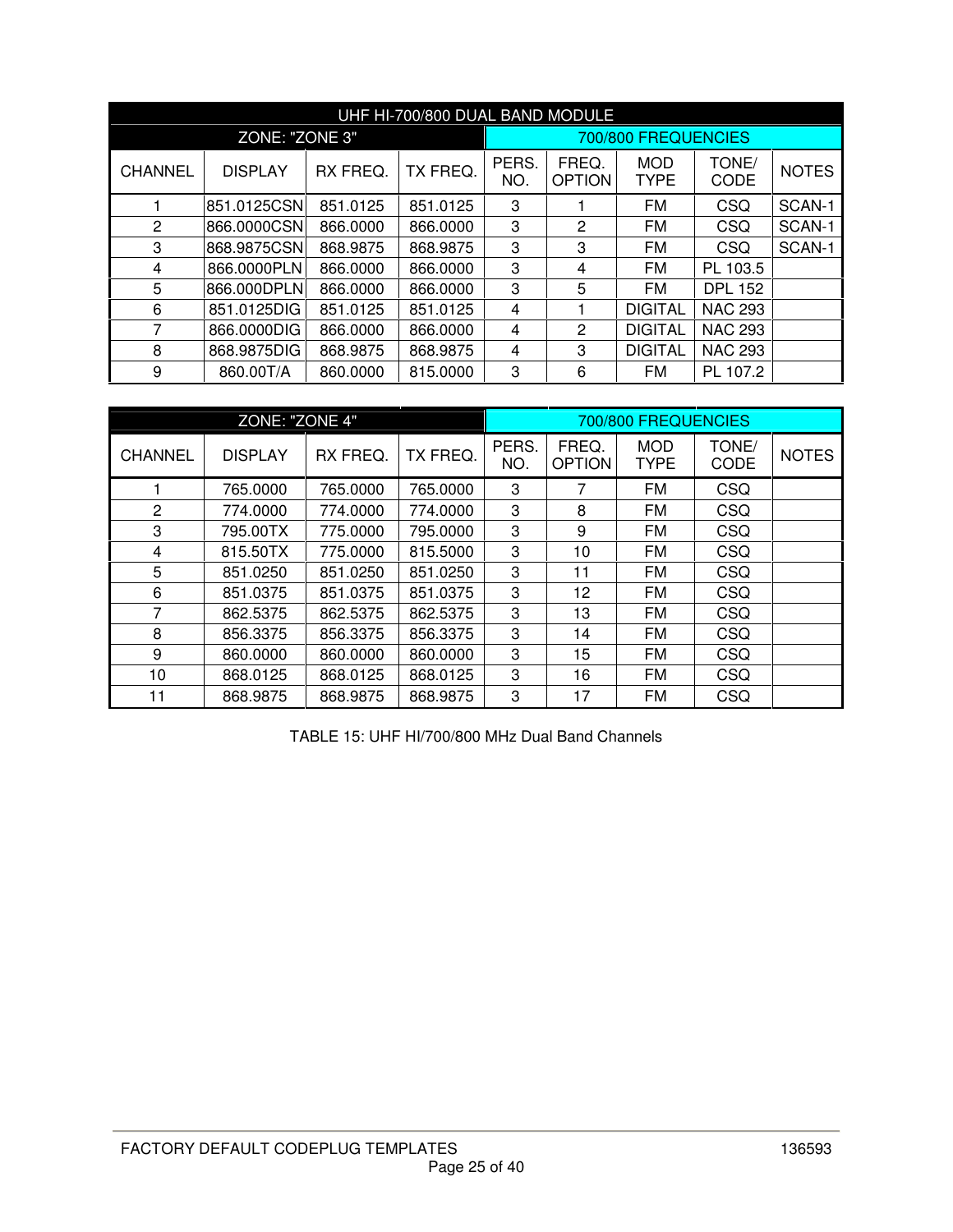### **SECTION 3: ANALOG BAND DEFAULT CHANNELS**

This section shows the default channel programming for the 3 analog modules. Analog programming is much-simplified compared to the P25 modules. Channels are preset and the number of channels is fixed at 200. See Table 16 for the 3 listings.

| <b>MODULE</b> | BAND            | <b>FREQUENCY TABLE</b> |
|---------------|-----------------|------------------------|
| VHF LO        | $30 - 50$ MHz   |                        |
| <b>VHF AM</b> | $118 - 138$ MHz | 18                     |
| UHF AM        | $225 - 400$ MHz | 19                     |

|                         |                |                         |          | <b>VHF LOW BAND RF BAND MODULE</b> |                    |                           |               |               |              |           |
|-------------------------|----------------|-------------------------|----------|------------------------------------|--------------------|---------------------------|---------------|---------------|--------------|-----------|
|                         |                |                         |          |                                    |                    |                           |               |               |              |           |
| <b>CHANNEL</b>          | <b>DISPLAY</b> |                         | RX FREQ. | TX FREQ.                           | RX<br><b>CTCSS</b> | <b>TX</b><br><b>CTCSS</b> | <b>RX DPL</b> | <b>TX DPL</b> | <b>SCAN</b>  | <b>BW</b> |
| 1                       | CSQ            | W                       | 31.0000  | 31.0000                            | CSQ                | CSQ                       | 000           | 000           | $\mathsf{N}$ | W         |
| $\overline{c}$          | CSQ            | W                       | 41.0000  | 41.0000                            | CSQ                | CSQ                       | 000           | 000           | $\mathsf{N}$ | W         |
| 3                       | CSQ            | W                       | 49.9000  | 49.9000                            | CSQ                | CSQ                       | 000           | 000           | $\mathsf{N}$ | W         |
| $\overline{\mathbf{4}}$ | CSQ            | $\mathsf{N}$            | 31.0000  | 31.0000                            | CSQ                | CSQ                       | 000           | 000           | $\mathsf{N}$ | N         |
| 5                       | CSQ            | N                       | 41.0000  | 41.0000                            | CSQ                | CSQ                       | 000           | 000           | $\mathsf{N}$ | N         |
| 6                       | CSQ            | N                       | 49.9000  | 49.9000                            | CSQ                | CSQ                       | 000           | 000           | $\mathsf{N}$ | N         |
| $\overline{7}$          | 152 DPL        |                         | 31.0000  | 31.0000                            | CSQ                | CSQ                       | 152           | 152           | $\mathsf{N}$ | W         |
| 8                       |                | <b>152 DPL</b>          | 41.0000  | 41.0000                            | CSQ                | CSQ                       | 152           | 152           | $\mathsf{N}$ | W         |
| 9                       | 152            | <b>DPL</b>              | 49.9000  | 49.9000                            | CSQ                | CSQ                       | 152           | 152           | $\mathsf{N}$ | W         |
| 10                      | 103.5          | PL                      | 31.0000  | 31.0000                            | 103.5              | 103.5                     | 000           | 000           | $\mathsf{N}$ | W         |
| 11                      | 103.5          | PL                      | 41.0000  | 41.0000                            | 103.5              | 103.5                     | 000           | 000           | $\mathsf{N}$ | W         |
| 12                      | 103.5          | PL                      | 49.9000  | 49.9000                            | 103.5              | 103.5                     | 000           | 000           | $\mathsf{N}$ | W         |
| 13                      | <b>FREQ</b>    |                         | 50.0000  | 50.0000                            | CSQ                | CSQ                       | 000           | 000           | $\mathsf{N}$ | W         |
| 14                      | <b>TUNER</b>   | 1                       | 31.0000  | 31.0000                            | CSQ                | CSQ                       | 000           | 000           | $\mathsf{N}$ | W         |
| 15                      | <b>TUNER</b>   | $\overline{c}$          | 35.0000  | 35.0000                            | CSQ                | CSQ                       | 000           | 000           | $\mathsf{N}$ | W         |
| 16                      | <b>TUNER</b>   | 3                       | 39.0000  | 39.0000                            | CSQ                | CSQ                       | 000           | 000           | $\mathsf{N}$ | W         |
| 17                      | <b>TUNER</b>   | $\overline{\mathbf{4}}$ | 41.0000  | 41.0000                            | CSQ                | CSQ                       | 000           | 000           | $\mathsf{N}$ | W         |
| 18                      | <b>TUNER</b>   | 5                       | 45.0000  | 45.0000                            | CSQ                | CSQ                       | 000           | 000           | $\mathsf{N}$ | W         |
| 19                      | <b>TUNER</b>   | 6                       | 49.0000  | 49.0000                            | CSQ                | CSQ                       | 000           | 000           | $\mathsf{N}$ | W         |
| 20                      | <b>CHAN</b>    | 20                      | 41.0000  | 41.0000                            | CSQ                | CSQ                       | 000           | 000           | $\mathsf{N}$ | W         |
| 21                      | <b>CHAN</b>    | 21                      | 41.0000  | 41.0000                            | CSQ                | CSQ                       | 000           | 000           | $\mathsf{N}$ | W         |
| 22                      | <b>CHAN</b>    | 22                      | 41.0000  | 41.0000                            | CSQ                | CSQ                       | 000           | 000           | $\mathsf{N}$ | W         |
| 23                      | <b>CHAN</b>    | 23                      | 41.0000  | 41.0000                            | CSQ                | CSQ                       | 000           | 000           | $\mathsf{N}$ | W         |
| 24                      | <b>CHAN</b>    | 24                      | 41.0000  | 41.0000                            | CSQ                | CSQ                       | 000           | 000           | $\mathsf{N}$ | W         |
| 25                      | <b>CHAN</b>    | 25                      | 41.0000  | 41.0000                            | CSQ                | CSQ                       | 000           | 000           | $\mathsf{N}$ | W         |
| 26                      | <b>CHAN</b>    | 26                      | 41.0000  | 41.0000                            | CSQ                | CSQ                       | 000           | 000           | $\mathsf{N}$ | W         |
| 27                      | <b>CHAN</b>    | 27                      | 41.0000  | 41.0000                            | CSQ                | CSQ                       | 000           | 000           | $\mathsf{N}$ | W         |
| 28                      | <b>CHAN</b>    | 28                      | 41.0000  | 41.0000                            | CSQ                | CSQ                       | 000           | 000           | $\mathsf{N}$ | W         |
| 29                      | <b>CHAN</b>    | 29                      | 41.0000  | 41.0000                            | CSQ                | CSQ                       | 000           | 000           | $\mathsf{N}$ | W         |
| 30                      | <b>CHAN</b>    | 30                      | 41.0000  | 41.0000                            | CSQ                | CSQ                       | 000           | 000           | $\mathsf{N}$ | W         |
| 31                      | <b>CHAN</b>    | 31                      | 41.0000  | 41.0000                            | CSQ                | CSQ                       | 000           | 000           | $\mathsf{N}$ | W         |
| 32                      | <b>CHAN</b>    | 32                      | 41.0000  | 41.0000                            | CSQ                | CSQ                       | 000           | 000           | N            | W         |
| 33                      | <b>CHAN</b>    | 33                      | 41.0000  | 41.0000                            | CSQ                | CSQ                       | 000           | 000           | N            | W         |
| 34                      | <b>CHAN</b>    | 34                      | 41.0000  | 41.0000                            | CSQ                | CSQ                       | 000           | 000           | N            | W         |

#### TABEL 16: Analog Rf module legend.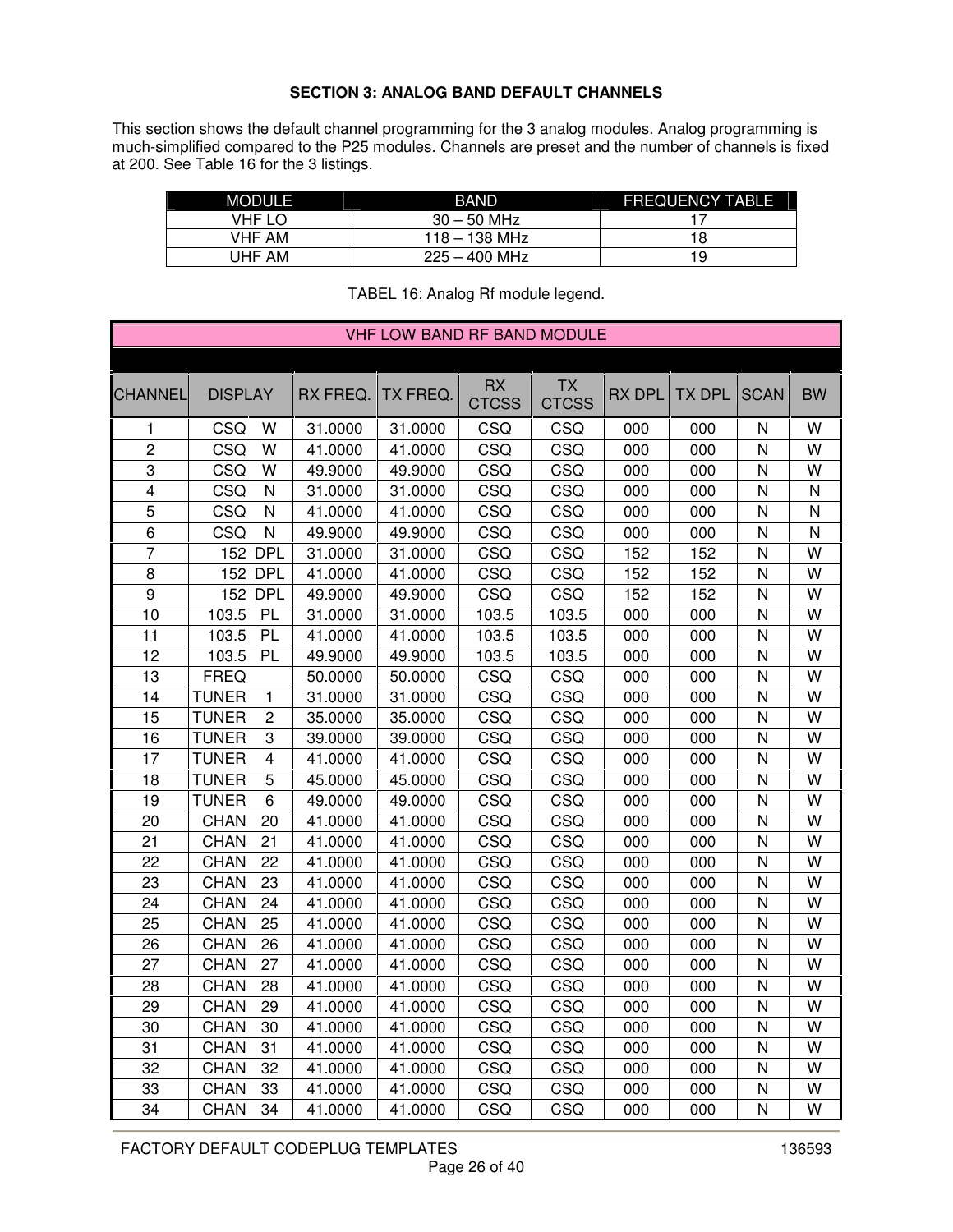| 35 | <b>CHAN</b> | 35 | 41.0000 | 41.0000 | CSQ | CSQ        | 000 | 000 | N | W |
|----|-------------|----|---------|---------|-----|------------|-----|-----|---|---|
| 36 | <b>CHAN</b> | 36 | 41.0000 | 41.0000 | CSQ | CSQ        | 000 | 000 | N | W |
| 37 | <b>CHAN</b> | 37 | 41.0000 | 41.0000 | CSQ | CSQ        | 000 | 000 | N | W |
| 38 | <b>CHAN</b> | 38 | 41.0000 | 41.0000 | CSQ | CSQ        | 000 | 000 | N | W |
| 39 | <b>CHAN</b> | 39 | 41.0000 | 41.0000 | CSQ | CSQ        | 000 | 000 | N | W |
| 40 | <b>CHAN</b> | 40 | 41.0000 | 41.0000 | CSQ | CSQ        | 000 | 000 | N | W |
| 41 | <b>CHAN</b> | 41 | 41.0000 | 41.0000 | CSQ | CSQ        | 000 | 000 | N | W |
| 42 | <b>CHAN</b> | 42 | 41.0000 | 41.0000 | CSQ | CSQ        | 000 | 000 | N | W |
| 43 | <b>CHAN</b> | 43 | 41.0000 | 41.0000 | CSQ | CSQ        | 000 | 000 | N | W |
| 44 | <b>CHAN</b> | 44 | 41.0000 | 41.0000 | CSQ | CSQ        | 000 | 000 | N | W |
| 45 | <b>CHAN</b> | 45 | 41.0000 | 41.0000 | CSQ | CSQ        | 000 | 000 | N | W |
| 46 | <b>CHAN</b> | 46 | 41.0000 | 41.0000 | CSQ | CSQ        | 000 | 000 | N | W |
| 47 | <b>CHAN</b> | 47 | 41.0000 | 41.0000 | CSQ | CSQ        | 000 | 000 | N | W |
| 48 | <b>CHAN</b> | 48 | 41.0000 | 41.0000 | CSQ | CSQ        | 000 | 000 | N | W |
| 49 | <b>CHAN</b> | 49 | 41.0000 | 41.0000 | CSQ | CSQ        | 000 | 000 | N | W |
| 50 | <b>CHAN</b> | 50 | 41.0000 | 41.0000 | CSQ | CSQ        | 000 | 000 | N | W |
| 51 | <b>CHAN</b> | 51 | 41.0000 | 41.0000 | CSQ | CSQ        | 000 | 000 | N | W |
| 52 | <b>CHAN</b> | 52 | 41.0000 | 41.0000 | CSQ | CSQ        | 000 | 000 | N | W |
| 53 | <b>CHAN</b> | 53 | 41.0000 | 41.0000 | CSQ | CSQ        | 000 | 000 | N | W |
| 54 | <b>CHAN</b> | 54 | 41.0000 | 41.0000 | CSQ | CSQ        | 000 | 000 | N | W |
| 55 | <b>CHAN</b> | 55 | 41.0000 | 41.0000 | CSQ | CSQ        | 000 | 000 | N | W |
| 56 | <b>CHAN</b> | 56 | 41.0000 | 41.0000 | CSQ | CSQ        | 000 | 000 | N | W |
| 57 | <b>CHAN</b> | 57 | 41.0000 | 41.0000 | CSQ | CSQ        | 000 | 000 | N | W |
| 58 | <b>CHAN</b> | 58 | 41.0000 | 41.0000 | CSQ | CSQ        | 000 | 000 | N | W |
| 59 | <b>CHAN</b> | 59 | 41.0000 | 41.0000 | CSQ | CSQ        | 000 | 000 | N | W |
| 60 | <b>CHAN</b> | 60 | 41.0000 | 41.0000 | CSQ | CSQ        | 000 | 000 | N | W |
| 61 | <b>CHAN</b> | 61 | 41.0000 | 41.0000 | CSQ | CSQ        | 000 | 000 | N | W |
| 62 | <b>CHAN</b> | 62 | 41.0000 | 41.0000 | CSQ | CSQ        | 000 | 000 | N | W |
| 63 | <b>CHAN</b> | 63 | 41.0000 | 41.0000 | CSQ | CSQ        | 000 | 000 | N | W |
| 64 | <b>CHAN</b> | 64 | 41.0000 | 41.0000 | CSQ | CSQ        | 000 | 000 | N | W |
| 65 | <b>CHAN</b> | 65 | 41.0000 | 41.0000 | CSQ | CSQ        | 000 | 000 | N | W |
| 66 | <b>CHAN</b> | 66 | 41.0000 | 41.0000 | CSQ | CSQ        | 000 | 000 | N | W |
| 67 | <b>CHAN</b> | 67 | 41.0000 | 41.0000 | CSQ | CSQ        | 000 | 000 | N | W |
| 68 | <b>CHAN</b> | 68 | 41.0000 | 41.0000 | CSQ | CSQ        | 000 | 000 | N | W |
| 69 | <b>CHAN</b> | 69 | 41.0000 | 41.0000 | CSQ | CSQ        | 000 | 000 | N | W |
| 70 | <b>CHAN</b> | 70 | 41.0000 | 41.0000 | CSQ | CSQ        | 000 | 000 | N | W |
| 71 | <b>CHAN</b> | 71 | 41.0000 | 41.0000 | CSQ | <b>CSQ</b> | 000 | 000 | N | W |
| 72 | <b>CHAN</b> | 72 | 41.0000 | 41.0000 | CSQ | CSQ        | 000 | 000 | N | W |
| 73 | <b>CHAN</b> | 73 | 41.0000 | 41.0000 | CSQ | CSQ        | 000 | 000 | N | W |
| 74 | <b>CHAN</b> | 74 | 41.0000 | 41.0000 | CSQ | CSQ        | 000 | 000 | N | W |
| 75 | <b>CHAN</b> | 75 | 41.0000 | 41.0000 | CSQ | CSQ        | 000 | 000 | N | W |
| 76 | <b>CHAN</b> | 76 | 41.0000 | 41.0000 | CSQ | CSQ        | 000 | 000 | N | W |
| 77 | <b>CHAN</b> | 77 | 41.0000 | 41.0000 | CSQ | <b>CSQ</b> | 000 | 000 | N | W |
| 78 | <b>CHAN</b> | 78 | 41.0000 | 41.0000 | CSQ | <b>CSQ</b> | 000 | 000 | N | W |
| 79 | <b>CHAN</b> | 79 | 41.0000 | 41.0000 | CSQ | <b>CSQ</b> | 000 | 000 | N | W |
| 80 | <b>CHAN</b> | 80 | 41.0000 | 41.0000 | CSQ | CSQ        | 000 | 000 | N | W |
| 81 | <b>CHAN</b> | 81 | 41.0000 | 41.0000 | CSQ | CSQ        | 000 | 000 | N | W |
| 82 | <b>CHAN</b> | 82 | 41.0000 | 41.0000 | CSQ | CSQ        | 000 | 000 | N | W |
| 83 | <b>CHAN</b> | 83 | 41.0000 | 41.0000 | CSQ | CSQ        | 000 | 000 | N | W |
| 84 | <b>CHAN</b> | 84 | 41.0000 | 41.0000 | CSQ | CSQ        | 000 | 000 | N | W |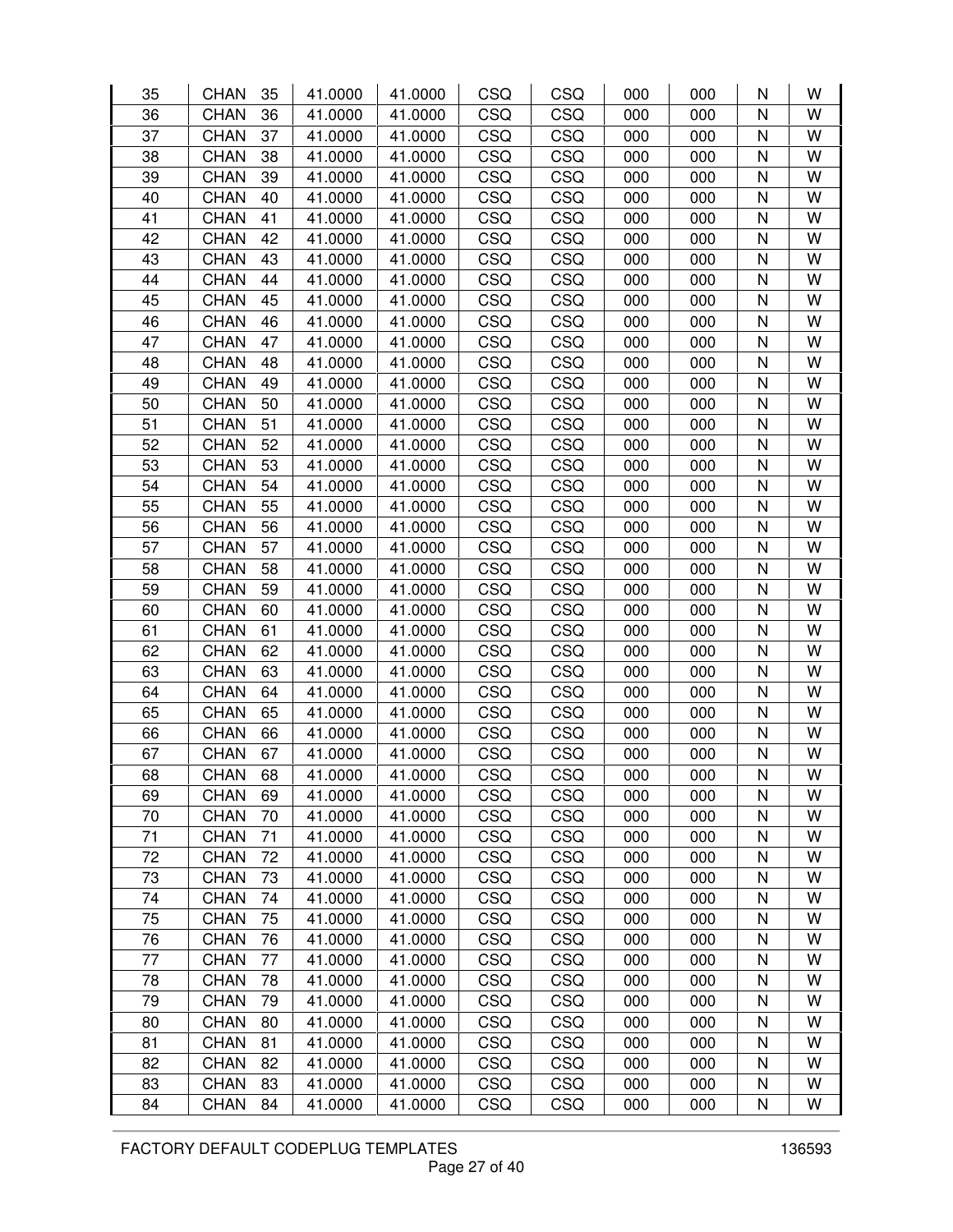| 85  | <b>CHAN</b><br>85  | 41.0000 | 41.0000 | CSQ        | CSQ        | 000 | 000 | N | W |
|-----|--------------------|---------|---------|------------|------------|-----|-----|---|---|
| 86  | <b>CHAN</b><br>86  | 41.0000 | 41.0000 | CSQ        | CSQ        | 000 | 000 | N | W |
| 87  | <b>CHAN</b><br>87  | 41.0000 | 41.0000 | CSQ        | CSQ        | 000 | 000 | N | W |
| 88  | <b>CHAN</b><br>88  | 41.0000 | 41.0000 | CSQ        | CSQ        | 000 | 000 | N | W |
| 89  | <b>CHAN</b><br>89  | 41.0000 | 41.0000 | CSQ        | CSQ        | 000 | 000 | N | W |
| 90  | <b>CHAN</b><br>90  | 41.0000 | 41.0000 | CSQ        | CSQ        | 000 | 000 | N | W |
| 91  | <b>CHAN</b><br>91  | 41.0000 | 41.0000 | CSQ        | CSQ        | 000 | 000 | N | W |
| 92  | <b>CHAN</b><br>92  | 41.0000 | 41.0000 | CSQ        | CSQ        | 000 | 000 | N | W |
| 93  | <b>CHAN</b><br>93  | 41.0000 | 41.0000 | CSQ        | CSQ        | 000 | 000 | N | W |
| 94  | 94<br><b>CHAN</b>  | 41.0000 | 41.0000 | CSQ        | CSQ        | 000 | 000 | N | W |
| 95  | <b>CHAN</b><br>95  | 41.0000 | 41.0000 | CSQ        | CSQ        | 000 | 000 | N | W |
| 96  | <b>CHAN</b><br>96  | 41.0000 | 41.0000 | CSQ        | CSQ        | 000 | 000 | N | W |
| 97  | 97<br><b>CHAN</b>  | 41.0000 | 41.0000 | CSQ        | CSQ        | 000 | 000 | N | W |
| 98  | 98<br><b>CHAN</b>  | 41.0000 | 41.0000 | CSQ        | CSQ        | 000 | 000 | N | W |
| 99  | <b>CHAN</b><br>99  | 41.0000 | 41.0000 | CSQ        | CSQ        | 000 | 000 | N | W |
| 100 | <b>CHAN</b><br>100 | 41.0000 | 41.0000 | CSQ        | CSQ        | 000 | 000 | N | W |
| 101 | <b>CHAN</b><br>101 | 41.0000 | 41.0000 | CSQ        | CSQ        | 000 | 000 | N | W |
| 102 | <b>CHAN</b><br>102 | 41.0000 | 41.0000 | CSQ        | CSQ        | 000 | 000 | N | W |
| 103 | 103<br><b>CHAN</b> | 41.0000 | 41.0000 | CSQ        | CSQ        | 000 | 000 | N | W |
| 104 | <b>CHAN</b><br>104 | 41.0000 | 41.0000 | CSQ        | CSQ        | 000 | 000 | N | W |
| 105 | <b>CHAN</b><br>105 | 41.0000 | 41.0000 | CSQ        | CSQ        | 000 | 000 | N | W |
| 106 | <b>CHAN</b><br>106 | 41.0000 | 41.0000 | CSQ        | CSQ        | 000 | 000 | N | W |
| 107 | <b>CHAN</b><br>107 | 41.0000 | 41.0000 | CSQ        | CSQ        | 000 | 000 | N | W |
| 108 | <b>CHAN</b><br>108 | 41.0000 | 41.0000 | CSQ        | CSQ        | 000 | 000 | N | W |
| 109 | <b>CHAN</b><br>109 | 41.0000 | 41.0000 | CSQ        | CSQ        | 000 | 000 | N | W |
| 110 | <b>CHAN</b><br>110 | 41.0000 | 41.0000 | CSQ        | CSQ        | 000 | 000 | N | W |
| 111 | <b>CHAN</b><br>111 | 41.0000 | 41.0000 | CSQ        | CSQ        | 000 | 000 | N | W |
| 112 | <b>CHAN</b><br>112 | 41.0000 | 41.0000 | CSQ        | CSQ        | 000 | 000 | N | W |
| 113 | <b>CHAN</b><br>113 | 41.0000 | 41.0000 | CSQ        | CSQ        | 000 | 000 | N | W |
| 114 | <b>CHAN</b><br>114 | 41.0000 | 41.0000 | CSQ        | CSQ        | 000 | 000 | N | W |
| 115 | <b>CHAN</b><br>115 | 41.0000 | 41.0000 | CSQ        | CSQ        | 000 | 000 | N | W |
| 116 | <b>CHAN</b><br>116 | 41.0000 | 41.0000 | CSQ        | CSQ        | 000 | 000 | N | W |
| 117 | <b>CHAN</b><br>117 | 41.0000 | 41.0000 | CSQ        | CSQ        | 000 | 000 | N | W |
| 118 | <b>CHAN</b><br>118 | 41.0000 | 41.0000 | CSQ        | CSQ        | 000 | 000 | N | W |
| 119 | <b>CHAN</b><br>119 | 41.0000 | 41.0000 | CSQ        | CSQ        | 000 | 000 | N | W |
| 120 | <b>CHAN</b><br>120 | 41.0000 | 41.0000 | CSQ        | CSQ        | 000 | 000 | N | W |
| 121 | <b>CHAN</b><br>121 | 41.0000 | 41.0000 | CSQ        | <b>CSQ</b> | 000 | 000 | N | W |
| 122 | 122<br><b>CHAN</b> | 41.0000 | 41.0000 | CSQ        | CSQ        | 000 | 000 | N | W |
| 123 | <b>CHAN</b><br>123 | 41.0000 | 41.0000 | CSQ        | CSQ        | 000 | 000 | N | W |
| 124 | <b>CHAN</b><br>124 | 41.0000 | 41.0000 | CSQ        | CSQ        | 000 | 000 | N | W |
| 125 | <b>CHAN</b><br>125 | 41.0000 | 41.0000 | CSQ        | <b>CSQ</b> | 000 | 000 | N | W |
| 126 | <b>CHAN</b><br>126 | 41.0000 | 41.0000 | CSQ        | CSQ        | 000 | 000 | N | W |
| 127 | <b>CHAN</b><br>127 | 41.0000 | 41.0000 | CSQ        | <b>CSQ</b> | 000 | 000 | N | W |
| 128 | <b>CHAN</b><br>128 | 41.0000 | 41.0000 | CSQ        | <b>CSQ</b> | 000 | 000 | N | W |
| 129 | <b>CHAN</b><br>129 | 41.0000 | 41.0000 | CSQ        | <b>CSQ</b> | 000 | 000 | N | W |
| 130 | <b>CHAN</b><br>130 | 41.0000 | 41.0000 | CSQ        | CSQ        | 000 | 000 | N | W |
| 131 | <b>CHAN</b><br>131 | 41.0000 | 41.0000 | <b>CSQ</b> | <b>CSQ</b> | 000 | 000 | N | W |
| 132 | <b>CHAN</b><br>132 | 41.0000 | 41.0000 | CSQ        | CSQ        | 000 | 000 | N | W |
| 133 | <b>CHAN</b><br>133 | 41.0000 | 41.0000 | CSQ        | CSQ        | 000 | 000 | N | W |
| 134 | <b>CHAN</b><br>134 | 41.0000 | 41.0000 | CSQ        | CSQ        | 000 | 000 | N | W |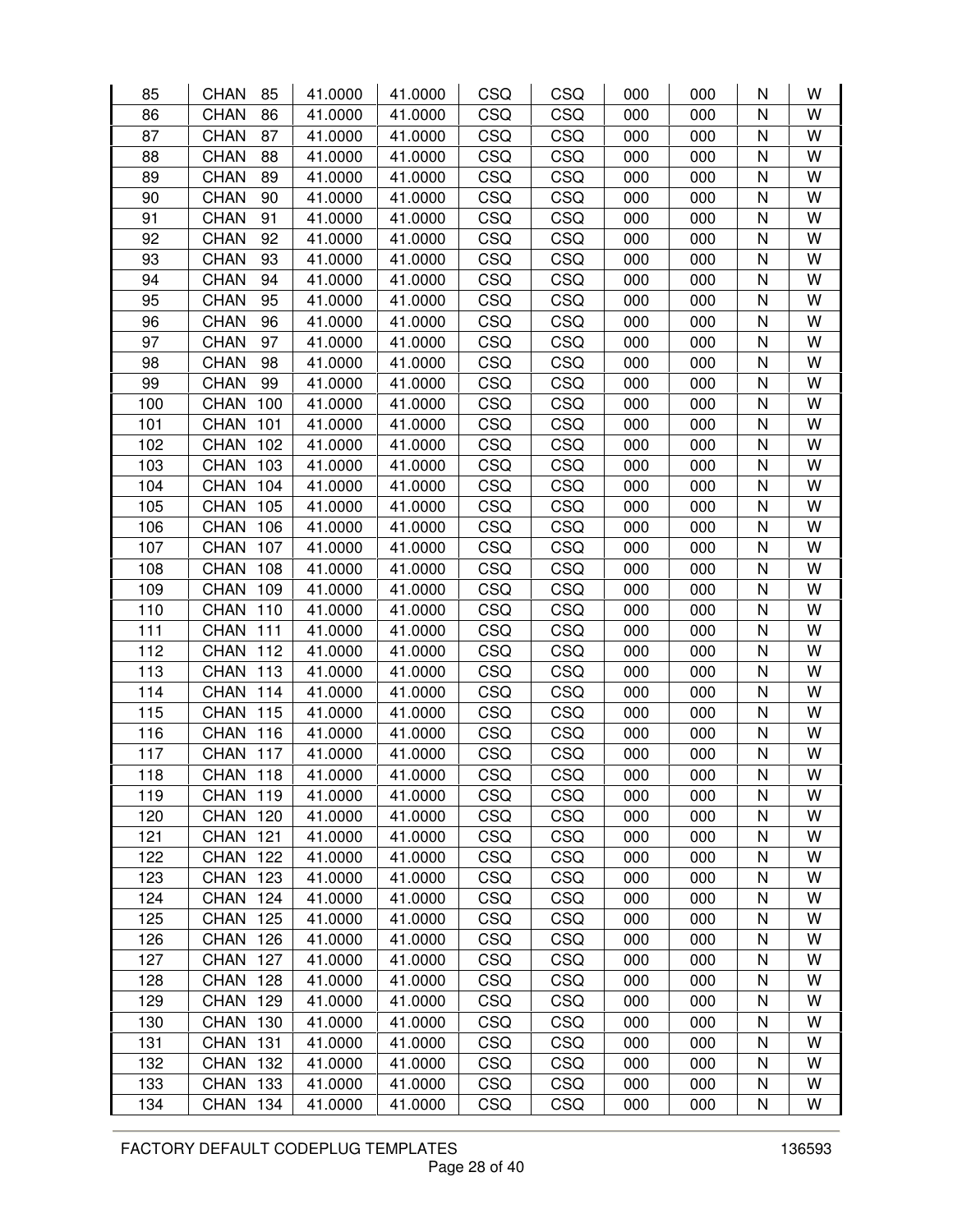| 135 | <b>CHAN</b><br>135 | 41.0000 | 41.0000 | CSQ | CSQ | 000 | 000 | N            | W |
|-----|--------------------|---------|---------|-----|-----|-----|-----|--------------|---|
| 136 | <b>CHAN</b><br>136 | 41.0000 | 41.0000 | CSQ | CSQ | 000 | 000 | N            | W |
| 137 | <b>CHAN</b><br>137 | 41.0000 | 41.0000 | CSQ | CSQ | 000 | 000 | N            | W |
| 138 | 138<br><b>CHAN</b> | 41.0000 | 41.0000 | CSQ | CSQ | 000 | 000 | N            | W |
| 139 | <b>CHAN</b><br>139 | 41.0000 | 41.0000 | CSQ | CSQ | 000 | 000 | $\mathsf{N}$ | W |
| 140 | <b>CHAN</b><br>140 | 41.0000 | 41.0000 | CSQ | CSQ | 000 | 000 | N            | W |
| 141 | <b>CHAN</b><br>141 | 41.0000 | 41.0000 | CSQ | CSQ | 000 | 000 | N            | W |
| 142 | <b>CHAN</b><br>142 | 41.0000 | 41.0000 | CSQ | CSQ | 000 | 000 | $\mathsf{N}$ | W |
| 143 | <b>CHAN</b><br>143 | 41.0000 | 41.0000 | CSQ | CSQ | 000 | 000 | N            | W |
| 144 | <b>CHAN</b><br>144 | 41.0000 | 41.0000 | CSQ | CSQ | 000 | 000 | N            | W |
| 145 | <b>CHAN</b><br>145 | 41.0000 | 41.0000 | CSQ | CSQ | 000 | 000 | N            | W |
| 146 | <b>CHAN</b><br>146 | 41.0000 | 41.0000 | CSQ | CSQ | 000 | 000 | N            | W |
| 147 | <b>CHAN</b><br>147 | 41.0000 | 41.0000 | CSQ | CSQ | 000 | 000 | N            | W |
| 148 | <b>CHAN</b><br>148 | 41.0000 | 41.0000 | CSQ | CSQ | 000 | 000 | N            | W |
| 149 | <b>CHAN</b><br>149 | 41.0000 | 41.0000 | CSQ | CSQ | 000 | 000 | N            | W |
| 150 | <b>CHAN</b><br>150 | 41.0000 | 41.0000 | CSQ | CSQ | 000 | 000 | N            | W |
| 151 | <b>CHAN</b><br>151 | 41.0000 | 41.0000 | CSQ | CSQ | 000 | 000 | N            | W |
| 152 | <b>CHAN</b><br>152 | 41.0000 | 41.0000 | CSQ | CSQ | 000 | 000 | N            | W |
| 153 | <b>CHAN</b><br>153 | 41.0000 | 41.0000 | CSQ | CSQ | 000 | 000 | N            | W |
| 154 | <b>CHAN</b><br>154 | 41.0000 | 41.0000 | CSQ | CSQ | 000 | 000 | N            | W |
| 155 | <b>CHAN</b><br>155 | 41.0000 | 41.0000 | CSQ | CSQ | 000 | 000 | N            | W |
| 156 | <b>CHAN</b><br>156 | 41.0000 | 41.0000 | CSQ | CSQ | 000 | 000 | N            | W |
| 157 | 157<br><b>CHAN</b> | 41.0000 | 41.0000 | CSQ | CSQ | 000 | 000 | N            | W |
| 158 | <b>CHAN</b><br>158 | 41.0000 | 41.0000 | CSQ | CSQ | 000 | 000 | N            | W |
| 159 | <b>CHAN</b><br>159 | 41.0000 | 41.0000 | CSQ | CSQ | 000 | 000 | N            | W |
| 160 | <b>CHAN</b><br>160 | 41.0000 | 41.0000 | CSQ | CSQ | 000 | 000 | N            | W |
| 161 | <b>CHAN</b><br>161 | 41.0000 | 41.0000 | CSQ | CSQ | 000 | 000 | N            | W |
| 162 | <b>CHAN</b><br>162 | 41.0000 | 41.0000 | CSQ | CSQ | 000 | 000 | N            | W |
| 163 | 163<br><b>CHAN</b> | 41.0000 | 41.0000 | CSQ | CSQ | 000 | 000 | $\mathsf{N}$ | W |
| 164 | <b>CHAN</b><br>164 | 41.0000 | 41.0000 | CSQ | CSQ | 000 | 000 | N            | W |
| 165 | <b>CHAN</b><br>165 | 41.0000 | 41.0000 | CSQ | CSQ | 000 | 000 | N            | W |
| 166 | <b>CHAN</b><br>166 | 41.0000 | 41.0000 | CSQ | CSQ | 000 | 000 | N            | W |
| 167 | <b>CHAN</b><br>167 | 41.0000 | 41.0000 | CSQ | CSQ | 000 | 000 | N            | W |
| 168 | <b>CHAN</b><br>168 | 41.0000 | 41.0000 | CSQ | CSQ | 000 | 000 | N            | W |
| 169 | <b>CHAN</b><br>169 | 41.0000 | 41.0000 | CSQ | CSQ | 000 | 000 | N            | W |
| 170 | <b>CHAN</b><br>170 | 41.0000 | 41.0000 | CSQ | CSQ | 000 | 000 | N            | W |
| 171 | <b>CHAN</b><br>171 | 41.0000 | 41.0000 | CSQ | CSQ | 000 | 000 | N            | W |
| 172 | <b>CHAN</b><br>172 | 41.0000 | 41.0000 | CSQ | CSQ | 000 | 000 | N            | W |
| 173 | <b>CHAN</b><br>173 | 41.0000 | 41.0000 | CSQ | CSQ | 000 | 000 | N            | W |
| 174 | <b>CHAN</b><br>174 | 41.0000 | 41.0000 | CSQ | CSQ | 000 | 000 | N            | W |
| 175 | <b>CHAN</b><br>175 | 41.0000 | 41.0000 | CSQ | CSQ | 000 | 000 | N            | W |
| 176 | <b>CHAN</b><br>176 | 41.0000 | 41.0000 | CSQ | CSQ | 000 | 000 | N            | W |
| 177 | <b>CHAN</b><br>177 | 41.0000 | 41.0000 | CSQ | CSQ | 000 | 000 | $\mathsf{N}$ | W |
| 178 | <b>CHAN</b><br>178 | 41.0000 | 41.0000 | CSQ | CSQ | 000 | 000 | N            | W |
| 179 | <b>CHAN</b><br>179 | 41.0000 | 41.0000 | CSQ | CSQ | 000 | 000 | N            | W |
| 180 | <b>CHAN</b><br>180 | 41.0000 | 41.0000 | CSQ | CSQ | 000 | 000 | N            | W |
| 181 | <b>CHAN</b><br>181 | 41.0000 | 41.0000 | CSQ | CSQ | 000 | 000 | N            | W |
| 182 | <b>CHAN</b><br>182 | 41.0000 | 41.0000 | CSQ | CSQ | 000 | 000 | N            | W |
| 183 | <b>CHAN</b><br>183 | 41.0000 | 41.0000 | CSQ | CSQ | 000 | 000 | N            | W |
| 184 | <b>CHAN</b><br>184 | 41.0000 | 41.0000 | CSQ | CSQ | 000 | 000 | N            | W |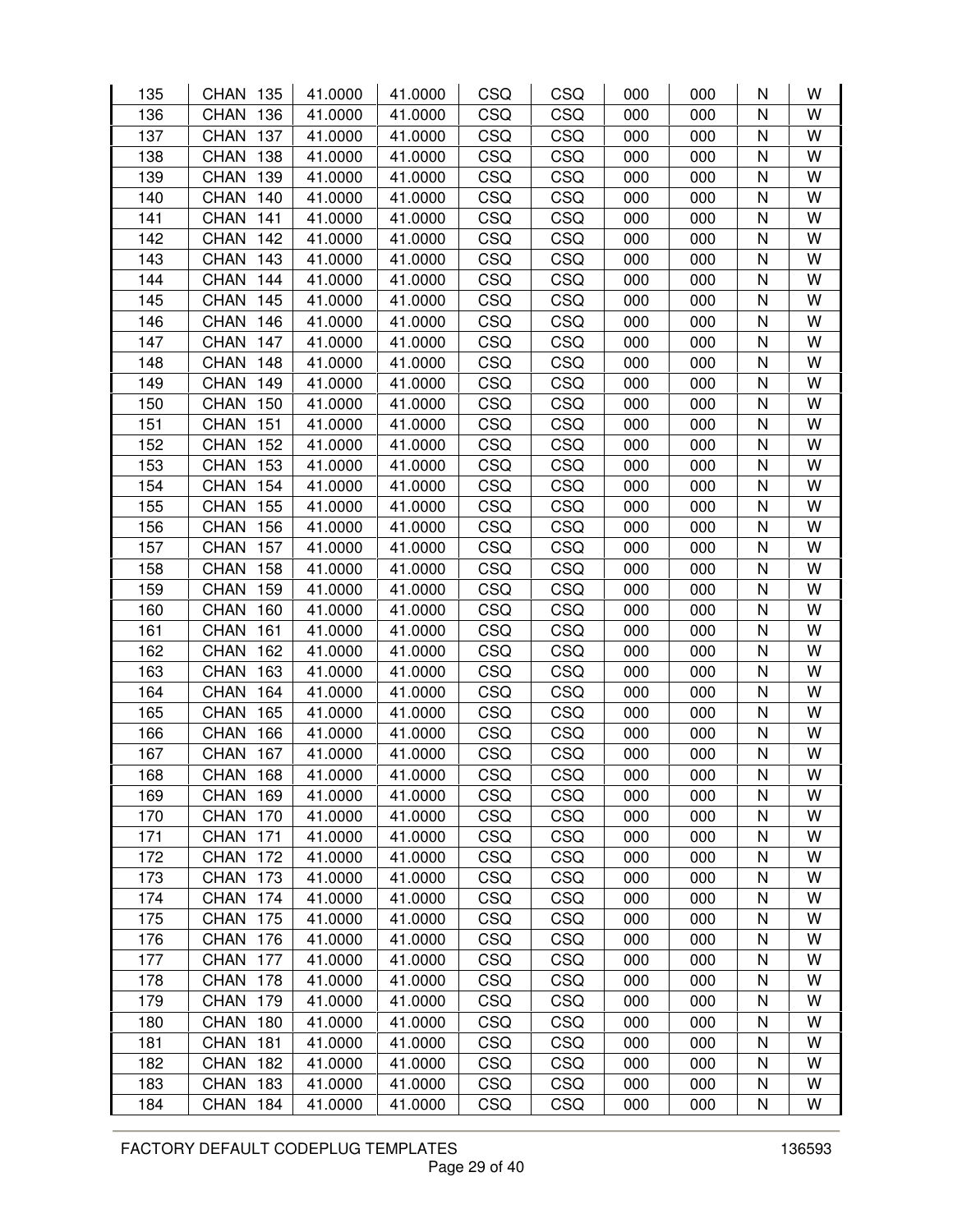| 185 | 185<br>CHAN        | 41.0000 | 41.0000 | CSQ | CSQ        | 000 | 000 | N | w |
|-----|--------------------|---------|---------|-----|------------|-----|-----|---|---|
| 186 | CHAN<br>186        | 41.0000 | 41.0000 | CSQ | <b>CSQ</b> | 000 | 000 | N | w |
| 187 | 187<br>CHAN        | 41.0000 | 41.0000 | CSQ | <b>CSQ</b> | 000 | 000 | N | W |
| 188 | 188<br><b>CHAN</b> | 41.0000 | 41.0000 | CSQ | CSQ        | 000 | 000 | N | W |
| 189 | CHAN<br>189        | 41.0000 | 41.0000 | CSQ | CSQ        | 000 | 000 | N | W |
| 190 | 190<br><b>CHAN</b> | 41.0000 | 41.0000 | CSQ | <b>CSQ</b> | 000 | 000 | N | W |
| 191 | <b>CHAN</b><br>191 | 41.0000 | 41.0000 | CSQ | CSQ        | 000 | 000 | N | W |
| 192 | <b>CHAN</b><br>192 | 41.0000 | 41.0000 | CSQ | CSQ        | 000 | 000 | N | w |
| 193 | 193<br><b>CHAN</b> | 41.0000 | 41.0000 | CSQ | <b>CSQ</b> | 000 | 000 | N | W |
| 194 | CHAN<br>194        | 41.0000 | 41.0000 | CSQ | <b>CSQ</b> | 000 | 000 | N | W |
| 195 | 195<br><b>CHAN</b> | 41.0000 | 41.0000 | CSQ | CSQ        | 000 | 000 | N | w |
| 196 | CHAN<br>196        | 41.0000 | 41.0000 | CSQ | CSQ        | 000 | 000 | N | W |
| 197 | 197<br><b>CHAN</b> | 41.0000 | 41.0000 | CSQ | CSQ        | 000 | 000 | N | W |
| 198 | CHAN<br>198        | 41.0000 | 41.0000 | CSQ | CSQ        | 000 | 000 | N | w |
| 199 | <b>CHAN</b><br>199 | 41.0000 | 41.0000 | CSQ | <b>CSQ</b> | 000 | 000 | N | W |
| 200 | CHAN<br>200        | 41.0000 | 41.0000 | CSQ | <b>CSQ</b> | 000 | 000 | N | W |

TABLE 17: VHF LO Analog FM Frequencies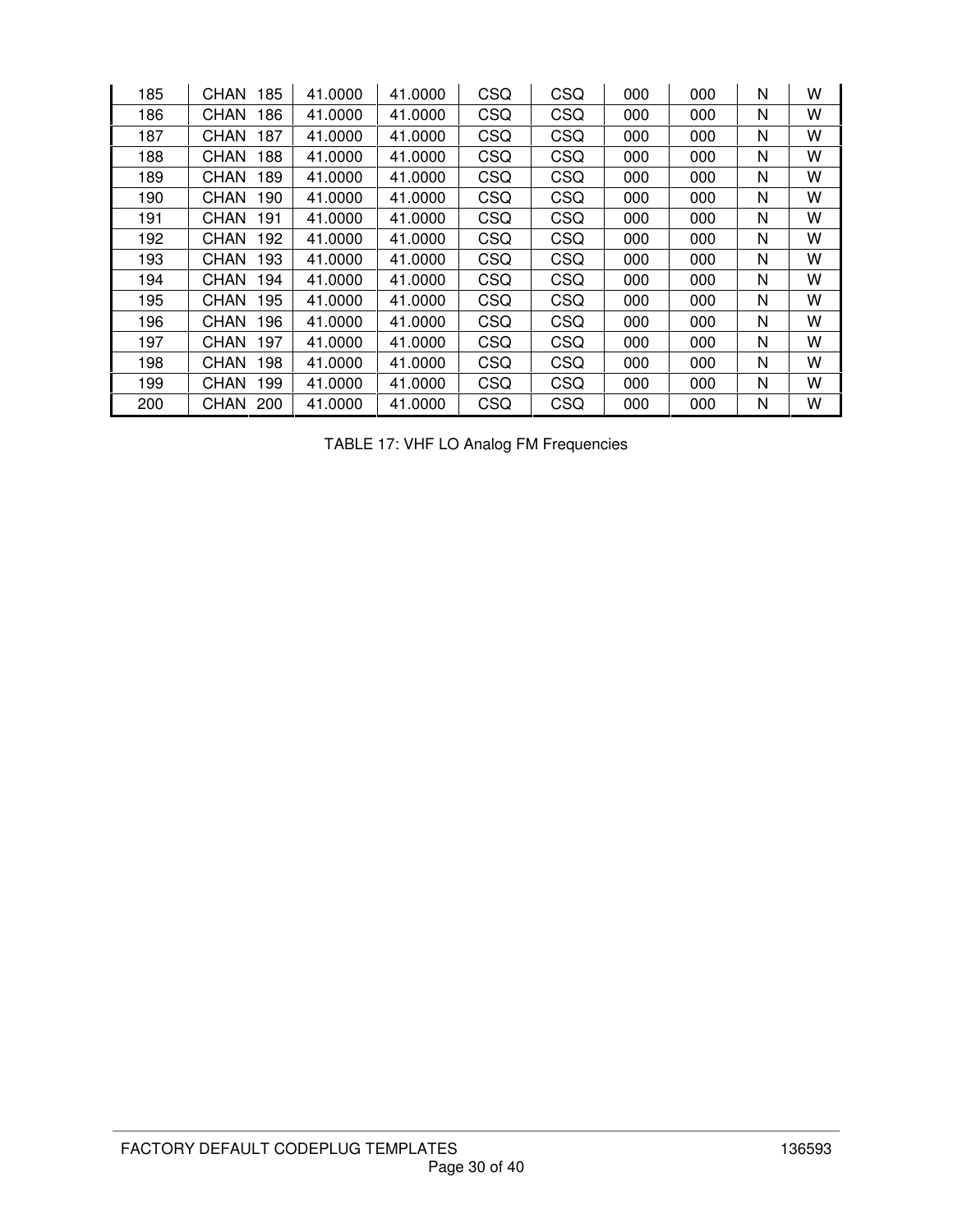|                |                               | <b>VHF AM RF BAND MODULE</b> |          |             |
|----------------|-------------------------------|------------------------------|----------|-------------|
|                |                               |                              |          |             |
| <b>CHANNEL</b> | <b>DISPLAY</b>                | RX FREQ.                     | TX FREQ. | <b>SCAN</b> |
| 1              | <b>CHAN</b><br>1              | 118.0000                     | 118.0000 | Ν           |
| 2              | <b>CHAN</b><br>2              | 129.0000                     | 129.0000 | N           |
| 3              | 3<br><b>CHAN</b>              | 138.0000                     | 138.0000 | N           |
| 4              | $\overline{4}$<br><b>CHAN</b> | 119.0000                     | 119.0000 | N           |
| 5              | 5<br><b>CHAN</b>              | 120.0000                     | 120.0000 | N           |
| 6              | <b>CHAN</b><br>6              | 121.0000                     | 121.0000 | Ν           |
| 7              | <b>CHAN</b><br>7              | 122.0000                     | 122.0000 | N           |
| 8              | <b>CHAN</b><br>8              | 123.0000                     | 123.0000 | N           |
| 9              | <b>CHAN</b><br>9              | 124.0000                     | 124.0000 | Ν           |
| 10             | <b>CHAN</b><br>10             | 125.0000                     | 125.0000 | N           |
| 11             | <b>CHAN</b><br>11             | 126.0000                     | 126.0000 | N           |
| 12             | <b>CHAN</b><br>12             | 127.0000                     | 127.0000 | N           |
| 13             | <b>CHAN</b><br>13             | 128.0000                     | 128.0000 | N           |
| 14             | 14<br><b>CHAN</b>             | 129.0000                     | 129.0000 | N           |
| 15             | CHAN<br>15                    | 130.0000                     | 130.0000 | N           |
| 16             | <b>CHAN</b><br>16             | 131.0000                     | 131.0000 | Ν           |
| 17             | <b>CHAN</b><br>17             | 132.0000                     | 132.0000 | N           |
| 18             | <b>CHAN</b><br>18             | 133.0000                     | 133.0000 | N           |
| 19             | <b>CHAN</b><br>19             | 134.0000                     | 134.0000 | N           |
| 20             | <b>CHAN</b><br>20             | 135.0000                     | 135.0000 | N           |
| 21             | <b>CHAN</b><br>21             | 136.0000                     | 136.0000 | Ν           |
| 22             | <b>CHAN</b><br>22             | 137.0000                     | 137.0000 | N           |
| 23             | <b>CHAN</b><br>23             | 138.0000                     | 138.0000 | N           |
| 24             | <b>CHAN</b><br>24             | 129.0000                     | 129.0000 | N           |
| 25             | <b>CHAN</b><br>25             | 129.0000                     | 129.0000 | N           |
| 26             | CHAN<br>26                    | 129.0000                     | 129.0000 | Ν           |
| 27             | <b>CHAN</b><br>27             | 129.0000                     | 129.0000 | N           |
| 28             | <b>CHAN</b><br>28             | 129.0000                     | 129.0000 | N           |
| 29             | CHAN<br>29                    | 129.0000                     | 129.0000 | N           |
| 30             | <b>CHAN</b><br>30             | 129.0000                     | 129.0000 | N           |
| 31             | <b>CHAN</b><br>31             | 129.0000                     | 129.0000 | N           |
| 32             | <b>CHAN</b><br>32             | 129.0000                     | 129.0000 | N           |
| 33             | <b>CHAN</b><br>33             | 129.0000                     | 129.0000 | Ν           |
| 34             | <b>CHAN</b><br>34             | 129.0000                     | 129.0000 | N           |
| 35             | <b>CHAN</b><br>35             | 129.0000                     | 129.0000 | Ν           |
| 36             | <b>CHAN</b><br>36             | 129.0000                     | 129.0000 | N           |
| 37             | <b>CHAN</b><br>37             | 129.0000                     | 129.0000 | N           |
| 38             | <b>CHAN</b><br>38             | 129.0000                     | 129.0000 | N           |
| 39             | CHAN<br>39                    | 129.0000                     | 129.0000 | N           |
| 40             | <b>CHAN</b><br>40             | 129.0000                     | 129.0000 | Ν           |
| 41             | CHAN<br>41                    | 129.0000                     | 129.0000 | N           |
| 42             | <b>CHAN</b><br>42             | 129.0000                     | 129.0000 | N           |
| 43             | <b>CHAN</b><br>43             | 129.0000                     | 129.0000 | N           |
| 44             | <b>CHAN</b><br>44             | 129.0000                     | 129.0000 | Ν           |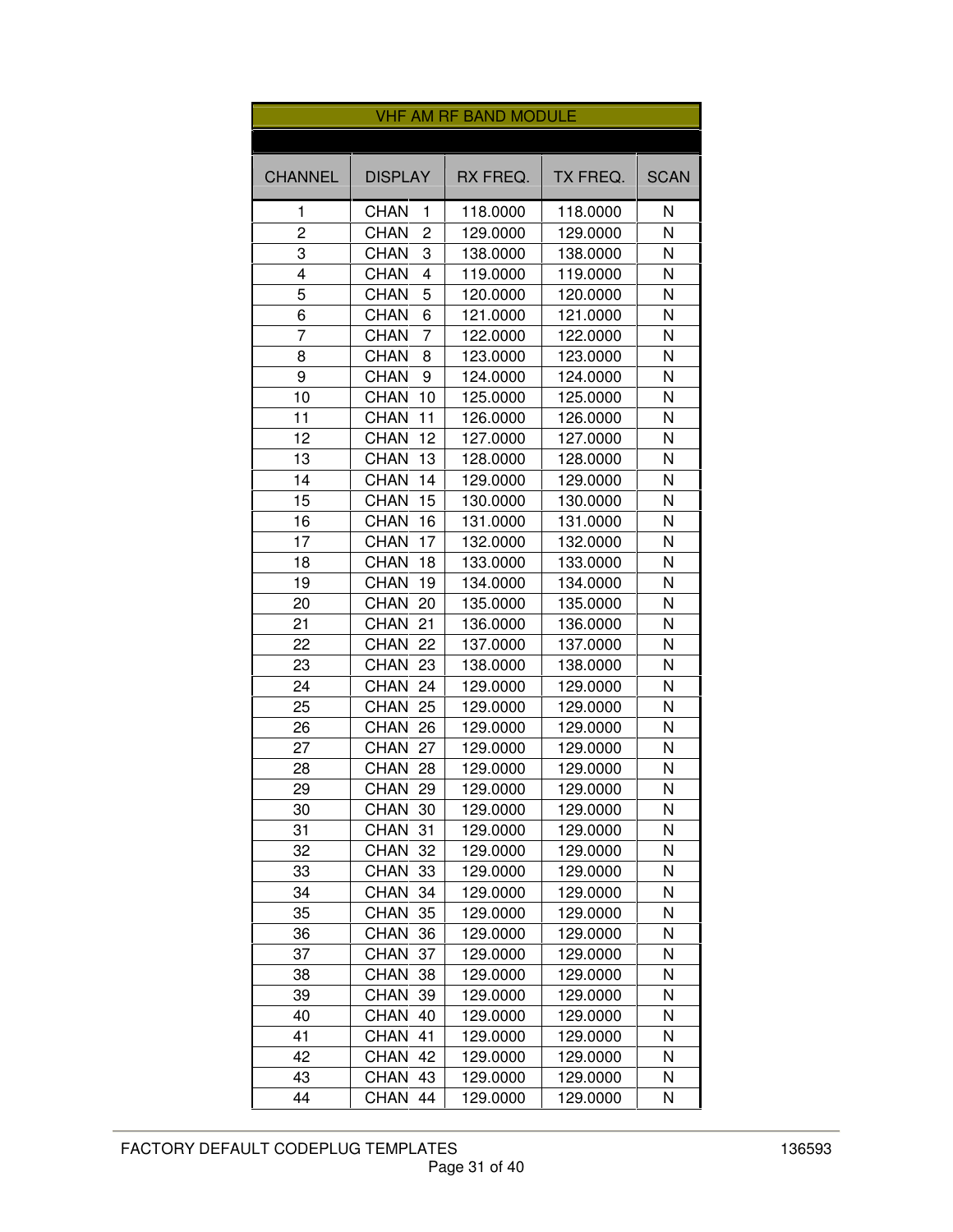| 45 | CHAN 45           | 129.0000 | 129.0000 | Ν |
|----|-------------------|----------|----------|---|
| 46 | <b>CHAN</b><br>46 | 129.0000 | 129.0000 | N |
| 47 | <b>CHAN</b><br>47 | 129.0000 | 129.0000 | N |
| 48 | <b>CHAN</b><br>48 | 129.0000 | 129.0000 | Ν |
| 49 | <b>CHAN</b><br>49 | 129.0000 | 129.0000 | N |
| 50 | <b>CHAN</b><br>50 | 129.0000 | 129.0000 | N |
| 51 | <b>CHAN</b><br>51 | 129.0000 | 129.0000 | N |
| 52 | <b>CHAN</b><br>52 | 129.0000 | 129.0000 | N |
| 53 | <b>CHAN</b><br>53 | 129.0000 | 129.0000 | N |
| 54 | CHAN<br>54        | 129.0000 | 129.0000 | N |
| 55 | <b>CHAN</b><br>55 | 129.0000 | 129.0000 | N |
| 56 | <b>CHAN</b><br>56 | 129.0000 | 129.0000 | N |
| 57 | <b>CHAN</b><br>57 | 129.0000 | 129.0000 | N |
| 58 | <b>CHAN</b><br>58 | 129.0000 | 129.0000 | Ν |
| 59 | <b>CHAN</b><br>59 | 129.0000 | 129.0000 | N |
| 60 | <b>CHAN</b><br>60 | 129.0000 | 129.0000 | N |
| 61 | <b>CHAN</b><br>61 | 129.0000 | 129.0000 | N |
| 62 | <b>CHAN</b><br>62 | 129.0000 | 129.0000 | Ν |
| 63 | <b>CHAN</b><br>63 | 129.0000 | 129.0000 | N |
| 64 | <b>CHAN</b><br>64 | 129.0000 | 129.0000 | Ν |
| 65 | <b>CHAN</b><br>65 | 129.0000 | 129.0000 | N |
| 66 | <b>CHAN</b><br>66 | 129.0000 | 129.0000 | N |
| 67 | <b>CHAN</b><br>67 | 129.0000 | 129.0000 | N |
| 68 | <b>CHAN</b><br>68 | 129.0000 | 129.0000 | Ν |
| 69 | <b>CHAN</b><br>69 | 129.0000 | 129.0000 | N |
| 70 | <b>CHAN</b><br>70 | 129.0000 | 129.0000 | N |
| 71 | 71<br>CHAN        | 129.0000 | 129.0000 | Ν |
| 72 | <b>CHAN</b><br>72 | 129.0000 | 129.0000 | N |
| 73 | <b>CHAN</b><br>73 | 129.0000 | 129.0000 | Ν |
| 74 | <b>CHAN</b><br>74 | 129.0000 | 129.0000 | N |
| 75 | <b>CHAN</b><br>75 | 129.0000 | 129.0000 | Ν |
| 76 | <b>CHAN</b><br>76 | 129.0000 | 129.0000 | Ν |
| 77 | <b>CHAN</b><br>77 | 129.0000 | 129.0000 | N |
| 78 | CHAN<br>78        | 129.0000 | 129.0000 | Ν |
| 79 | <b>CHAN</b><br>79 | 129.0000 | 129.0000 | Ν |
| 80 | <b>CHAN</b><br>80 | 129.0000 | 129.0000 | Ν |
| 81 | CHAN<br>81        | 129.0000 | 129.0000 | Ν |
| 82 | <b>CHAN</b><br>82 | 129.0000 | 129.0000 | Ν |
| 83 | <b>CHAN</b><br>83 | 129.0000 | 129.0000 | N |
| 84 | <b>CHAN</b><br>84 | 129.0000 | 129.0000 | N |
| 85 | <b>CHAN</b><br>85 | 129.0000 | 129.0000 | Ν |
| 86 | CHAN<br>86        | 129.0000 | 129.0000 | Ν |
| 87 | <b>CHAN</b><br>87 | 129.0000 | 129.0000 | Ν |
| 88 | CHAN<br>88        | 129.0000 | 129.0000 | N |
| 89 | CHAN<br>89        | 129.0000 | 129.0000 | Ν |
| 90 | CHAN<br>90        | 129.0000 | 129.0000 | Ν |
| 91 | <b>CHAN</b><br>91 | 129.0000 | 129.0000 | Ν |
| 92 | <b>CHAN</b><br>92 | 129.0000 | 129.0000 | Ν |
| 93 | <b>CHAN</b><br>93 | 129.0000 | 129.0000 | N |
| 94 | CHAN<br>94        | 129.0000 | 129.0000 | Ν |
|    |                   |          |          |   |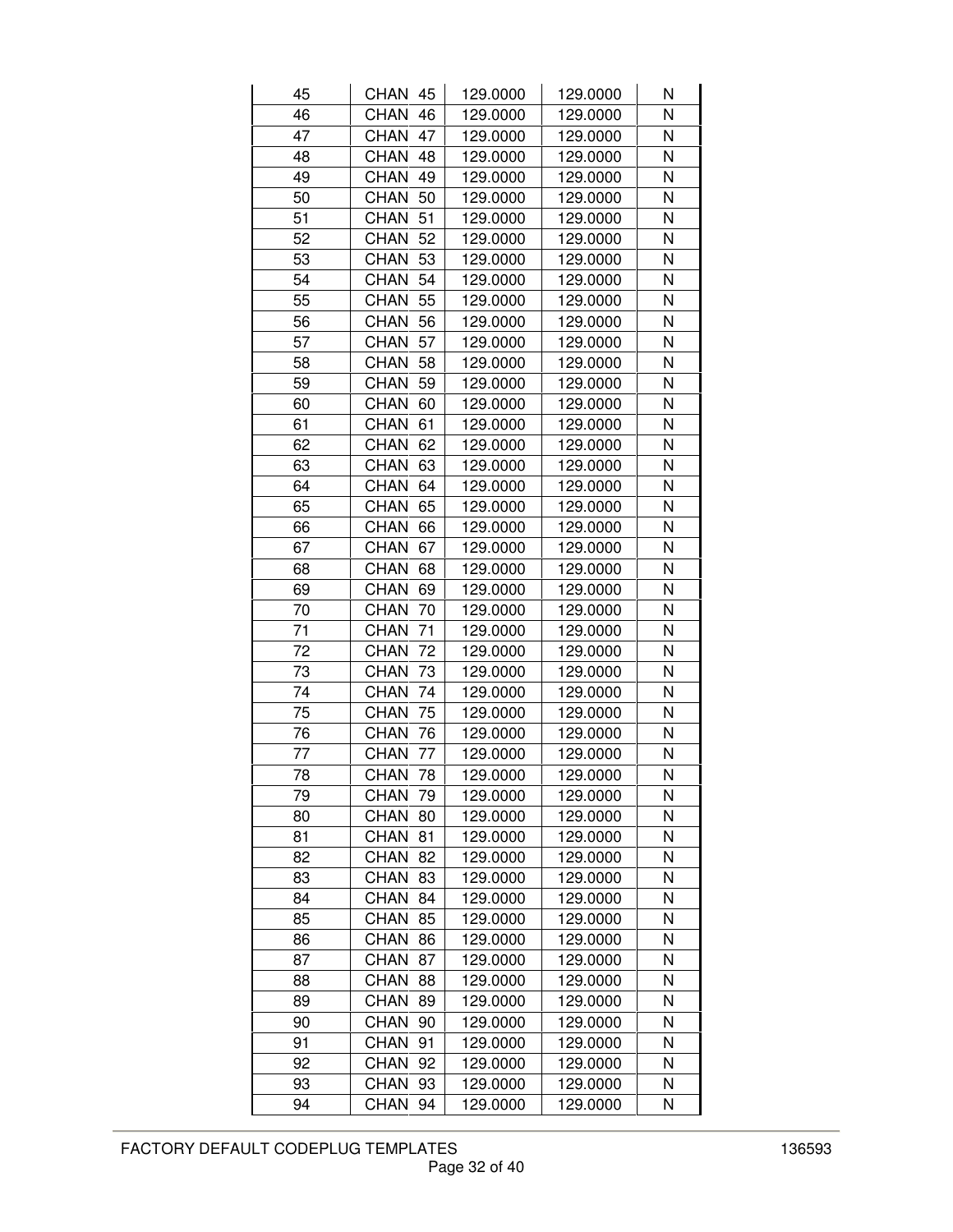| 95  | CHAN 95         | 129.0000 | 129.0000 | N |
|-----|-----------------|----------|----------|---|
| 96  | CHAN<br>96      | 129.0000 | 129.0000 | N |
| 97  | CHAN<br>97      | 129.0000 | 129.0000 | N |
| 98  | CHAN<br>98      | 129.0000 | 129.0000 | N |
| 99  | CHAN 99         | 129.0000 | 129.0000 | N |
| 100 | <b>CHAN 100</b> | 129.0000 | 129.0000 | N |
| 101 | <b>CHAN 101</b> | 129.0000 | 129.0000 | N |
| 102 | <b>CHAN 102</b> | 129.0000 | 129.0000 | N |
| 103 | <b>CHAN 103</b> | 129.0000 | 129.0000 | N |
| 104 | <b>CHAN 104</b> | 129.0000 | 129.0000 | N |
| 105 | <b>CHAN 105</b> | 129.0000 | 129.0000 | N |
| 106 | <b>CHAN 106</b> | 129.0000 | 129.0000 | N |
| 107 | <b>CHAN 107</b> | 129.0000 | 129.0000 | N |
| 108 | <b>CHAN 108</b> | 129.0000 | 129.0000 | N |
| 109 | <b>CHAN 109</b> | 129.0000 | 129.0000 | N |
| 110 | <b>CHAN 110</b> | 129.0000 | 129.0000 | N |
| 111 | <b>CHAN 111</b> | 129.0000 | 129.0000 | N |
| 112 | <b>CHAN 112</b> | 129.0000 | 129.0000 | N |
| 113 | <b>CHAN 113</b> | 129.0000 | 129.0000 | N |
| 114 | CHAN 114        | 129.0000 | 129.0000 | N |
| 115 | <b>CHAN 115</b> | 129.0000 | 129.0000 | N |
| 116 | <b>CHAN 116</b> | 129.0000 | 129.0000 | N |
| 117 | <b>CHAN 117</b> | 129.0000 | 129.0000 | N |
| 118 | <b>CHAN 118</b> | 129.0000 | 129.0000 | N |
| 119 | <b>CHAN 119</b> | 129.0000 | 129.0000 | N |
| 120 | <b>CHAN 120</b> | 129.0000 | 129.0000 | N |
| 121 | <b>CHAN 121</b> | 129.0000 | 129.0000 | N |
| 122 | <b>CHAN 122</b> | 129.0000 | 129.0000 | N |
| 123 | <b>CHAN 123</b> | 129.0000 | 129.0000 | N |
| 124 | <b>CHAN 124</b> | 129.0000 | 129.0000 | N |
| 125 | <b>CHAN 125</b> | 129.0000 | 129.0000 | N |
| 126 | <b>CHAN 126</b> | 129.0000 | 129.0000 | N |
| 127 | <b>CHAN 127</b> | 129.0000 | 129.0000 | N |
| 128 | <b>CHAN 128</b> | 129.0000 | 129.0000 | N |
| 129 | <b>CHAN 129</b> | 129.0000 | 129.0000 | Ν |
| 130 | <b>CHAN 130</b> | 129.0000 | 129.0000 | Ν |
| 131 | <b>CHAN 131</b> | 129.0000 | 129.0000 | N |
| 132 | <b>CHAN 132</b> | 129.0000 | 129.0000 | Ν |
| 133 | <b>CHAN 133</b> | 129.0000 | 129.0000 | N |
| 134 | <b>CHAN 134</b> | 129.0000 | 129.0000 | N |
| 135 | <b>CHAN 135</b> | 129.0000 | 129.0000 | N |
| 136 | <b>CHAN 136</b> | 129.0000 | 129.0000 | N |
| 137 | <b>CHAN 137</b> | 129.0000 | 129.0000 | Ν |
| 138 | <b>CHAN 138</b> | 129.0000 | 129.0000 | N |
| 139 | <b>CHAN 139</b> | 129.0000 | 129.0000 | N |
| 140 | <b>CHAN 140</b> | 129.0000 | 129.0000 | N |
| 141 | <b>CHAN 141</b> | 129.0000 | 129.0000 | N |
| 142 | CHAN 142        | 129.0000 | 129.0000 | Ν |
| 143 | <b>CHAN 143</b> | 129.0000 | 129.0000 | N |
| 144 | <b>CHAN 144</b> | 129.0000 | 129.0000 | N |
|     |                 |          |          |   |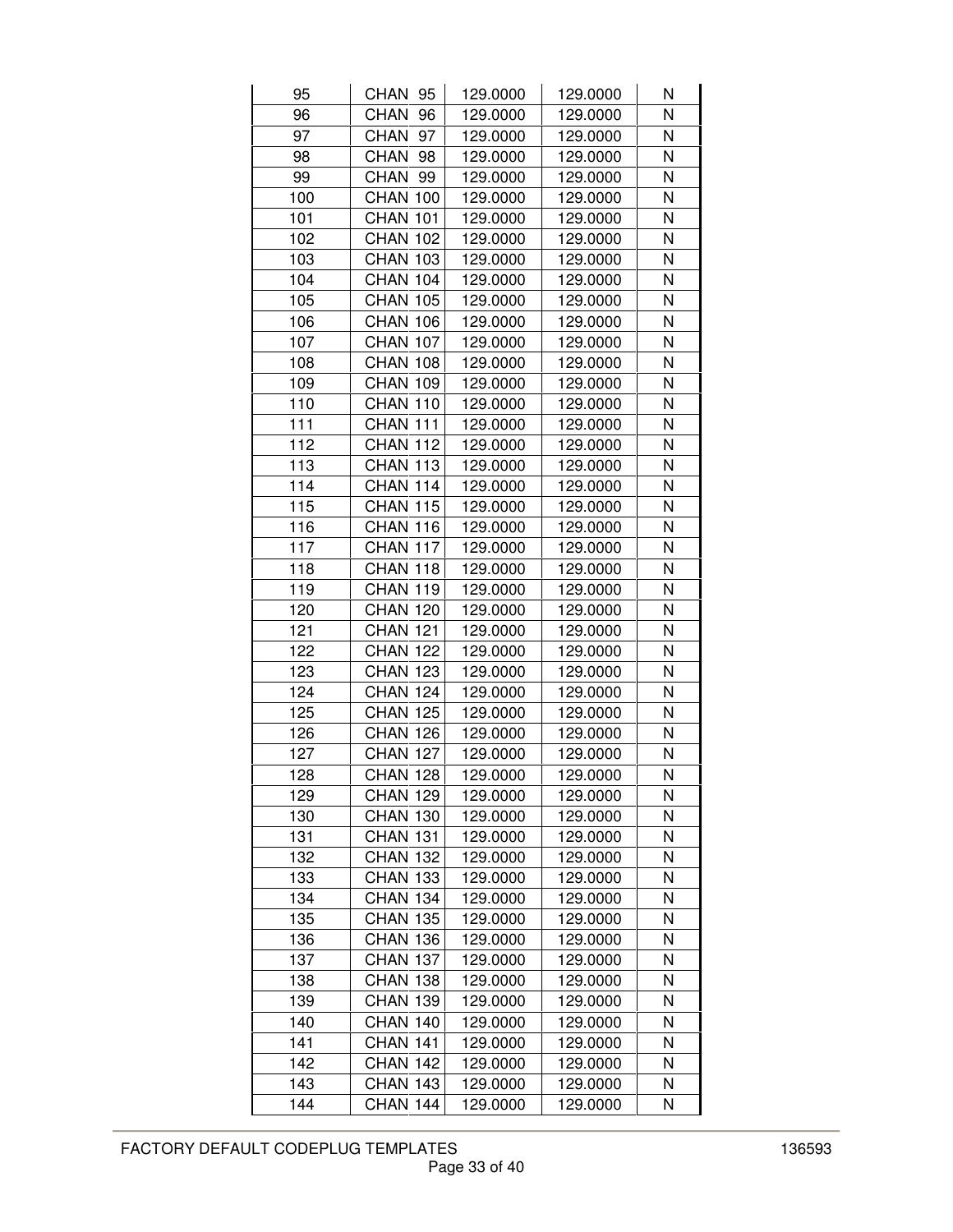| 145 | <b>CHAN 145</b> | 129.0000 | 129.0000 | N |
|-----|-----------------|----------|----------|---|
| 146 | <b>CHAN 146</b> | 129.0000 | 129.0000 | N |
| 147 | <b>CHAN 147</b> | 129.0000 | 129.0000 | N |
| 148 | <b>CHAN 148</b> | 129.0000 | 129.0000 | N |
| 149 | <b>CHAN 149</b> | 129.0000 | 129.0000 | N |
| 150 | <b>CHAN 150</b> | 129.0000 | 129.0000 | N |
| 151 | <b>CHAN 151</b> | 129.0000 | 129.0000 | N |
| 152 | <b>CHAN 152</b> | 129.0000 | 129.0000 | N |
| 153 | <b>CHAN 153</b> | 129.0000 | 129.0000 | N |
| 154 | <b>CHAN 154</b> | 129.0000 | 129.0000 | N |
| 155 | <b>CHAN 155</b> | 129.0000 | 129.0000 | N |
| 156 | <b>CHAN 156</b> | 129.0000 | 129.0000 | N |
| 157 | <b>CHAN 157</b> | 129.0000 | 129.0000 | N |
| 158 | <b>CHAN 158</b> | 129.0000 | 129.0000 | Ν |
| 159 | <b>CHAN 159</b> | 129.0000 | 129.0000 | N |
| 160 | <b>CHAN 160</b> | 129.0000 | 129.0000 | N |
| 161 | <b>CHAN 161</b> | 129.0000 | 129.0000 | N |
| 162 | <b>CHAN 162</b> | 129.0000 | 129.0000 | N |
| 163 | <b>CHAN 163</b> | 129.0000 | 129.0000 | N |
| 164 | <b>CHAN 164</b> | 129.0000 | 129.0000 | N |
| 165 | <b>CHAN 165</b> | 129.0000 | 129.0000 | N |
| 166 | <b>CHAN 166</b> | 129.0000 | 129.0000 | N |
| 167 | <b>CHAN 167</b> | 129.0000 | 129.0000 | N |
| 168 | <b>CHAN 168</b> | 129.0000 | 129.0000 | N |
| 169 | <b>CHAN 169</b> | 129.0000 | 129.0000 | N |
| 170 | <b>CHAN 170</b> | 129.0000 | 129.0000 | N |
| 171 | <b>CHAN 171</b> | 129.0000 | 129.0000 | N |
| 172 | <b>CHAN 172</b> | 129.0000 | 129.0000 | N |
| 173 | <b>CHAN 173</b> | 129.0000 | 129.0000 | N |
| 174 | <b>CHAN 174</b> | 129.0000 | 129.0000 | N |
| 175 | <b>CHAN 175</b> | 129.0000 | 129.0000 | N |
| 176 | <b>CHAN 176</b> | 129.0000 | 129.0000 | N |
| 177 | <b>CHAN 177</b> | 129.0000 | 129.0000 | N |
| 178 | CHAN 178        | 129.0000 | 129.0000 | N |
| 179 | <b>CHAN 179</b> | 129.0000 | 129.0000 | Ν |
| 180 | <b>CHAN 180</b> | 129.0000 | 129.0000 | Ν |
| 181 | <b>CHAN 181</b> | 129.0000 | 129.0000 | N |
| 182 | CHAN 182        | 129.0000 | 129.0000 | Ν |
| 183 | <b>CHAN 183</b> | 129.0000 | 129.0000 | N |
| 184 | <b>CHAN 184</b> | 129.0000 | 129.0000 | N |
| 185 | <b>CHAN 185</b> | 129.0000 | 129.0000 | N |
| 186 | <b>CHAN 186</b> | 129.0000 | 129.0000 | N |
| 187 | <b>CHAN 187</b> | 129.0000 | 129.0000 | N |
| 188 | <b>CHAN 188</b> | 129.0000 | 129.0000 | N |
| 189 | <b>CHAN 189</b> | 129.0000 | 129.0000 | N |
| 190 | <b>CHAN 190</b> | 129.0000 | 129.0000 | N |
| 191 | <b>CHAN 191</b> | 129.0000 | 129.0000 | N |
| 192 | CHAN 192        | 129.0000 | 129.0000 | Ν |
| 193 | <b>CHAN 193</b> | 129.0000 | 129.0000 | N |
| 194 | <b>CHAN 194</b> | 129.0000 | 129.0000 | N |
|     |                 |          |          |   |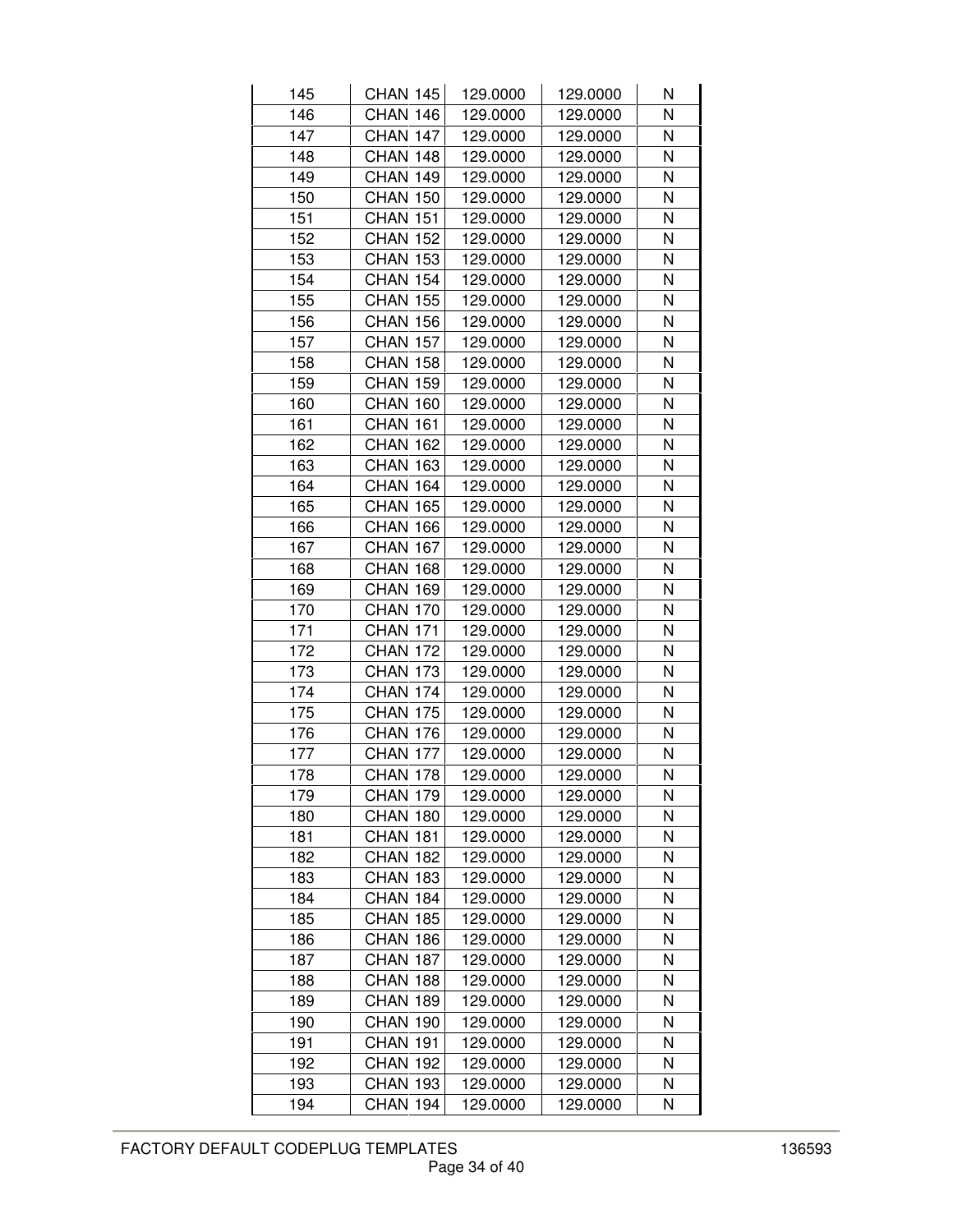| 195 | <b>CHAN 195</b> | 129,0000 | 129,0000 | N |
|-----|-----------------|----------|----------|---|
| 196 | CHAN 196        | 129,0000 | 129,0000 | N |
| 197 | CHAN 197        | 129,0000 | 129,0000 | N |
| 198 | CHAN 198        | 129,0000 | 129,0000 | N |
| 199 | CHAN 199        | 129,0000 | 129,0000 | N |
| 200 | <b>CHAN 200</b> | 129,0000 | 129,0000 | N |

TABLE 18: VHF AM RF Module Frequencies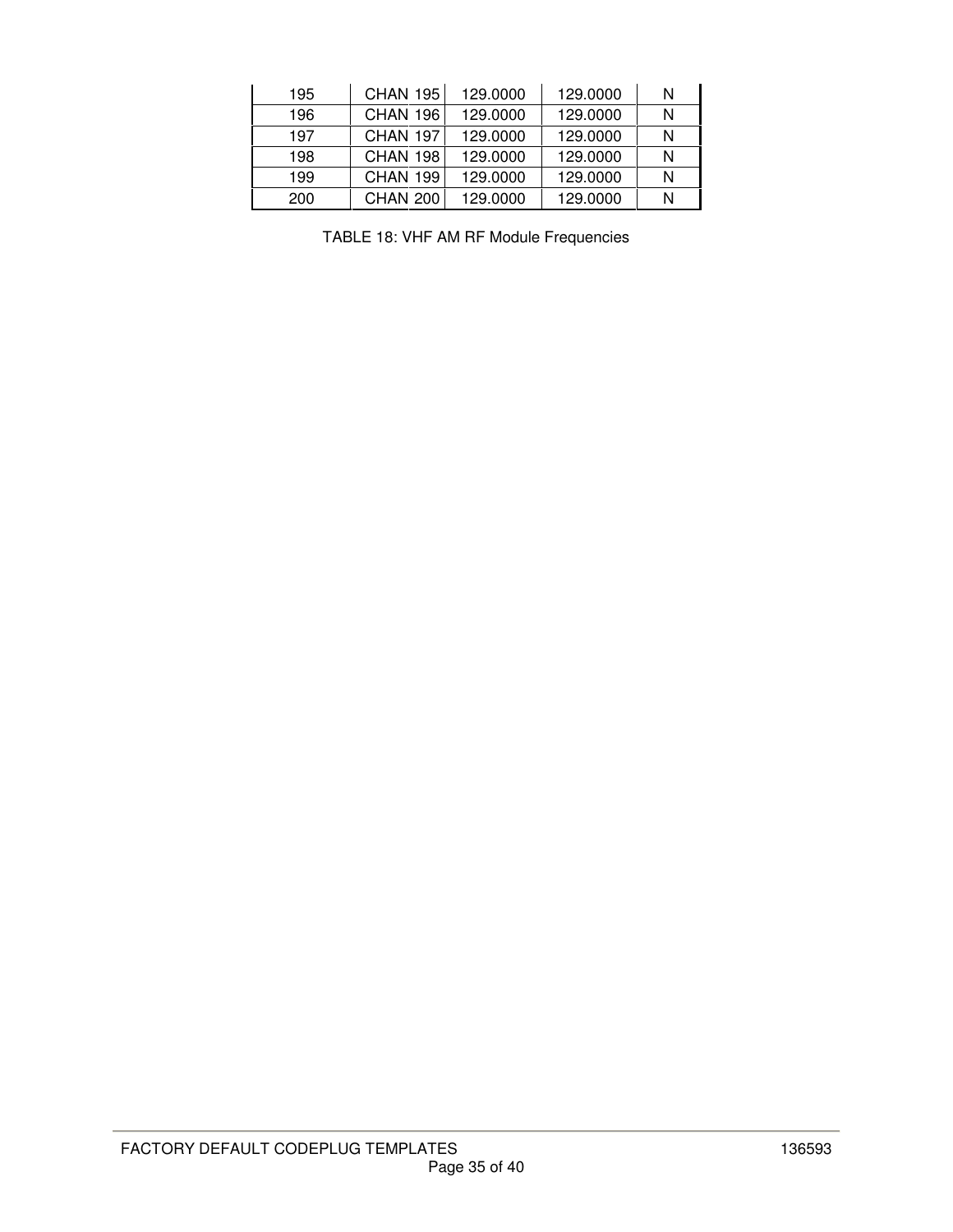|                |                   | <b>UHF AM RF BAND MODULE</b> |          |             |
|----------------|-------------------|------------------------------|----------|-------------|
|                |                   |                              |          |             |
| <b>CHANNEL</b> | <b>DISPLAY</b>    | RX FREQ.                     | TX FREQ. | <b>SCAN</b> |
| 1              | <b>CHAN</b><br>1  | 225.0000                     | 225.0000 | N           |
| 2              | <b>CHAN</b><br>2  | 314.0000                     | 314.0000 | N           |
| 3              | 3<br><b>CHAN</b>  | 400.0000                     | 400.0000 | N           |
| 4              | <b>CHAN</b><br>4  | 225.0000                     | 225.0000 | N           |
| 5              | 5<br><b>CHAN</b>  | 242.5000                     | 242.5000 | N           |
| 6              | 6<br><b>CHAN</b>  | 260.0000                     | 260.0000 | N           |
| 7              | <b>CHAN</b><br>7  | 277.5000                     | 277.5000 | N           |
| 8              | <b>CHAN</b><br>8  | 295.0000                     | 295.0000 | N           |
| 9              | <b>CHAN</b><br>9  | 312.5000                     | 312.5000 | N           |
| 10             | <b>CHAN</b><br>10 | 330.0000                     | 330.0000 | N           |
| 11             | <b>CHAN</b><br>11 | 347.5000                     | 347.5000 | N           |
| 12             | <b>CHAN</b><br>12 | 365.0000                     | 365.0000 | N           |
| 13             | <b>CHAN</b><br>13 | 382.5000                     | 382.5000 | N           |
| 14             | <b>CHAN</b><br>14 | 400.0000                     | 400.0000 | N           |
| 15             | <b>CHAN</b><br>15 | 314.0000                     | 314.0000 | N           |
| 16             | 16<br><b>CHAN</b> | 314.0000                     | 314.0000 | N           |
| 17             | <b>CHAN</b><br>17 | 314.0000                     | 314.0000 | N           |
| 18             | <b>CHAN</b><br>18 | 314.0000                     | 314.0000 | N           |
| 19             | <b>CHAN</b><br>19 | 314.0000                     | 314.0000 | N           |
| 20             | <b>CHAN</b><br>20 | 314.0000                     | 314.0000 | N           |
| 21             | <b>CHAN</b><br>21 | 314.0000                     | 314.0000 | N           |
| 22             | <b>CHAN</b><br>22 | 314.0000                     | 314.0000 | N           |
| 23             | <b>CHAN</b><br>23 | 314.0000                     | 314.0000 | Ν           |
| 24             | <b>CHAN</b><br>24 | 314.0000                     | 314.0000 | N           |
| 25             | <b>CHAN</b><br>25 | 314.0000                     | 314.0000 | N           |
| 26             | <b>CHAN</b><br>26 | 314.0000                     | 314.0000 | N           |
| 27             | <b>CHAN</b><br>27 | 314.0000                     | 314.0000 | N           |
| 28             | CHAN 28           | 314.0000                     | 314.0000 | N           |
| 29             | <b>CHAN</b><br>29 | 314.0000                     | 314.0000 | N           |
| 30             | <b>CHAN</b><br>30 | 314.0000                     | 314.0000 | N           |
| 31             | <b>CHAN</b><br>31 | 314.0000                     | 314.0000 | Ν           |
| 32             | <b>CHAN</b><br>32 | 314.0000                     | 314.0000 | N           |
| 33             | <b>CHAN</b><br>33 | 314.0000                     | 314.0000 | Ν           |
| 34             | <b>CHAN</b><br>34 | 314.0000                     | 314.0000 | N           |
| 35             | CHAN<br>35        | 314.0000                     | 314.0000 | Ν           |
| 36             | <b>CHAN</b><br>36 | 314.0000                     | 314.0000 | Ν           |
| 37             | <b>CHAN</b><br>37 | 314.0000                     | 314.0000 | N           |
| 38             | <b>CHAN</b><br>38 | 314.0000                     | 314.0000 | Ν           |
| 39             | <b>CHAN</b><br>39 | 314.0000                     | 314.0000 | N           |
| 40             | <b>CHAN</b><br>40 | 314.0000                     | 314.0000 | Ν           |
| 41             | <b>CHAN</b><br>41 | 314.0000                     | 314.0000 | Ν           |
| 42             | <b>CHAN</b><br>42 | 314.0000                     | 314.0000 | Ν           |
| 43             | <b>CHAN</b><br>43 | 314.0000                     | 314.0000 | Ν           |
| 44             | <b>CHAN</b><br>44 | 314.0000                     | 314.0000 | Ν           |
| 45             | <b>CHAN</b><br>45 | 314.0000                     | 314.0000 | Ν           |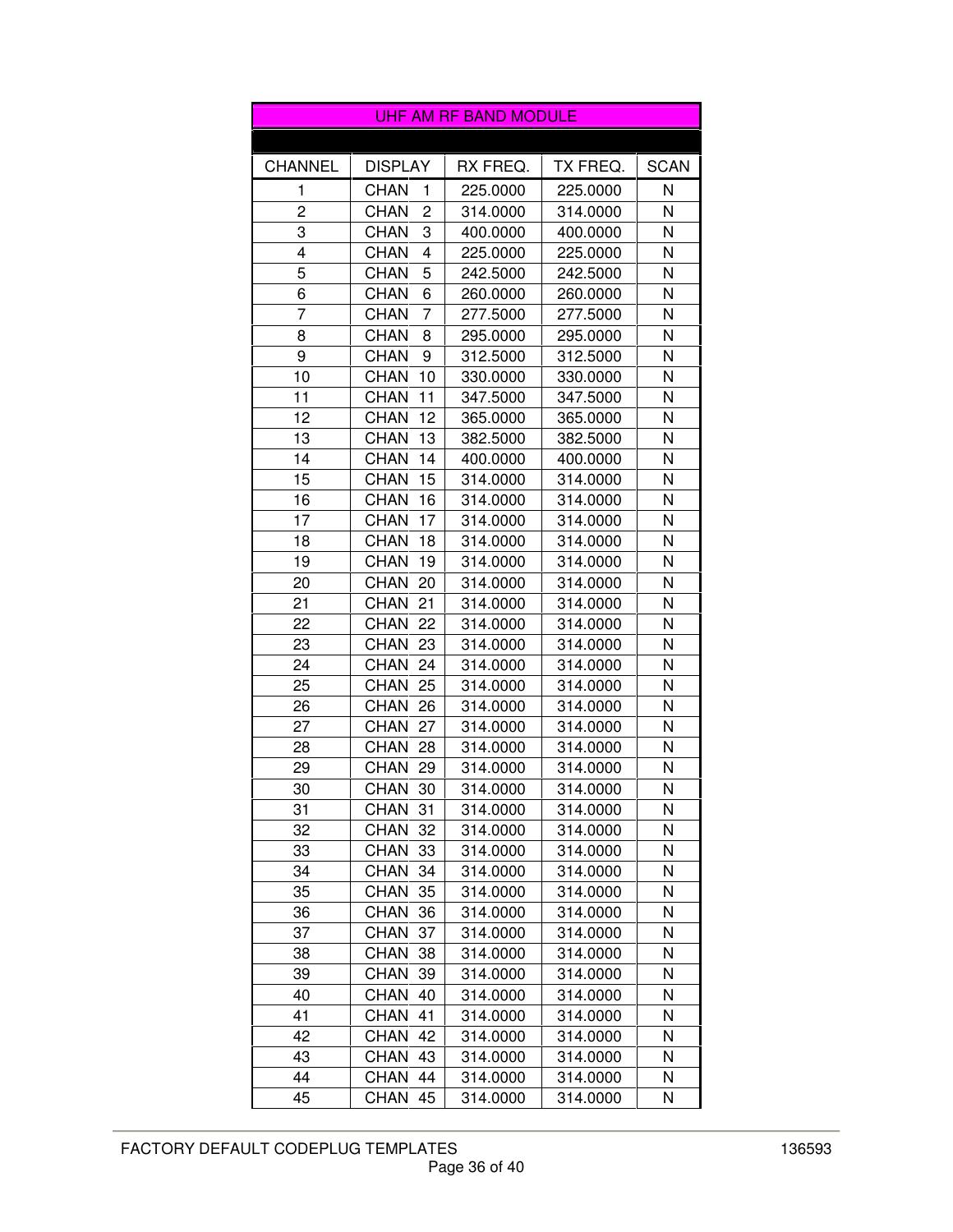| 46 | CHAN 46           | 314.0000 | 314.0000 | Ν |
|----|-------------------|----------|----------|---|
| 47 | 47<br><b>CHAN</b> | 314.0000 | 314.0000 | N |
| 48 | CHAN<br>48        | 314.0000 | 314.0000 | N |
| 49 | <b>CHAN</b><br>49 | 314.0000 | 314.0000 | N |
| 50 | CHAN<br>50        | 314.0000 | 314.0000 | N |
| 51 | CHAN<br>51        | 314.0000 | 314.0000 | N |
| 52 | <b>CHAN</b><br>52 | 314.0000 | 314.0000 | N |
| 53 | <b>CHAN</b><br>53 | 314.0000 | 314.0000 | N |
| 54 | <b>CHAN</b><br>54 | 314.0000 | 314.0000 | N |
| 55 | <b>CHAN</b><br>55 | 314.0000 | 314.0000 | N |
| 56 | CHAN<br>56        | 314.0000 | 314.0000 | N |
| 57 | CHAN<br>57        | 314.0000 | 314.0000 | N |
| 58 | <b>CHAN</b><br>58 | 314.0000 | 314.0000 | N |
| 59 | <b>CHAN</b><br>59 | 314.0000 | 314.0000 | N |
| 60 | CHAN<br>60        | 314.0000 | 314.0000 | N |
| 61 | <b>CHAN</b><br>61 | 314.0000 | 314.0000 | N |
| 62 | CHAN<br>62        | 314.0000 | 314.0000 | N |
| 63 | CHAN<br>63        | 314.0000 | 314.0000 | N |
| 64 | CHAN<br>64        | 314.0000 | 314.0000 | N |
| 65 | CHAN<br>65        | 314.0000 | 314.0000 | N |
| 66 | CHAN<br>66        | 314.0000 | 314.0000 | N |
| 67 | <b>CHAN</b><br>67 | 314.0000 | 314.0000 | N |
| 68 | <b>CHAN</b><br>68 | 314.0000 | 314.0000 | N |
| 69 | CHAN<br>69        | 314.0000 | 314.0000 | N |
| 70 | <b>CHAN</b><br>70 | 314.0000 | 314.0000 | N |
| 71 | <b>CHAN</b><br>71 | 314.0000 | 314.0000 | N |
| 72 | CHAN<br>72        | 314.0000 | 314.0000 | N |
| 73 | <b>CHAN</b><br>73 | 314.0000 | 314.0000 | N |
| 74 | <b>CHAN</b><br>74 | 314.0000 | 314.0000 | N |
| 75 | <b>CHAN</b><br>75 | 314.0000 | 314.0000 | N |
| 76 | <b>CHAN</b><br>76 | 314.0000 | 314.0000 | N |
| 77 | <b>CHAN</b><br>77 | 314.0000 | 314.0000 | N |
| 78 | <b>CHAN</b><br>78 | 314.0000 | 314.0000 | N |
| 79 | CHAN<br>79        | 314.0000 | 314.0000 | N |
| 80 | CHAN<br>80        | 314.0000 | 314.0000 | Ν |
| 81 | <b>CHAN</b><br>81 | 314.0000 | 314.0000 | Ν |
| 82 | CHAN<br>82        | 314.0000 | 314.0000 | N |
| 83 | <b>CHAN</b><br>83 | 314.0000 | 314.0000 | Ν |
| 84 | <b>CHAN</b><br>84 | 314.0000 | 314.0000 | N |
| 85 | CHAN<br>85        | 314.0000 | 314.0000 | N |
| 86 | <b>CHAN</b><br>86 | 314.0000 | 314.0000 | N |
| 87 | CHAN<br>87        | 314.0000 | 314.0000 | Ν |
| 88 | <b>CHAN</b><br>88 | 314.0000 | 314.0000 | N |
| 89 | CHAN<br>89        | 314.0000 | 314.0000 | N |
| 90 | CHAN<br>90        | 314.0000 | 314.0000 | N |
| 91 | CHAN<br>91        | 314.0000 | 314.0000 | N |
| 92 | CHAN<br>92        | 314.0000 | 314.0000 | N |
| 93 | CHAN<br>93        | 314.0000 | 314.0000 | Ν |
| 94 | <b>CHAN</b><br>94 | 314.0000 | 314.0000 | N |
| 95 | CHAN<br>95        | 314.0000 | 314.0000 | N |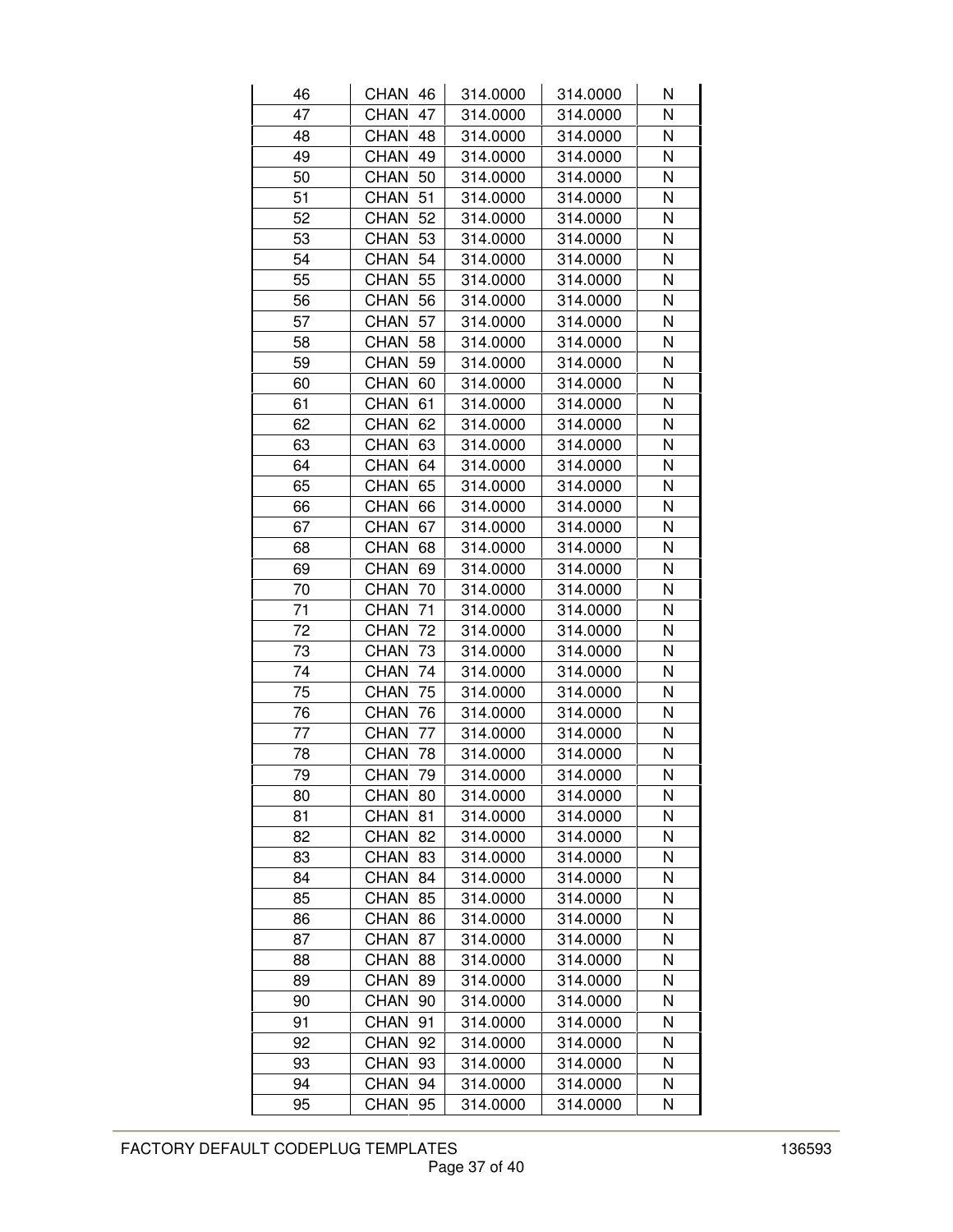| 96  | CHAN 96         | 314.0000 | 314.0000 | Ν |
|-----|-----------------|----------|----------|---|
| 97  | CHAN<br>97      | 314.0000 | 314.0000 | N |
| 98  | CHAN<br>98      | 314.0000 | 314.0000 | N |
| 99  | CHAN<br>99      | 314.0000 | 314.0000 | N |
| 100 | <b>CHAN 100</b> | 314.0000 | 314.0000 | N |
| 101 | <b>CHAN 101</b> | 314.0000 | 314.0000 | N |
| 102 | <b>CHAN 102</b> | 314.0000 | 314.0000 | N |
| 103 | <b>CHAN 103</b> | 314.0000 | 314.0000 | N |
| 104 | <b>CHAN 104</b> | 314.0000 | 314.0000 | N |
| 105 | <b>CHAN 105</b> | 314.0000 | 314.0000 | N |
| 106 | <b>CHAN 106</b> | 314.0000 | 314.0000 | N |
| 107 | <b>CHAN 107</b> | 314.0000 | 314.0000 | N |
| 108 | <b>CHAN 108</b> | 314.0000 | 314.0000 | N |
| 109 | <b>CHAN 109</b> | 314.0000 | 314.0000 | N |
| 110 | <b>CHAN 110</b> | 314.0000 | 314.0000 | N |
| 111 | <b>CHAN 111</b> | 314.0000 | 314.0000 | N |
| 112 | <b>CHAN 112</b> | 314.0000 | 314.0000 | N |
| 113 | <b>CHAN 113</b> | 314.0000 | 314.0000 | N |
| 114 | <b>CHAN 114</b> | 314.0000 | 314.0000 | N |
| 115 | <b>CHAN 115</b> | 314.0000 | 314.0000 | N |
| 116 | <b>CHAN 116</b> | 314.0000 | 314.0000 | N |
| 117 | <b>CHAN 117</b> | 314.0000 | 314.0000 | N |
| 118 | <b>CHAN 118</b> | 314.0000 | 314.0000 | N |
| 119 | <b>CHAN 119</b> | 314.0000 | 314.0000 | N |
| 120 | <b>CHAN 120</b> | 314.0000 | 314.0000 | N |
| 121 | <b>CHAN 121</b> | 314.0000 | 314.0000 | N |
| 122 | <b>CHAN 122</b> | 314.0000 | 314.0000 | N |
| 123 | <b>CHAN 123</b> | 314.0000 | 314.0000 | N |
| 124 | <b>CHAN 124</b> | 314.0000 | 314.0000 | N |
| 125 | <b>CHAN 125</b> | 314.0000 | 314.0000 | N |
| 126 | <b>CHAN 126</b> | 314.0000 | 314.0000 | N |
| 127 | <b>CHAN 127</b> | 314.0000 | 314.0000 | N |
| 128 | <b>CHAN 128</b> | 314.0000 | 314.0000 | N |
| 129 | <b>CHAN 129</b> | 314.0000 | 314.0000 | N |
| 130 | <b>CHAN 130</b> | 314.0000 | 314.0000 | Ν |
| 131 | <b>CHAN 131</b> | 314.0000 | 314.0000 | N |
| 132 | <b>CHAN 132</b> | 314.0000 | 314.0000 | N |
| 133 | <b>CHAN 133</b> | 314.0000 | 314.0000 | Ν |
| 134 | <b>CHAN 134</b> | 314.0000 | 314.0000 | N |
| 135 | <b>CHAN 135</b> | 314.0000 | 314.0000 | N |
| 136 | <b>CHAN 136</b> | 314.0000 | 314.0000 | N |
| 137 | <b>CHAN 137</b> | 314.0000 | 314.0000 | N |
| 138 | <b>CHAN 138</b> | 314.0000 | 314.0000 | Ν |
| 139 | <b>CHAN 139</b> | 314.0000 | 314.0000 | N |
| 140 | <b>CHAN 140</b> | 314.0000 | 314.0000 | N |
| 141 | <b>CHAN 141</b> | 314.0000 | 314.0000 | N |
| 142 | <b>CHAN 142</b> | 314.0000 | 314.0000 | N |
| 143 | CHAN 143        | 314.0000 | 314.0000 | Ν |
| 144 | <b>CHAN 144</b> | 314.0000 | 314.0000 | N |
| 145 | <b>CHAN 145</b> | 314.0000 | 314.0000 | N |
|     |                 |          |          |   |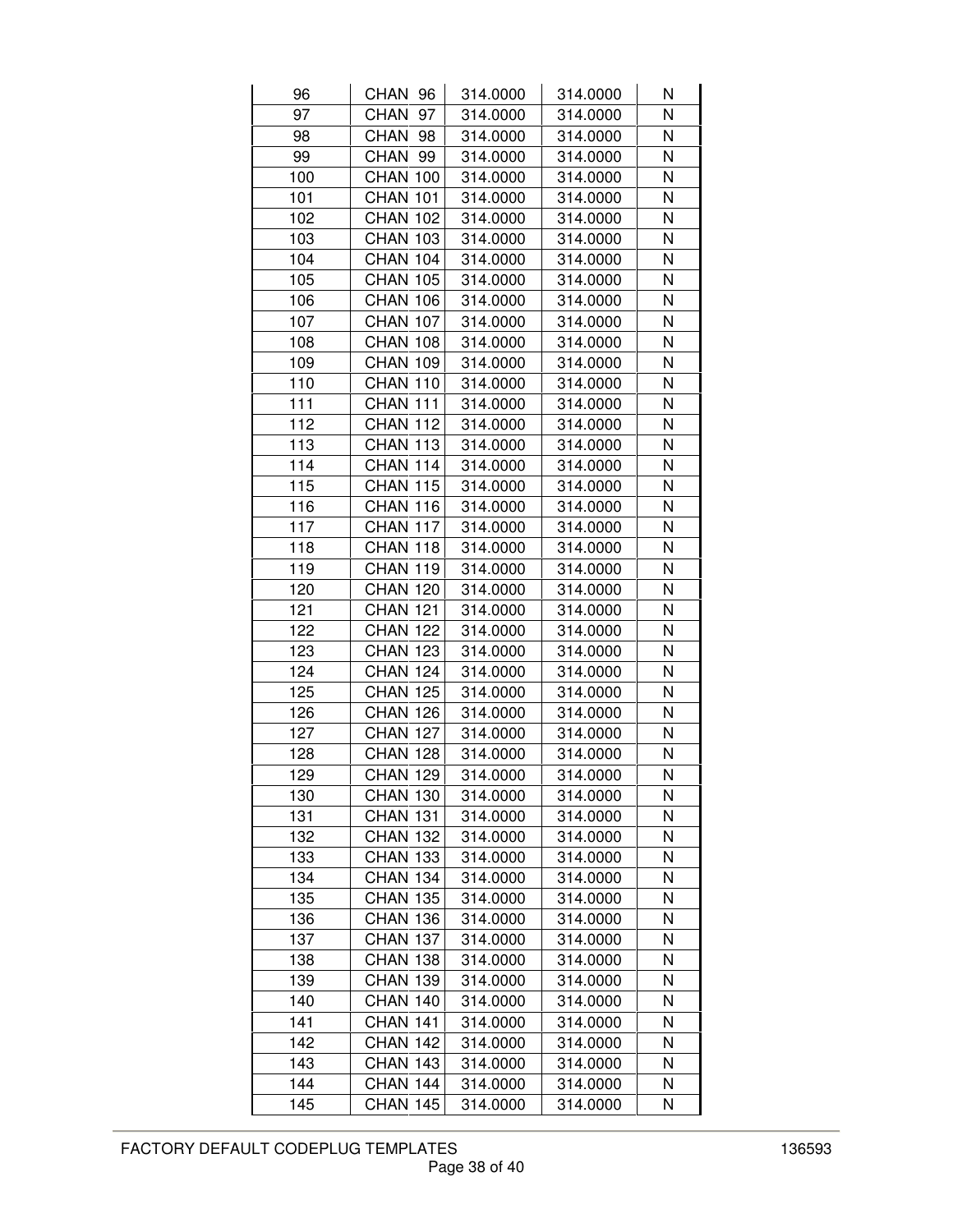| 146 | <b>CHAN 146</b> | 314.0000 | 314.0000 | Ν |
|-----|-----------------|----------|----------|---|
| 147 | CHAN 147        | 314.0000 | 314.0000 | N |
| 148 | CHAN 148        | 314.0000 | 314.0000 | N |
| 149 | <b>CHAN 149</b> | 314.0000 | 314.0000 | N |
| 150 | <b>CHAN 150</b> | 314.0000 | 314.0000 | N |
| 151 | <b>CHAN 151</b> | 314.0000 | 314.0000 | N |
| 152 | <b>CHAN 152</b> | 314.0000 | 314.0000 | N |
| 153 | <b>CHAN 153</b> | 314.0000 | 314.0000 | N |
| 154 | <b>CHAN 154</b> | 314.0000 | 314.0000 | N |
| 155 | <b>CHAN 155</b> | 314.0000 | 314.0000 | N |
| 156 | <b>CHAN 156</b> | 314.0000 | 314.0000 | N |
| 157 | <b>CHAN 157</b> | 314.0000 | 314.0000 | N |
| 158 | <b>CHAN 158</b> | 314.0000 | 314.0000 | N |
| 159 | <b>CHAN 159</b> | 314.0000 | 314.0000 | N |
| 160 | <b>CHAN 160</b> | 314.0000 | 314.0000 | N |
| 161 | <b>CHAN 161</b> | 314.0000 | 314.0000 | N |
| 162 | <b>CHAN 162</b> | 314.0000 | 314.0000 | N |
| 163 | <b>CHAN 163</b> | 314.0000 | 314.0000 | N |
| 164 | <b>CHAN 164</b> | 314.0000 | 314.0000 | N |
| 165 | <b>CHAN 165</b> | 314.0000 | 314.0000 | N |
| 166 | <b>CHAN 166</b> | 314.0000 | 314.0000 | N |
| 167 | <b>CHAN 167</b> | 314.0000 | 314.0000 | N |
| 168 | <b>CHAN 168</b> | 314.0000 | 314.0000 | N |
| 169 | <b>CHAN 169</b> | 314.0000 | 314.0000 | N |
| 170 | <b>CHAN 170</b> | 314.0000 | 314.0000 | N |
| 171 | <b>CHAN 171</b> | 314.0000 | 314.0000 | N |
| 172 | <b>CHAN 172</b> | 314.0000 | 314.0000 | N |
| 173 | <b>CHAN 173</b> | 314.0000 | 314.0000 | N |
| 174 | CHAN 174        | 314.0000 | 314.0000 | N |
| 175 | <b>CHAN 175</b> | 314.0000 | 314.0000 | N |
| 176 | <b>CHAN 176</b> | 314.0000 | 314.0000 | N |
| 177 | <b>CHAN 177</b> | 314.0000 | 314.0000 | N |
| 178 | <b>CHAN 178</b> | 314.0000 | 314.0000 | N |
| 179 | CHAN 179        | 314.0000 | 314.0000 | N |
| 180 | CHAN 180        | 314.0000 | 314.0000 | Ν |
| 181 | <b>CHAN 181</b> | 314.0000 | 314.0000 | N |
| 182 | <b>CHAN 182</b> | 314.0000 | 314.0000 | N |
| 183 | <b>CHAN 183</b> | 314.0000 | 314.0000 | Ν |
| 184 | <b>CHAN 184</b> | 314.0000 | 314.0000 | N |
| 185 | <b>CHAN 185</b> | 314.0000 | 314.0000 | N |
| 186 | <b>CHAN 186</b> | 314.0000 | 314.0000 | N |
| 187 | CHAN 187        | 314.0000 | 314.0000 | N |
| 188 | <b>CHAN 188</b> | 314.0000 | 314.0000 | Ν |
| 189 | <b>CHAN 189</b> | 314.0000 | 314.0000 | N |
| 190 | <b>CHAN 190</b> | 314.0000 | 314.0000 | N |
| 191 | <b>CHAN 191</b> | 314.0000 | 314.0000 | N |
| 192 | <b>CHAN 192</b> | 314.0000 | 314.0000 | N |
| 193 | CHAN 193        | 314.0000 | 314.0000 | Ν |
| 194 | <b>CHAN 194</b> | 314.0000 | 314.0000 | N |
| 195 | <b>CHAN 195</b> | 314.0000 | 314.0000 | N |
|     |                 |          |          |   |